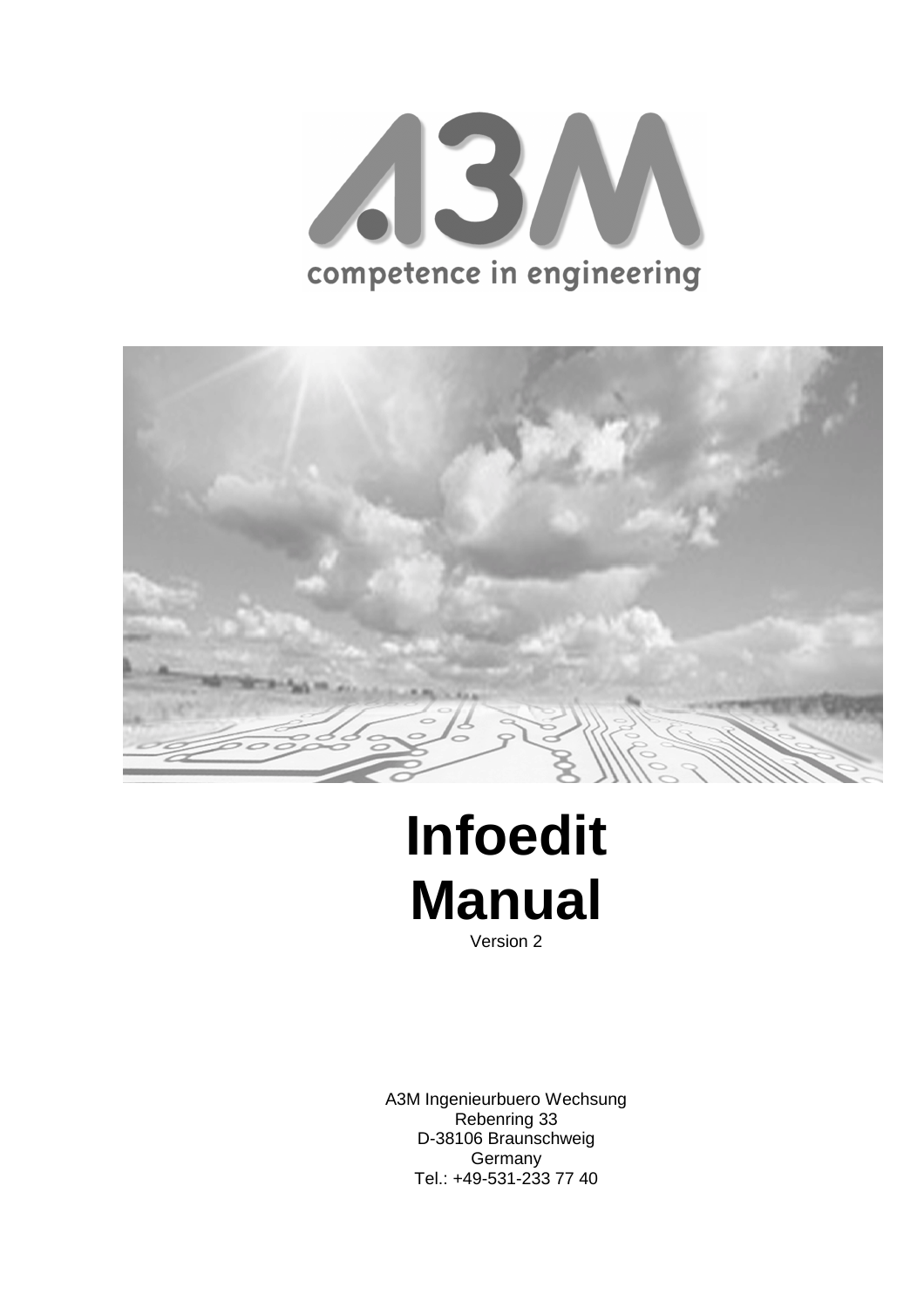**Infoedit** Manual

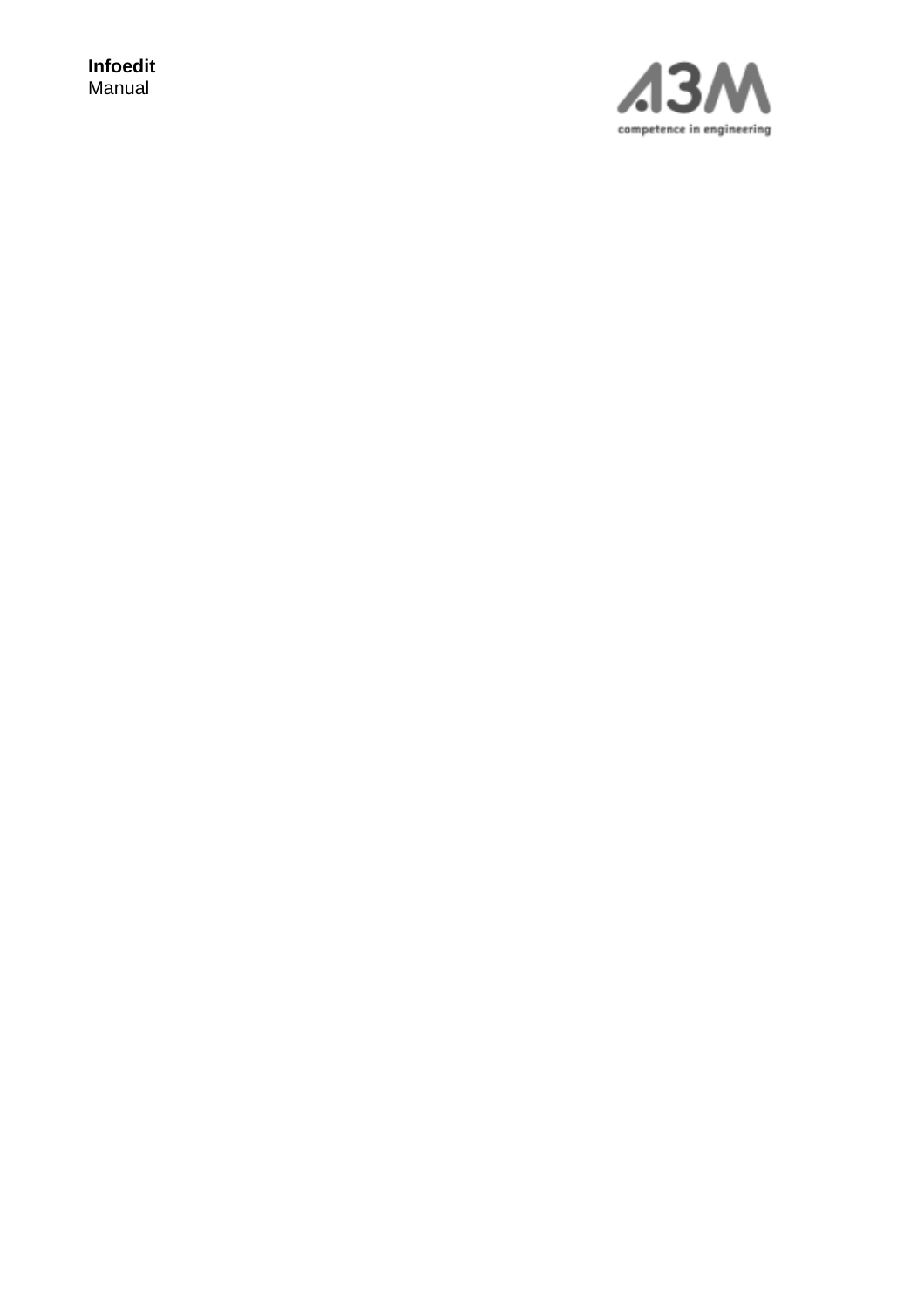

# **Contents**

| <b>CONTENTS</b>                               | 3               |
|-----------------------------------------------|-----------------|
| <b>CONVENTIONS USED IN THIS DOCUMENTATION</b> | 5               |
| <b>DOCUMENTATION</b>                          | 6               |
|                                               |                 |
| <b>HOW THE INFODISPLAY WORKS</b>              | 6               |
| <b>INSTALLATION</b>                           | 6               |
| <b>STARTING THE PROGRAM</b>                   | $6\phantom{1}6$ |
| <b>NEW PROJECT</b>                            | $6\phantom{1}6$ |
| <b>CREATING A NEW PROJECT</b>                 | 6               |
| <b>IMPORTING FILES</b>                        | $\overline{7}$  |
| DEFINING PROJECT SETTINGS                     | 8               |
| <b>DEFINING NETWORK VARIABLES</b>             | 10              |
| DEFINING INTERNAL VARIABLES                   | 12              |
| <b>SCHEDULER DEFINITION</b>                   | 15              |
| <b>ENUM DEFINITION</b>                        | 16              |
| <b>GENERATE COMPARISONS OR CALCULATIONS</b>   | 17              |
| <b>GRAPHICAL LAYOUT</b>                       | 19              |
| <b>TOOLS</b>                                  | 21              |
|                                               |                 |
| <b>ARROW</b>                                  | 21              |
| <b>LINE</b>                                   | 21              |
| <b>RECTANGLE</b>                              | 22              |
| <b>CLOCK</b>                                  | 22              |
| <b>SYSTEM CLOCK</b>                           | 23              |
| <b>TEXTBOX</b>                                | 23              |
| <b>POSITION</b>                               | 24              |
| <b>ADDITIONAL PROPERTIES</b>                  | 24              |
| <b>DIAGRAM</b>                                | 25              |
| <b>POSITION</b>                               | 25              |
| <b>VIEW</b>                                   | 26              |
| <b>VARIABLE ASSOCIATION</b>                   | 26              |
| <b>BARS</b>                                   | 28              |
| <b>POSITION</b>                               | 28              |
| <b>VIEW</b>                                   | 28              |
| <b>BARGRAPH TYPE</b>                          | 28              |
| <b>BORDER</b>                                 | 29              |
| <b>VARIABLE ASSOCIATION</b>                   | 29              |
| <b>BITMAPS</b>                                | 29              |
| <b>INSERT BITMAPS</b>                         | 29              |
| <b>CREATE BITMAPS</b>                         | 31              |
| <b>EDIT BITMAP</b>                            | 32              |
| <b>DELETE BITMAP</b>                          | 34              |
| <b>SIMULATION</b>                             | 35              |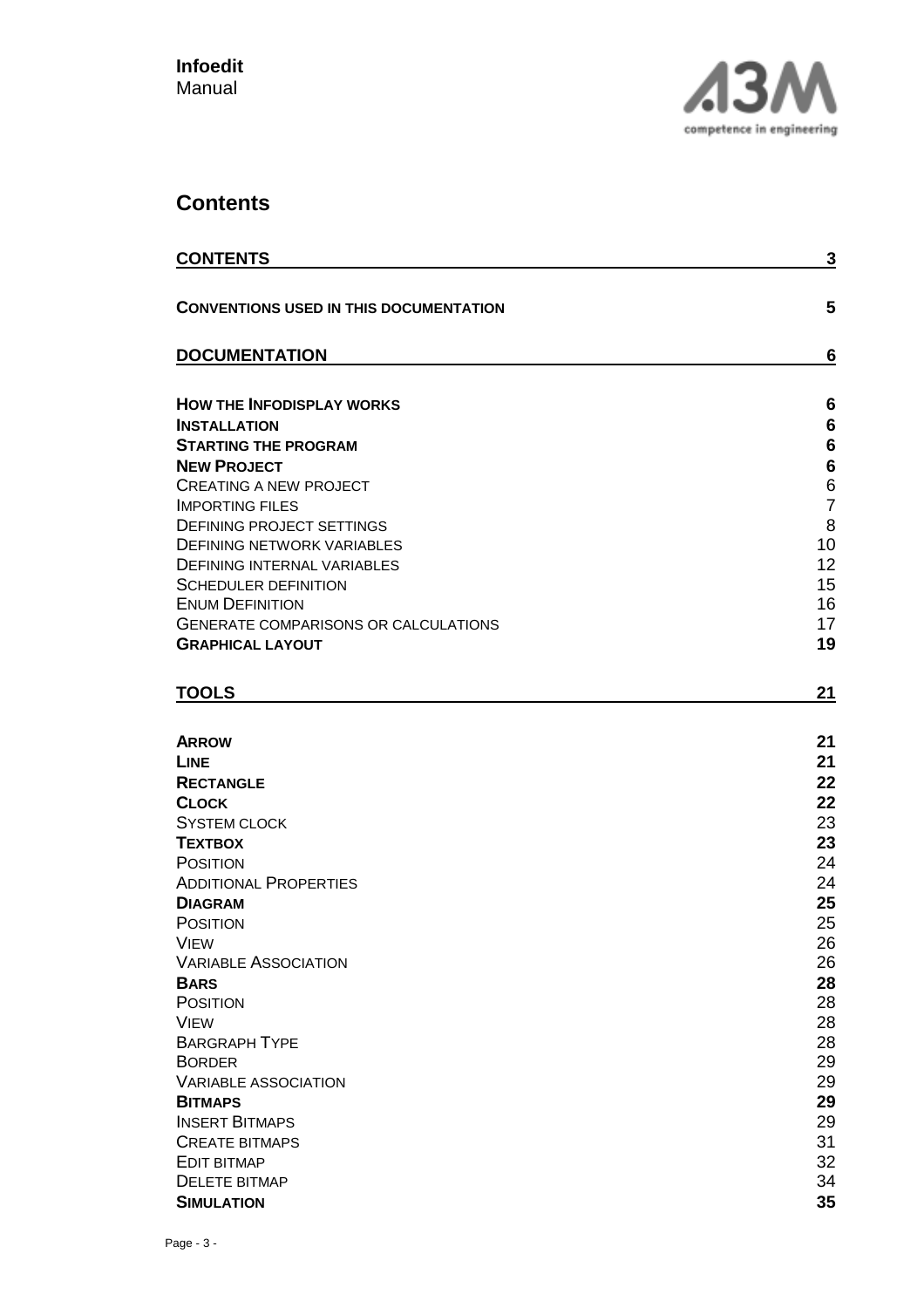**Infoedit** Manual



| <b>CHECKING THE CONTENTS OF THE VARIABLES</b>       | 36 |
|-----------------------------------------------------|----|
| <b>OTHER MENU OPTIONS</b>                           | 37 |
| FILE, EXPORT                                        | 37 |
| <b>CREATING THE APPLICATION FOR THE INFODISPLAY</b> | 38 |
| <b>LOADING THE APPLICATION INTO THE INFODISPLAY</b> | 38 |
| <b>ADDITIONAL NOTES</b>                             | 38 |
| <b>APPENDIX 1: BITMAPS</b>                          | 40 |
| <b>APPENDIX 2: ICONS</b>                            | 41 |
| <b>APPENDIX 3, PIXEL-FONT</b>                       | 42 |
| <b>APPENDIX 4: DEFINITIONS</b>                      | 44 |
| ARRAY                                               | 44 |
| <b>BITMAP LIBRARY</b>                               | 44 |
| <b>DESTINATION VARIABLE</b>                         | 44 |
| <b>DIFFERENTIAL TYPE</b>                            | 44 |
| <b>ENUM DEFINITION</b>                              | 44 |
| <b>INITIALIZE</b>                                   | 44 |
| <b>INTERNAL VARIABLE</b>                            | 44 |
| <b>OFFSET</b>                                       | 44 |
| <b>POLLING CYCLE</b>                                | 44 |
| <b>PROJECT</b>                                      | 44 |
| <b>SD STRING</b>                                    | 45 |
| <b>SNVT</b>                                         | 45 |
| <b>SNVT BIND INFO</b>                               | 45 |
| <b>SNVT CLASS</b>                                   | 45 |
| <b>SNVT LIST</b>                                    | 45 |
| <b>SNVT MODIFIER</b>                                | 45 |
| <b>SYSTEM CLOCK</b>                                 | 45 |
| <b>SOURCE VARIABLE</b>                              | 45 |
| <b>VARIABLE LIST</b>                                | 45 |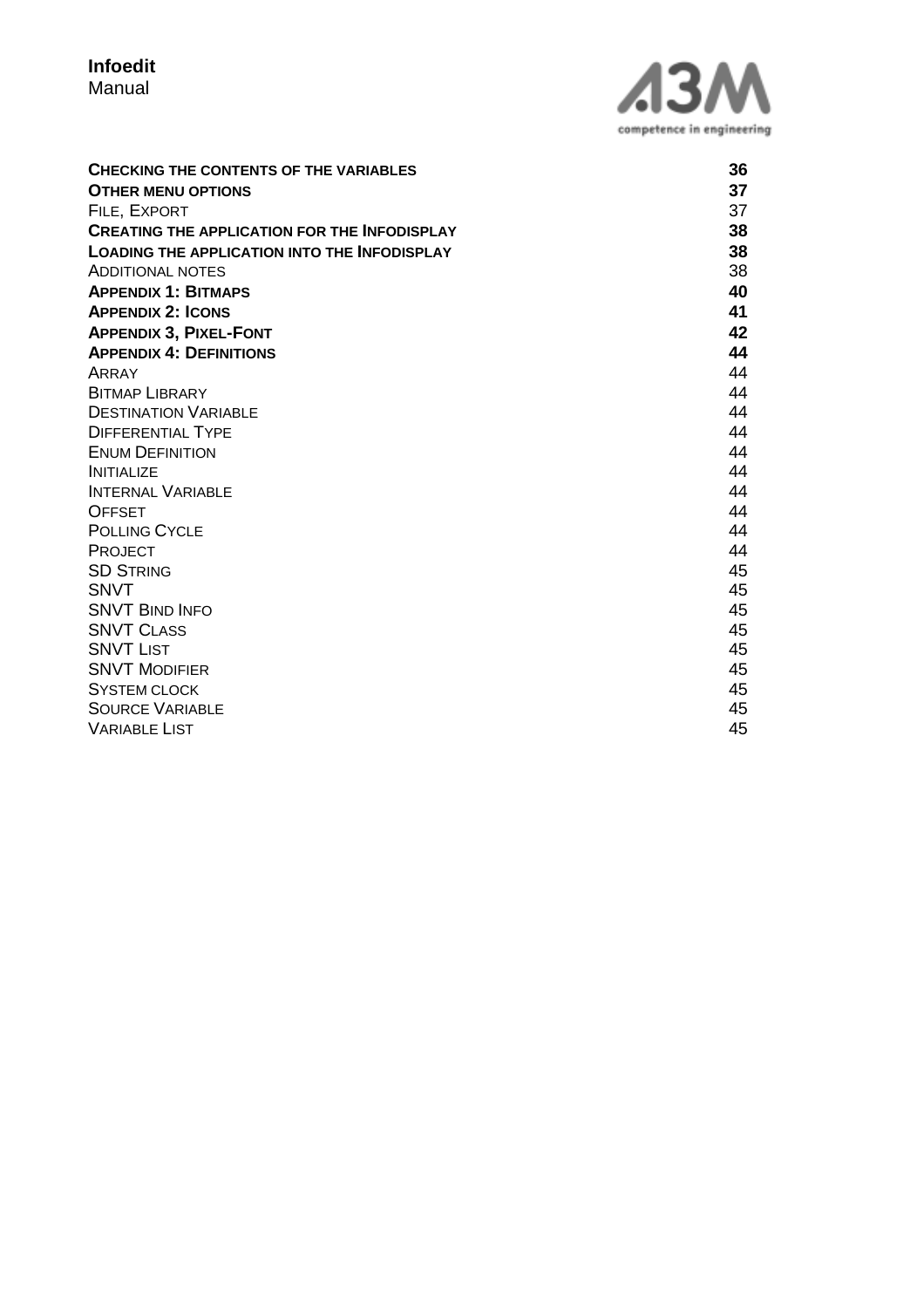

# <span id="page-4-0"></span>*Conventions used in this documentation*

Text in a frame These steps are absolutely essential!

Text in the right margin of the page: Helpful information for quick reference

Explanations

## *Italics*

These expressions can also be found in the chapter Index and on other pages of the documentation.

#### **Bold face**

Terms and expressions that also appear in the Infoedit.

## **Underlined**

Terms and expressions that are to be stressed.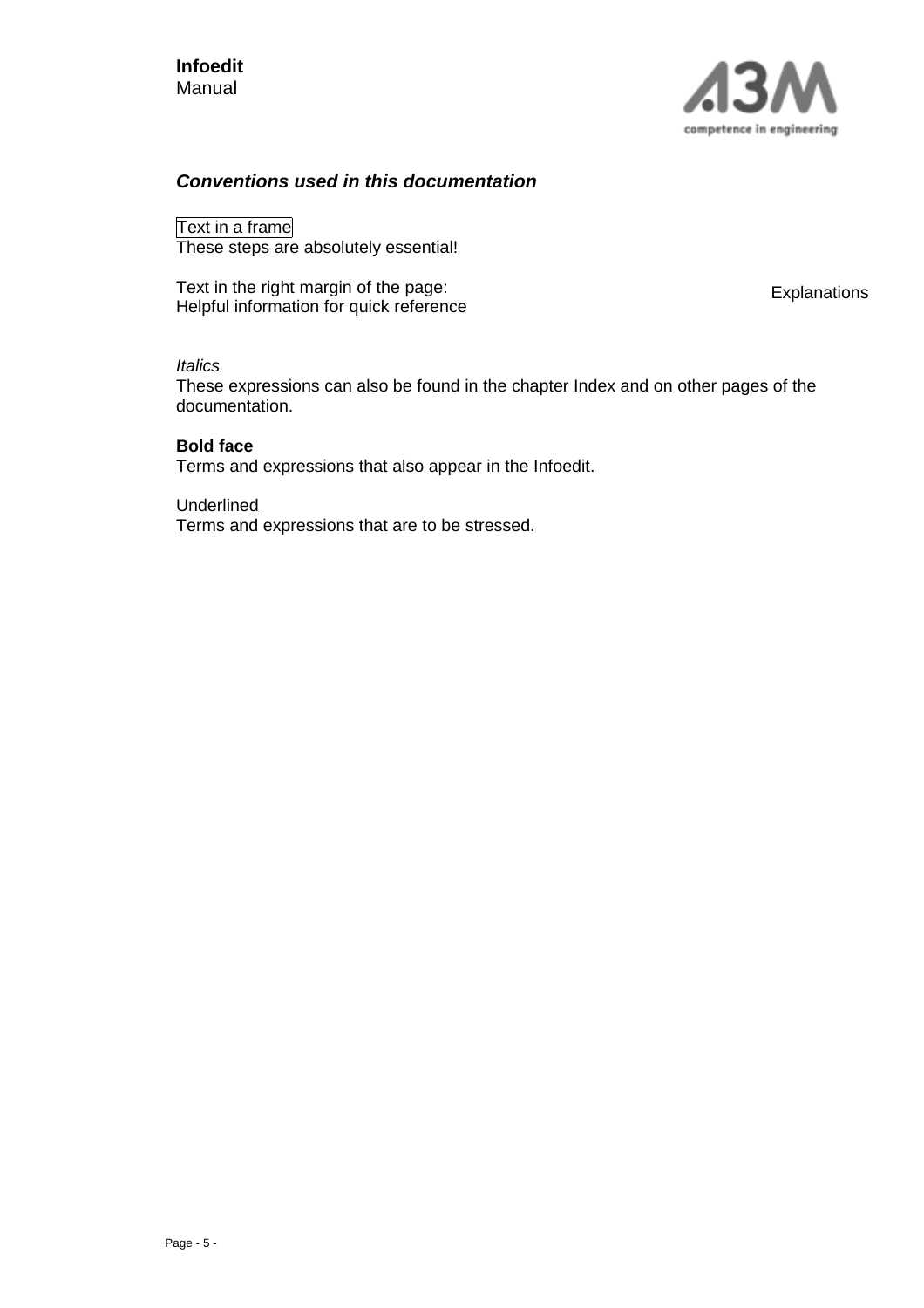

# <span id="page-5-0"></span>**Documentation**

# *How the Infodisplay works*

The configured Infodisplay is a LonWorks $^\circledast$  network node which gets its information from network variables which have to be bound. While creating the project-specific surface, the required information is configured by means of the software Infoedit. The Infodisplay receives the information from the network variables and copies it into the so-called "internal" variables. This step is necessary because network variables are often defined as structures that are composed of individual elements. The Infodisplay can display these elementary data types, but it cannot display complex structures. When displaying a page, the required values of the internal variable are read out and interpreted.

# *Installation*

Insert the CD into the drive. The set-up program starts automatically, takes you through the installation procedure and creates an icon.

# *Starting the program*

Double click the Infoedit Icon to start the program

# *New Project*

# **Creating a new project**

With **File** in the menu bar **Project** and **new**, you create a new project

Define a project name with **File** in the menu bar **Project** and **Save as...** . If the name is not defined at this point, you will be asked for it automatically after a while.

A project consists of three different file types:

- files containing the Infodisplay GUI, ending with .ife
- files containing the bitmap library, ending with .bib
- files containing the variables list, ending with .lst

To **import** files from different projects to your current project click **File** and **Import**.

Before you create the GUI you should define the SNVTs you want to bind later in the network.

Before creating the GUI, define the variables!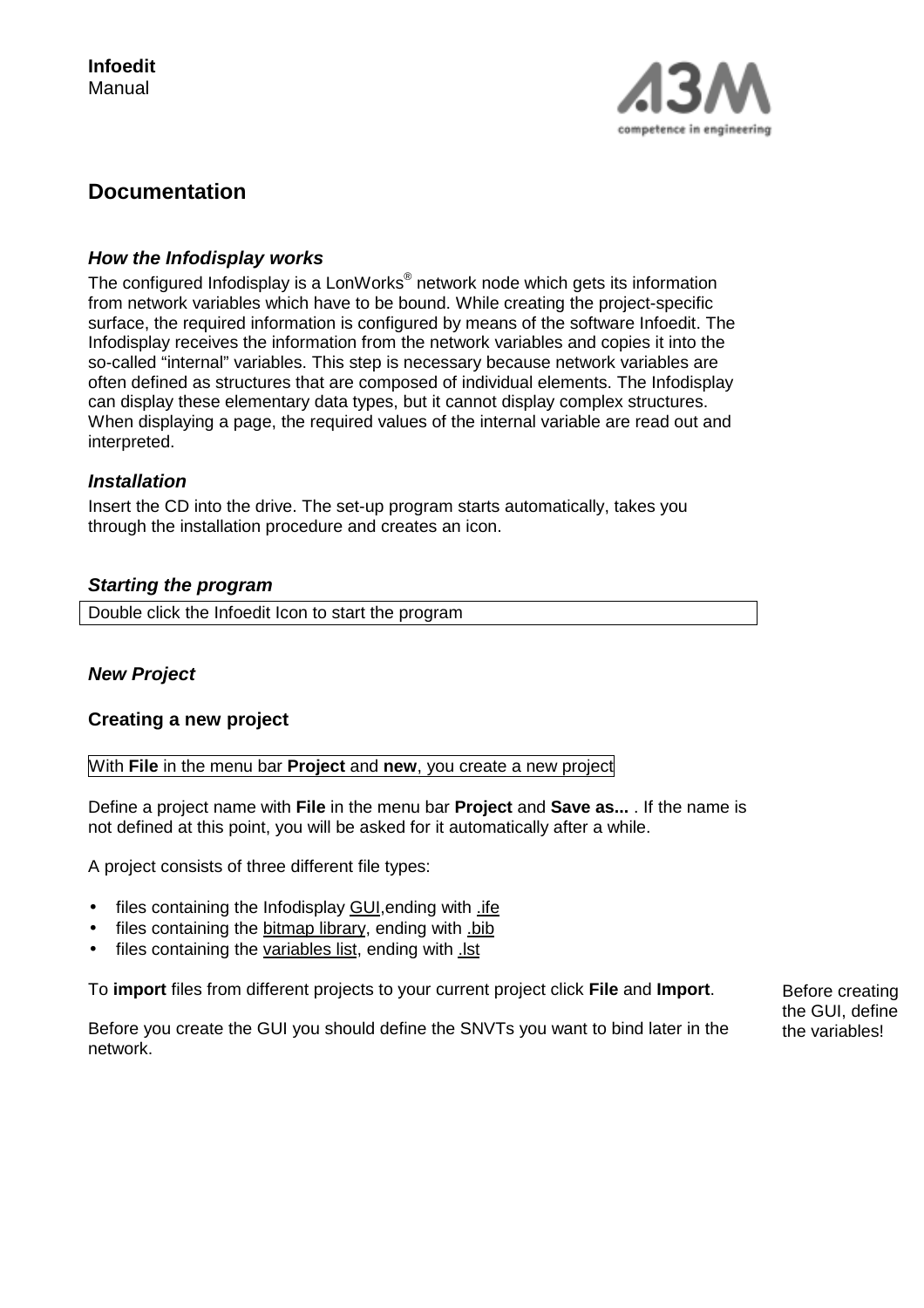

# <span id="page-6-0"></span>**Importing files**

When having started the program for the first time, you have to import an SNVT list into your new project: using **File** in the menu bar **Import** and **SNVT List...**

The Infoedit comes complete with the standard SNVT list snvt.nvt. This file contains all SNVTs from the SNVT Master List.

If you want to use an existing bitmap library, you have to import this list using **File** in the menu bar **Import** and **Bitmap Library...**

Together with the Infoedit you get the file bitmap.bib, which contains 60 bitmaps. These bitmaps are listed in the appendix.

Normally you will define new variables for a new project. If you want to use existing variables, you can import variable lists using **File** in the menu bar **Import** and **Variable List...**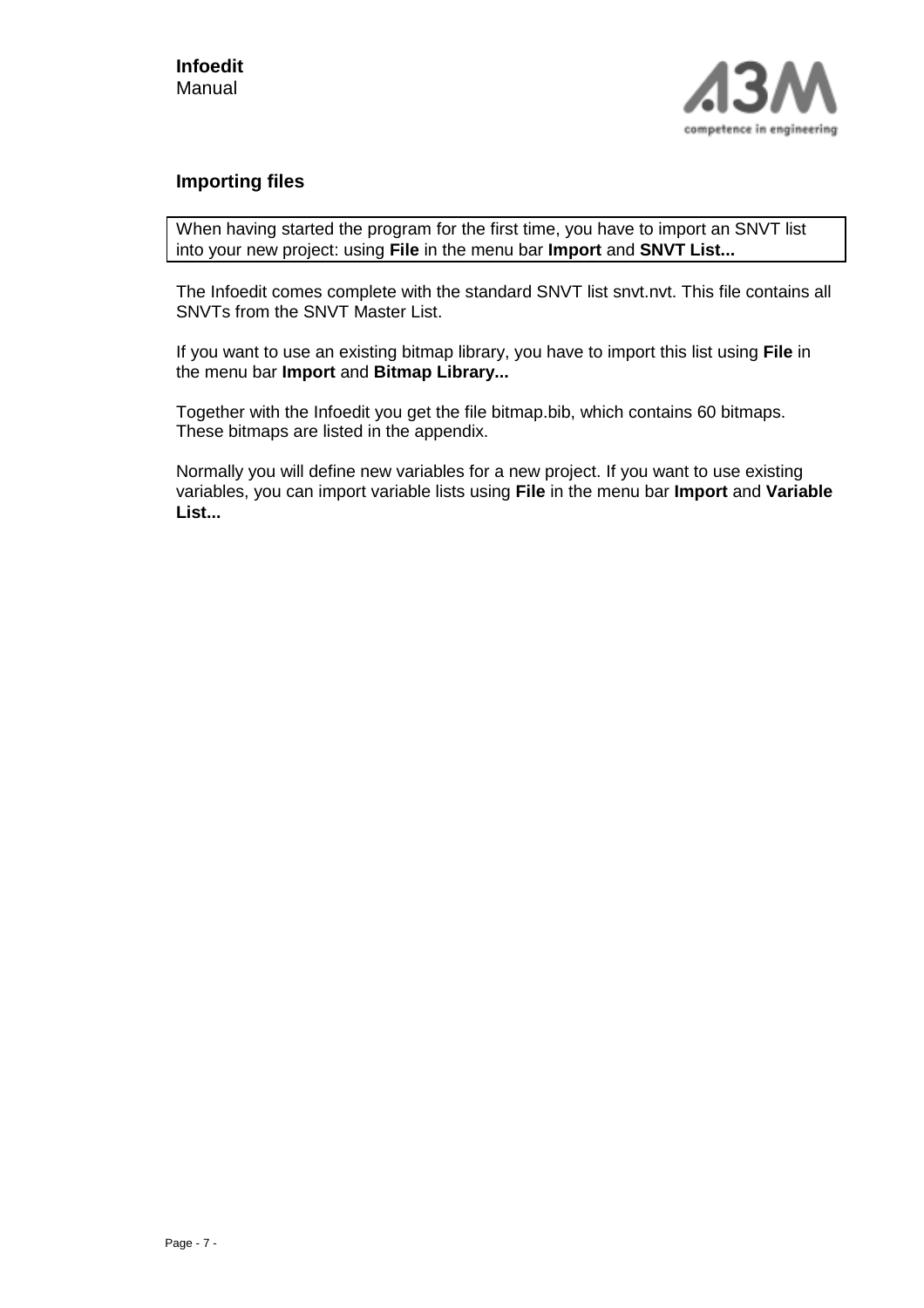<span id="page-7-0"></span>**Infoedit** Manual



# **Defining project settings**

When starting a project, a number of basic settings have to be made. These are, on the one hand, required for later generation of the application file (\*,apb), or they are settings that apply to the project as a whole but can be set by up-dating the GUI data. Settings that can only be changed when again generating an application, will be mentioned specifically.

**Edit** and **Project Settings...** or pressing F5 will open the following window:

| Project Info                                 |          |              |           |
|----------------------------------------------|----------|--------------|-----------|
| Program ID:                                  | Infodisp |              | <u>Ok</u> |
| Jump to Page 0, when Backlight<br>timed out: |          | □            | Cancel    |
| Row 0 always invers:                         |          |              |           |
| Right turn decrements:                       |          | U            |           |
| Initialize NVs after reboot:                 |          | $\mathbf{I}$ |           |
| LNS Filetransfer:                            |          |              |           |
| Maximum Array-Buffers:                       | IО       |              |           |
| Decimal Character:                           |          |              |           |
| Project Comment:                             |          |              |           |
|                                              |          |              |           |

# • **Program ID**

The application name that is stored in the neuron chip. When reset, the Infodisplay compares the program ID with menu data names. In case of discrepancies, a message will be displayed instead of a menu.

This is set when generating the application.

# • **Jump to Page 0, when Backlighting timed out**

When a time which can be set (variable: Backlighting, type: unsigned short) has run down, the display background lighting will be switched off. This setting defines whether the start page is to be displayed at the same time or whether the page currently used is to be maintained.

# • **Row 0 always inverse**

This defines whether the top row in the display should always be inverse (dark).

## • **Right turn decrements**

This allows you to define the sense of rotation of the knob. The initialization value of the variable \_\_Turn is changed (type: unsigned short).

## • **Initialize NVs after reboot**

If the output variables are to be transmitted once following Infodisplay reset.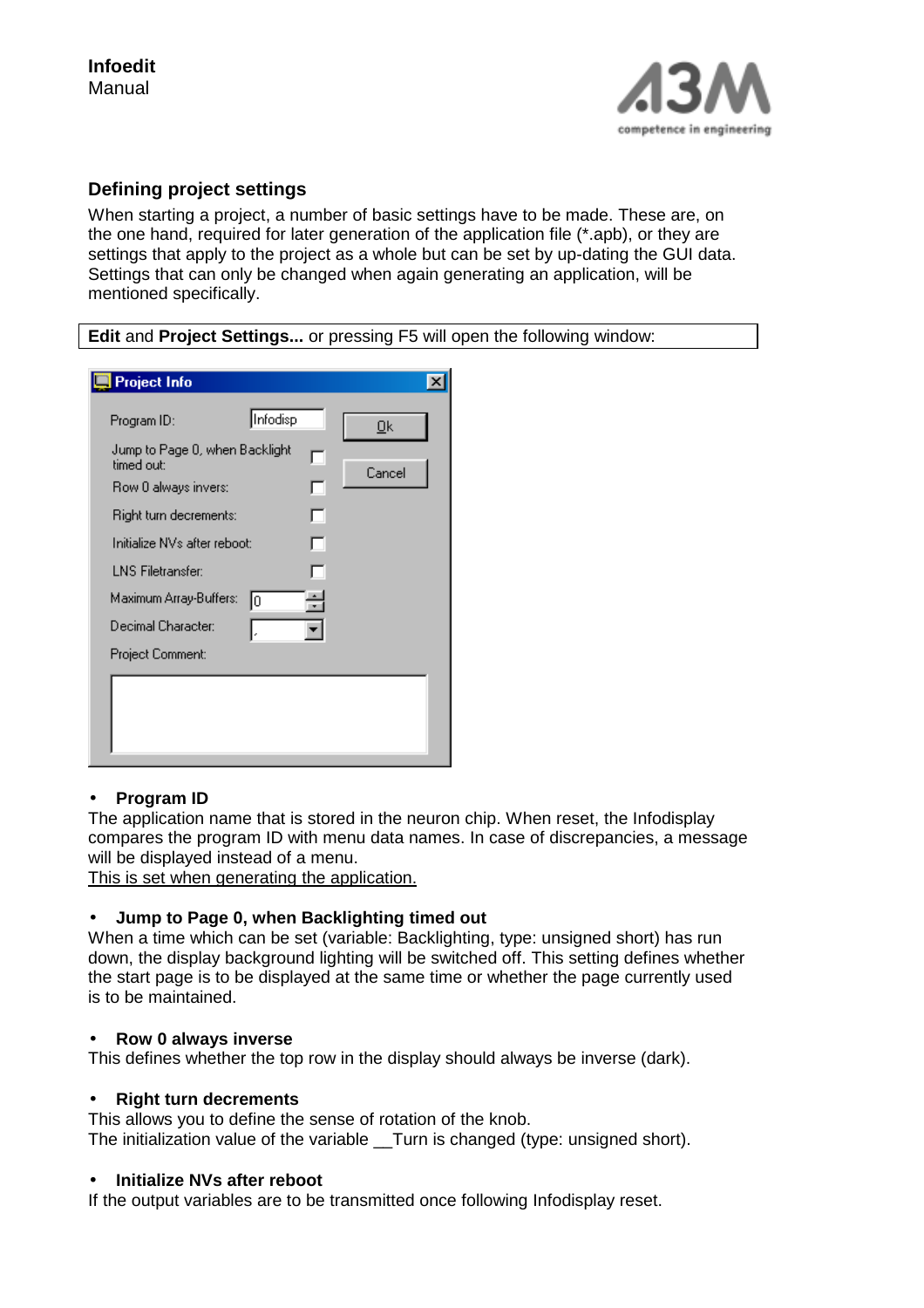

The inizialization value of the variable \_\_InitNV is changed (type: unsigned short).

## • **LNS file transfer**

Generates the required network variables and integrates the option of reading out and describing internal memory areas by means of the (LonMark) file transfer. This option presupposes a network management tool with file transfer functionality. This is set when generating the application.

#### • **Maximum Array Buffers**

Generates the required application structures for use of data logger functionalities. Each data logger needs a separate buffer.

The maximum number of data loggers is set when generating the application.

#### • **Decimal Character**

Defines the decimal separator (normally ".").

#### • **Project comment**

This is where a comment can be stored for the application.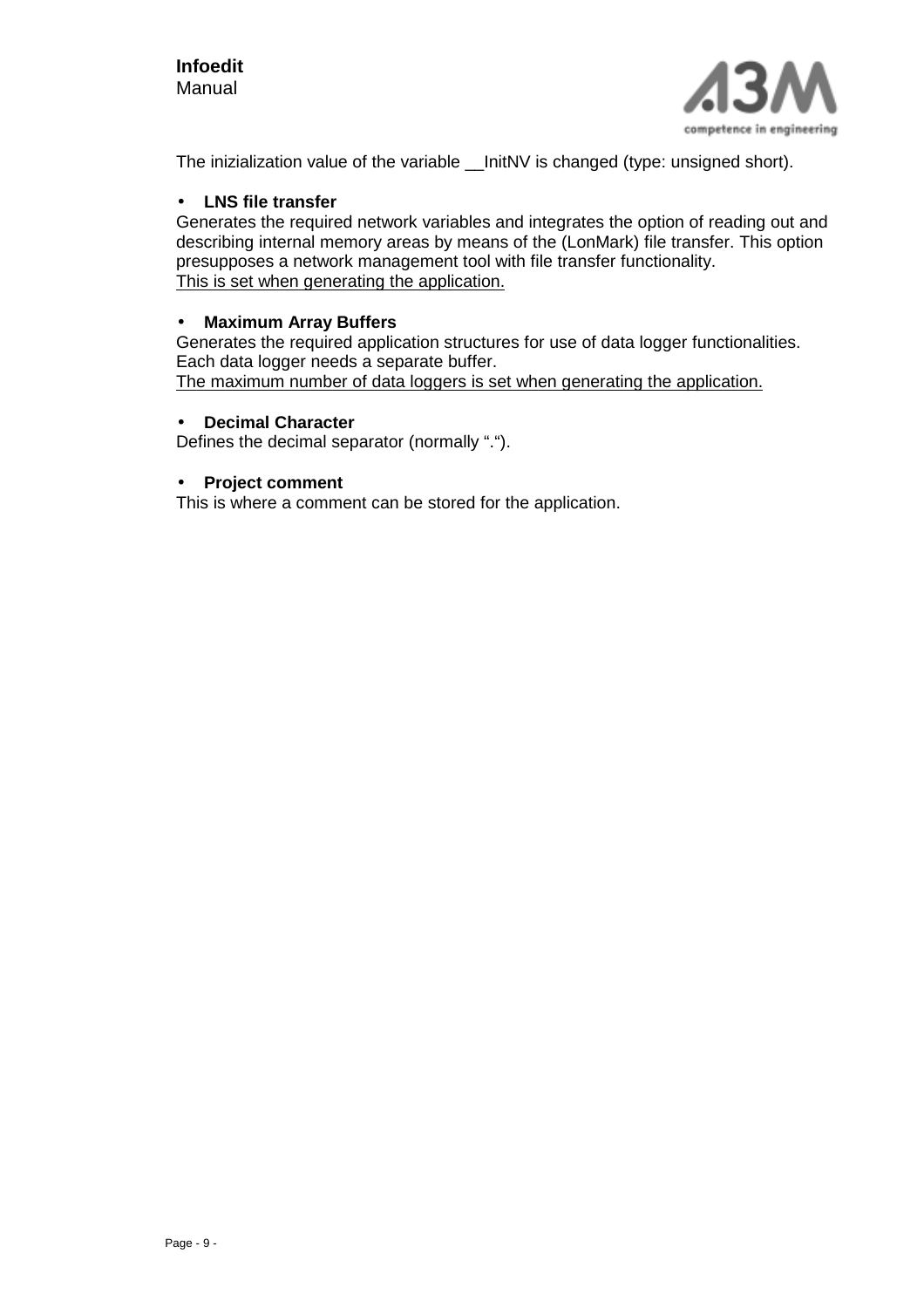<span id="page-9-0"></span>**Infoedit** Manual



## **Defining network variables**

You have to define network variables to be able to communicate with the LONWORKS $<sup>°</sup>$  network, and to be able to display them on the Infodisplay. This is the</sup> purpose for which the so-called "Standard Network Variable Types" (SNVT) are provided, which comply with the LonMark® Standard.

These network variables (the Infodisplay is able to manage a maximum of 62) can be configured by means of dialogs to be able to process and show them in the Infodisplay.

| Use Edit and Edit Variables or click<br>window: | 面 | to produce the following |
|-------------------------------------------------|---|--------------------------|
|                                                 |   |                          |

The imported SNVT list is shown on the left-hand side. On the right-hand side you have to define the SNVT.

| <b>Variable Definition</b>                 |       |                     |            |              | $ \Box$ $\times$ |
|--------------------------------------------|-------|---------------------|------------|--------------|------------------|
| <b>SNVTs</b>                               | Enums | Variables           | Schedulers | Calculations |                  |
| - SNVT_address                             |       | Name:               | nviSNVT1   |              |                  |
| ------ SNVT_alarm<br>SNVT_amp              |       | SNVT-Type:          | SNVT_amp   |              | New              |
| —— SNVT_amp_ac                             |       | $Type-ID:$          |            |              | Update           |
| ----- SNVT_amp_f<br> ----- SNVT_amp_mil    |       | Input/Output:       | input      |              | Discard          |
| :----- SNVT_angle                          |       | Array:              |            |              |                  |
| -SNVT_angle_deg<br>:----- SNVT_angle_f     |       | SNVT-Modifier:      |            |              | <b>Delete</b>    |
| :----- SNVT_angle_vel                      |       | SNVT-Class:         |            |              |                  |
| ---- SNVT_angle_vel_f<br>¦----- SNVT_area  |       | SNVT-Bind-Info:     |            |              |                  |
| -SNVT_btu_f                                |       | SD-String:          |            |              |                  |
| ----- SNVT_btu_kilo<br>---- SNVT_btu_mega  |       |                     |            |              |                  |
| ├──SNVT_char_ascii                         |       | Initialize:         | I٥         |              |                  |
| ├──SNVT_chlr_status<br> ----- SNVT_color   |       | Polling-Cycle[sec]: | lo.        |              |                  |
| :----- SNVT_config_src                     |       | Comment:            |            |              |                  |
| -SNVT_count                                |       |                     |            |              |                  |
| ----- SNVT_count_f<br>------SNVT count inc |       |                     |            |              | Close            |

Choose a standard variable type on the left-hand side. Then click **New** to define a new network variable.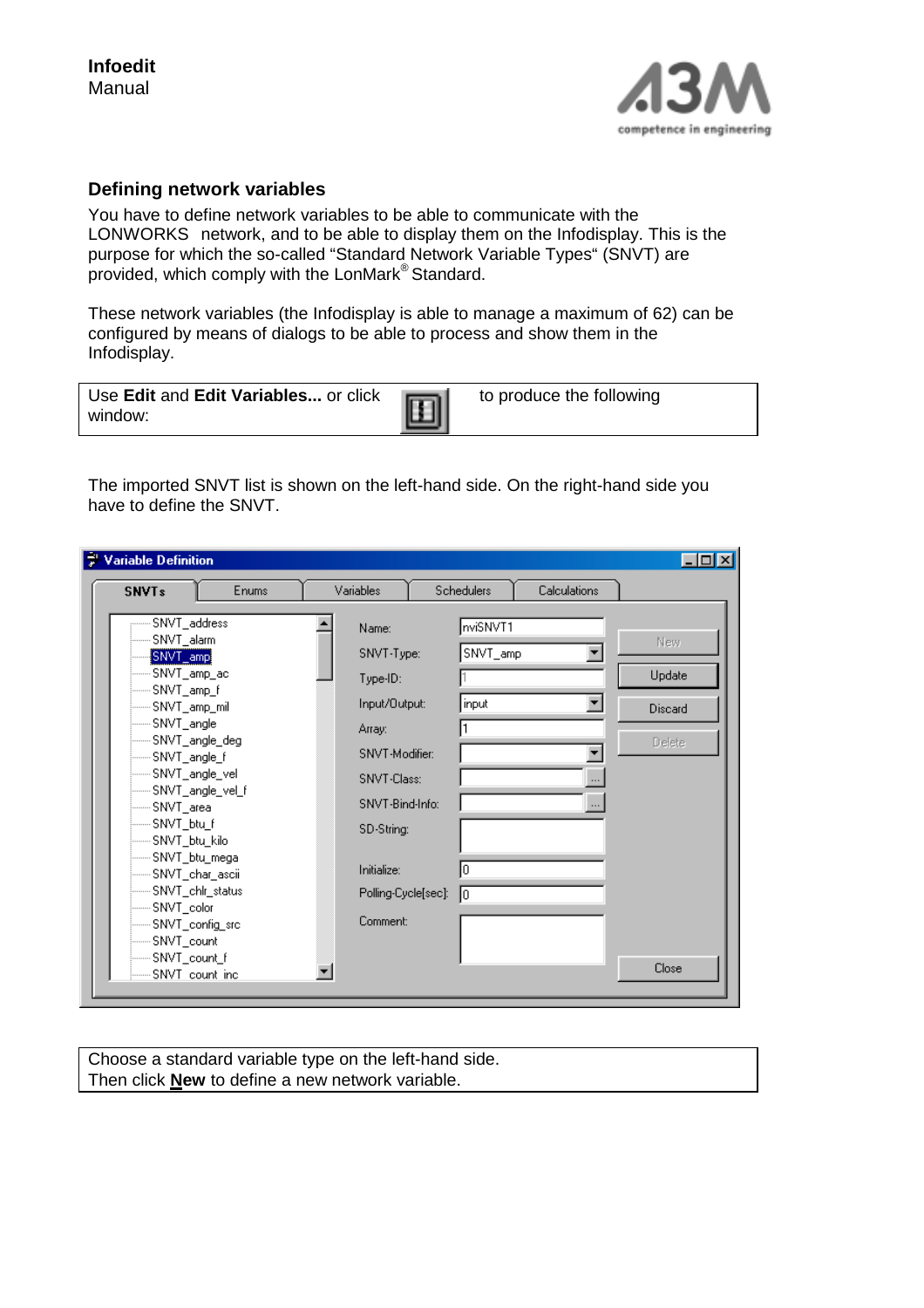

#### • **Name**

The logical, internal name of the variable that has just been defined.

This is the name by which the variable is known in the network. It starts with nvi for an input variable and with nvo for an output variable.

#### • **SNVT Type**

The Standard Network Variable Type (SNVT, see "LonMark® -SNVT Master List")

#### • **Type ID**

The ID number of the SNVT (see "LonMark<sup>®</sup>-SNVT Master List")

#### • **Input/Output**

The direction of the network variable (input or output variable)

#### • **Array**

Allows you to define arrays of identical network variables. These variables are provided with indices that allow them to be accessed.

#### • **SNVT Modifier, SNVT Class, SNVT Bind Info**

This is where additional variable properties can be set (see "Echelon Neuron C Programmer's Guide")

#### • **SD String**

This is where the self-documentation string can be entered, i.e. short information on the network variable which can be written by yourself.

#### • **Initialize**

Here you can define a standard value for the variable. This value will be shown when starting the Infodisplay for the first time or after a prolonged power failure. Initializing starts in case of a checksum error in the battery-buffered RAM.

## • **Polling Cycle [sec]**

This is the time-controlled repeated read-out cycle of input variables whose value is to be read out on a time-controlled basis.

#### • **Propag. Cycle [sec]**

For output variables whose value will be up-dated in the defined cycle.

#### • **Comment**

An additional comment on the network variable.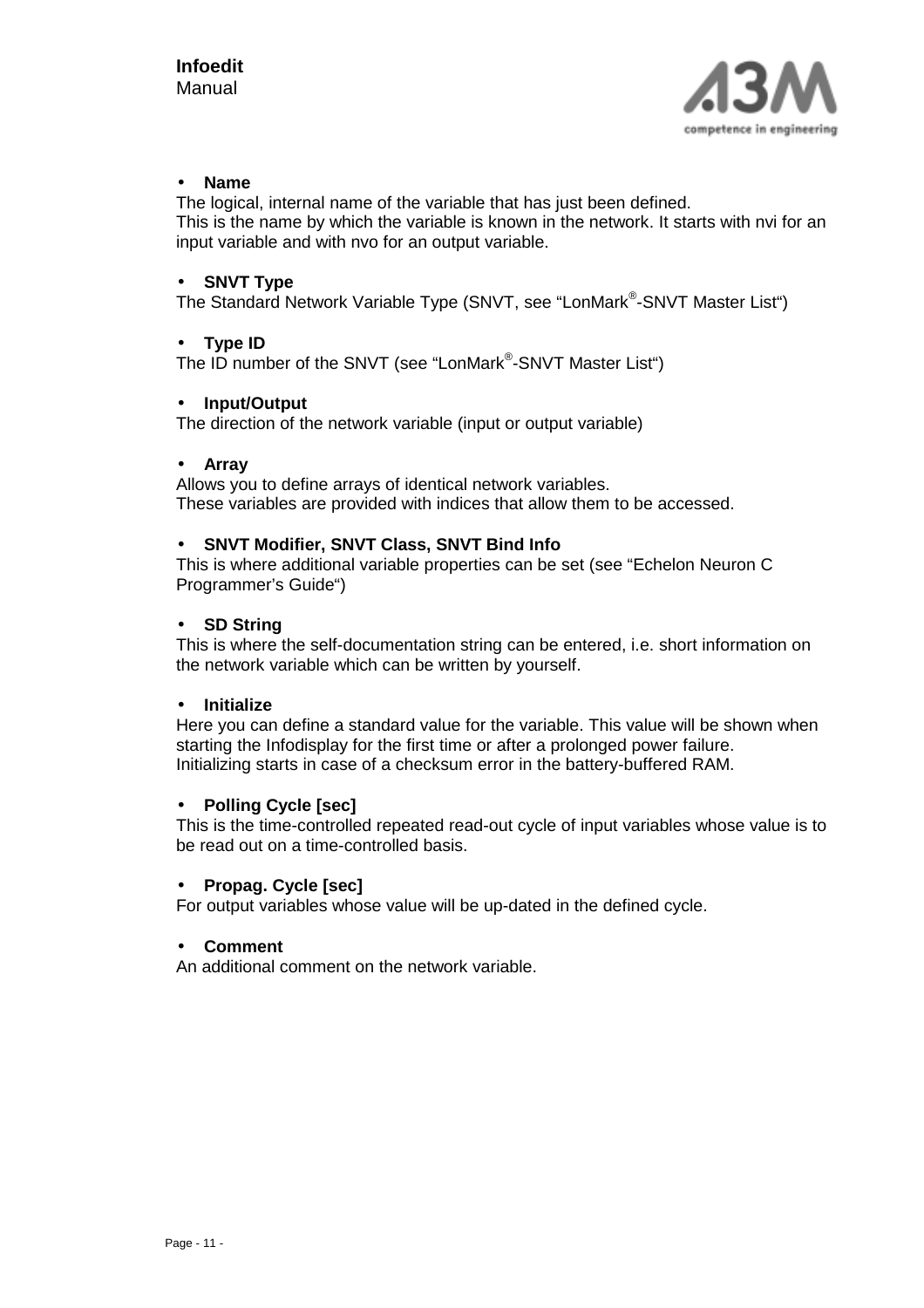

<span id="page-11-0"></span>You can **Discard** changes made or **Delete** the current SNVT.

To be able to use a standard network variable in your menus, you have to connect it to an *internal variable*. You finish the SNVT definition with **Update** and you will be asked, if you want to create an *internal variable* automatically.

It is recommended to click **Yes** here. Otherwise you can define the *internal variable* yourself on the page **Variable Definition**.

## **Defining internal variables**

Click **Variable Definition**

On the left-hand side choose the variable type you need. Click **New**.

A special type of *internal variable* is the "password" type. To activate it you have to input a password under **Initialize.** Details are given in the chapter "textbox". Some *internal variables* (e.g. LED, Real Time Clock, Contrast) already exist to support the hardware.

| <b>Variable Definition</b><br>÷.                                                                                                                                                                                                                                                                                                     |                                                                                                                                                                | $-$ lol $\times$                          |
|--------------------------------------------------------------------------------------------------------------------------------------------------------------------------------------------------------------------------------------------------------------------------------------------------------------------------------------|----------------------------------------------------------------------------------------------------------------------------------------------------------------|-------------------------------------------|
| <b>SNVTs</b><br>Enums                                                                                                                                                                                                                                                                                                                | Variables<br>Schedulers<br><b>Calculations</b>                                                                                                                 |                                           |
| Float<br>由-----s_32_type<br>由  signed long<br>├── signed short<br>├── u_32_type<br>由…… unsigned long<br>主······ unsigned short<br>由----- unsigned 0100<br>直······ Text<br>中······ Time<br>中……Date<br>中…… Time Short<br>└── Date short<br>i——Month∧Year<br>由……Day/Month<br>i------Year<br>i----- Month<br> ------ Day<br>i------ Hour | Name:<br>Type:<br>Elements:<br>Length:<br>Decimals:<br>Initialize:<br>Source-Variable:<br>Dest.-Variable:<br>Offset on source:<br>Scale on source:<br>Comment: | New.<br>Update<br>Cancel<br><b>Delete</b> |
| l—— Minute<br><b>Electric Password</b>                                                                                                                                                                                                                                                                                               | Popup:                                                                                                                                                         | Close                                     |
| 由······ Licht                                                                                                                                                                                                                                                                                                                        | Memory:                                                                                                                                                        |                                           |

## • **Name**

Here you enter the logical name of the internal variable.

This is the name used to access the variable inside the Infoedit for communication, e.g. to define the GUI.

Internal Variable **Definition**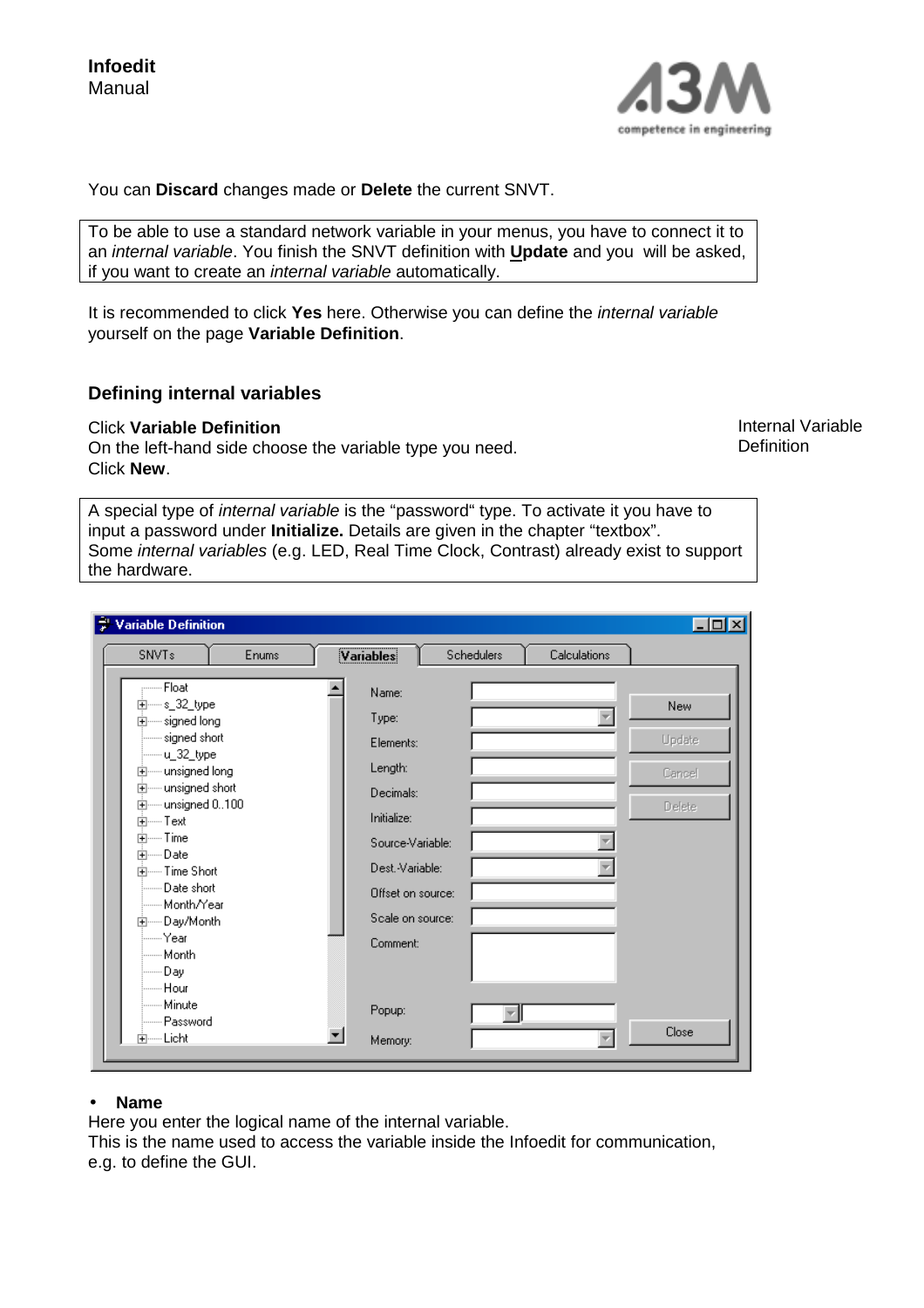

## • **Type**

This box contains the variable type you have defined before clicking **New**. These file types are the basic types that the Infodisplay is able to show on its surface or that are shown by the internal hardware (LED, Real Time Clock, etc.).

## • **Elements**

Here it is possible to set the amount of elements of an array. There are three possible functions:

- 1. An array of SNVTs is connected to an array of *internal variables*.
- 2. To show a diagram, an array is created to save data in a time-controlled manner. Here you enter the total number of storage units you need (e.g. 24\*7 storage units to save data for one week on an hourly basis).
- 3. An array is created to save data in an event-controlled manner and to show them with date and time.

If you set more then one element, part of the input box will change:

**Backup Variable**, **Saving Cycle**, **Block Length** and **Differential Type** will be shown in addition.

**Dest. Variable**, **Offset**, **Scale** and **Popup** will not be shown instead.

## • **Length**

This is where you can enter the standard length in characters of strings to be shown on the Infodisplay. You can change this value when defining your menus.

## • **Decimals**

Here you can set the standard number of decimal places that should be shown on the Infodisplay. The decimal point will be inserted without conversion. For example: **Decimals** =  $1 \Rightarrow 12345$  changes to 1234.5 You can also change this value when defining your menus.

## • **Initialize**

Here you can define a standard value for the variable. This value will be shown when starting the Infodisplay for the first time or after a prolonged power failure. Initializing starts in case of a checksum error in the battery-buffered RAM.

## • **Source Variable**

This is where you enter the input variable which you take the data from. It may be a network variable or another local variable, which is to be shown or saved in a different format.

## • **Dest. Variable**

This is where you enter the output variable (nvo) the internal variable should be bound with (destination variable). It may be a network variable or an internal variable for an LED allowing the LED to be switched according to the given value.

## • **Offset**

In this box you enter a constant value, which is to be added to, or subtracted from, the *Source Variable*.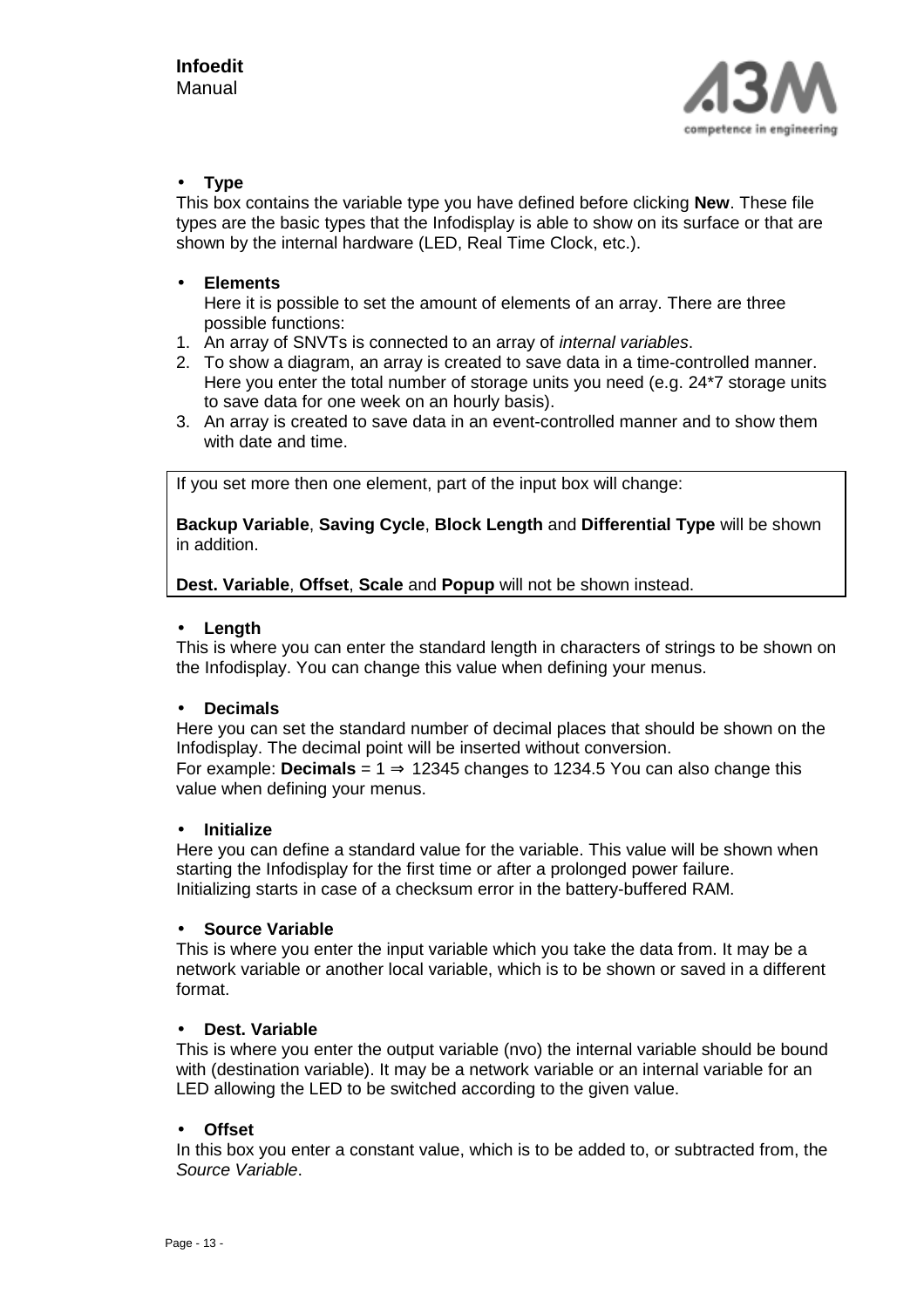

#### • **Scale**

Here you can enter constant factors the *Source Variable* will be multiplied by. If the result is less then one or if the result contains characters behind the decimal point, the variable will be calculated internally as a floating point number and will be converted into the format as defined.

## • **Comment**

Here you can enter a comment for your own purposes.

#### • **Popup**

Here you can enter a condition. If the condition is fulfilled, the popup page will automatically be shown (page 2).

#### • **Memory**

The variables can be saved in the battery-buffered RAM or in the so-called dataflash. The data in the dataflash cannot get lost. But the dataflash can be overwritten only about 100,000 times. Normally, only configuration variables and values required for the data logger should be saved in the dataflash. As they are updated frequently, normal variables may destroy the dataflash component.

The following features can only be accessed by means of arrays:

#### • **Backup Variable**

Here an existing variable of the same type and length can be selected. The contents of the original variable will be copied into the selected variable once the former is completely filled.

## **Saving Cycle**

Sets the saving cycle of the variable.

|                                            |                                                                    | By selecting "when update occurs" the variable will be saved with a time stamp. In |  |  |
|--------------------------------------------|--------------------------------------------------------------------|------------------------------------------------------------------------------------|--|--|
|                                            | addition, the following variables will automatically be generated: |                                                                                    |  |  |
| <b>Type</b>                                | Name                                                               | Function                                                                           |  |  |
| Unsigned short                             | xxx in                                                             | index of the current entry (don't change!)                                         |  |  |
| Unsigned short                             | xxx out                                                            | index of the current entry (for display)                                           |  |  |
| Time                                       | xxx Time                                                           | table of time stamps for the events                                                |  |  |
| "xxx" is the name of the internal variable |                                                                    |                                                                                    |  |  |

## • **Block Length**

Indicates the length of a bloc for display in a diagram. The length is, for instance, used to display the hole year of monthly diagrams of one data array.

## • **Differential Type**

Indicates whether the variable itself is saved or whether it is to be reduced by the previous value before saving.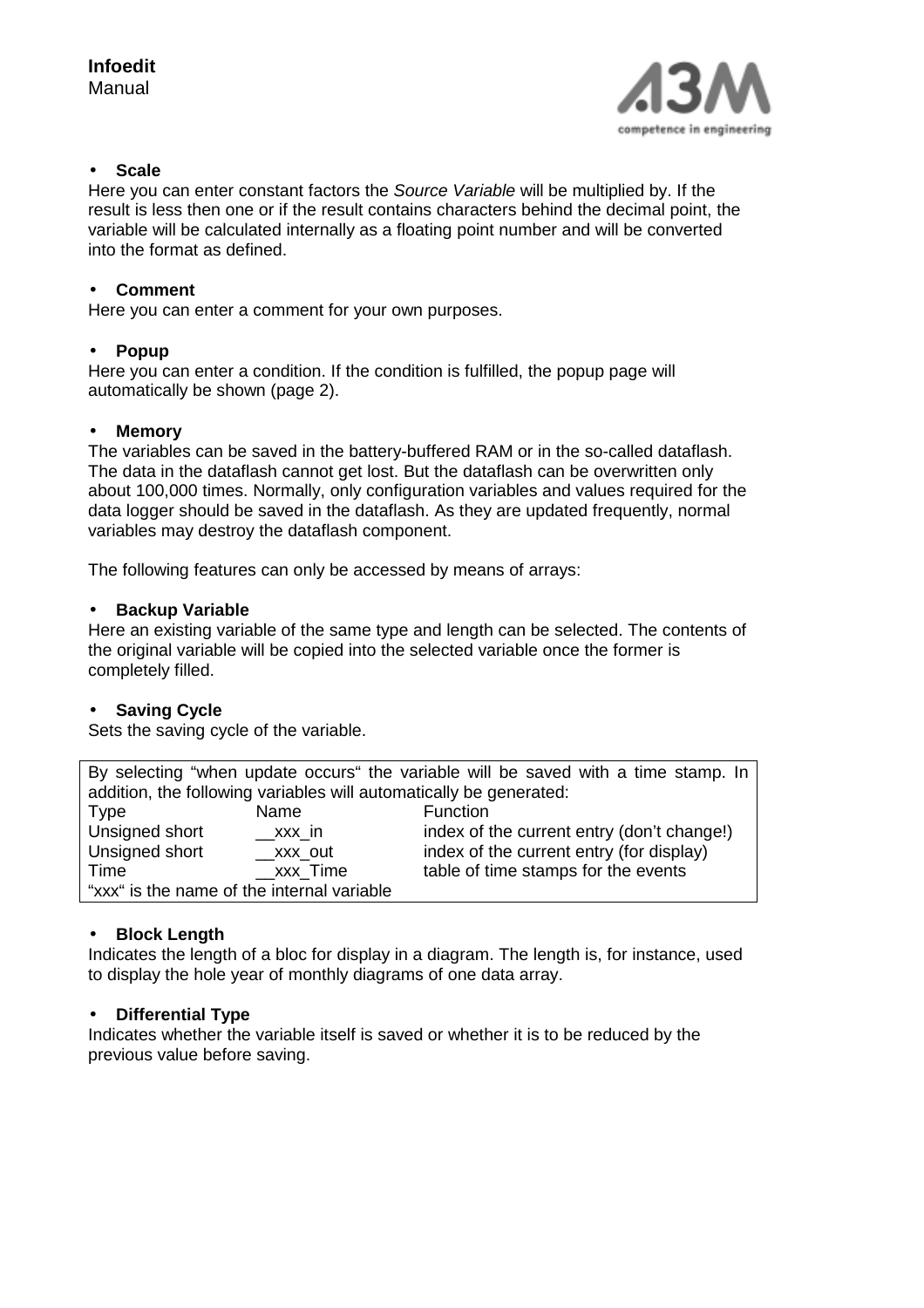

# <span id="page-14-0"></span>**Scheduler definition**

#### Click **Scheduler Definition** Click **New**

A maximum of 10 schedulers can be generated. Each program contains 24 switching points, and each of these switching points can be repeated cyclically (on an hourly, daily, monthly, annual basis, etc.). For each switching point, either an optional value or no value can be entered in the internal variables.

A configuration page will automatically be produced at the end of the menu. Switch point setting can only proceed immediately in the Infodisplay.

| $\frac{20}{3}$ Variable Definition                   |                                                               |                                         | $\Box$ D $\times$                  |
|------------------------------------------------------|---------------------------------------------------------------|-----------------------------------------|------------------------------------|
| <b>SNVTs</b>                                         | Variables<br>Enums                                            | <b>Schedulers</b><br>Calculations       |                                    |
| 日······ Scheduler1<br><u>:</u><br><u>:</u><br>:<br>: | Name:<br>Variable1:<br>Variable2:<br>Variable3:<br>Variable4: | Scheduler1<br>T<br>$\blacktriangledown$ | New<br>Update<br>Discard<br>Delete |
|                                                      |                                                               |                                         | Close                              |

#### • **Name**

A name will automatically be set for the scheduler.

#### • **Variable1 .. Variable4**

Here you enter the internal variables which this scheduler is to influence.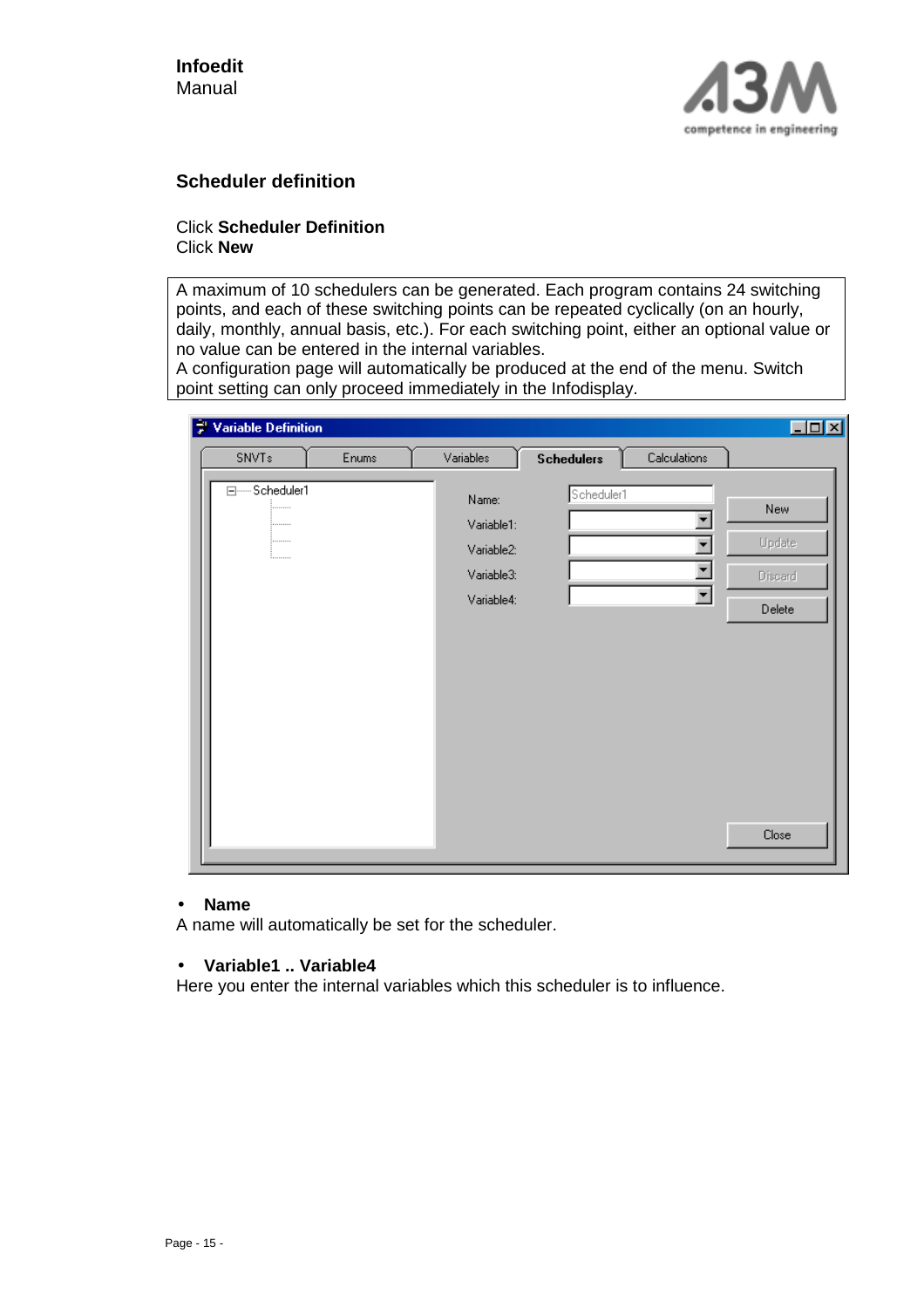

# <span id="page-15-0"></span>**Enum Definition**

To set an enumeration type (e.g. Monday, Tuesday, Wednesday,... instead of 1, 2, 3,...) you can use the page *Enum Definition.* Enumeration always starts with the contents for the value 0.

Click *Enum Definition*. Click **New***.*

Enum **Definition** 

## • **Name**

Here you can name the new enumeration type.

## • **ID**

Here you will see an internal control number for extending the source code.

#### • **Max. Length**

Here you can key in the maximum number of characters to be stored. When designing the GUI you can define value shorter than the word, which means that the word will be broken off at this point.

#### • **Entries**

Here you will see the number of entries you have already made.

#### • **Comment**

A comment for your own purposes.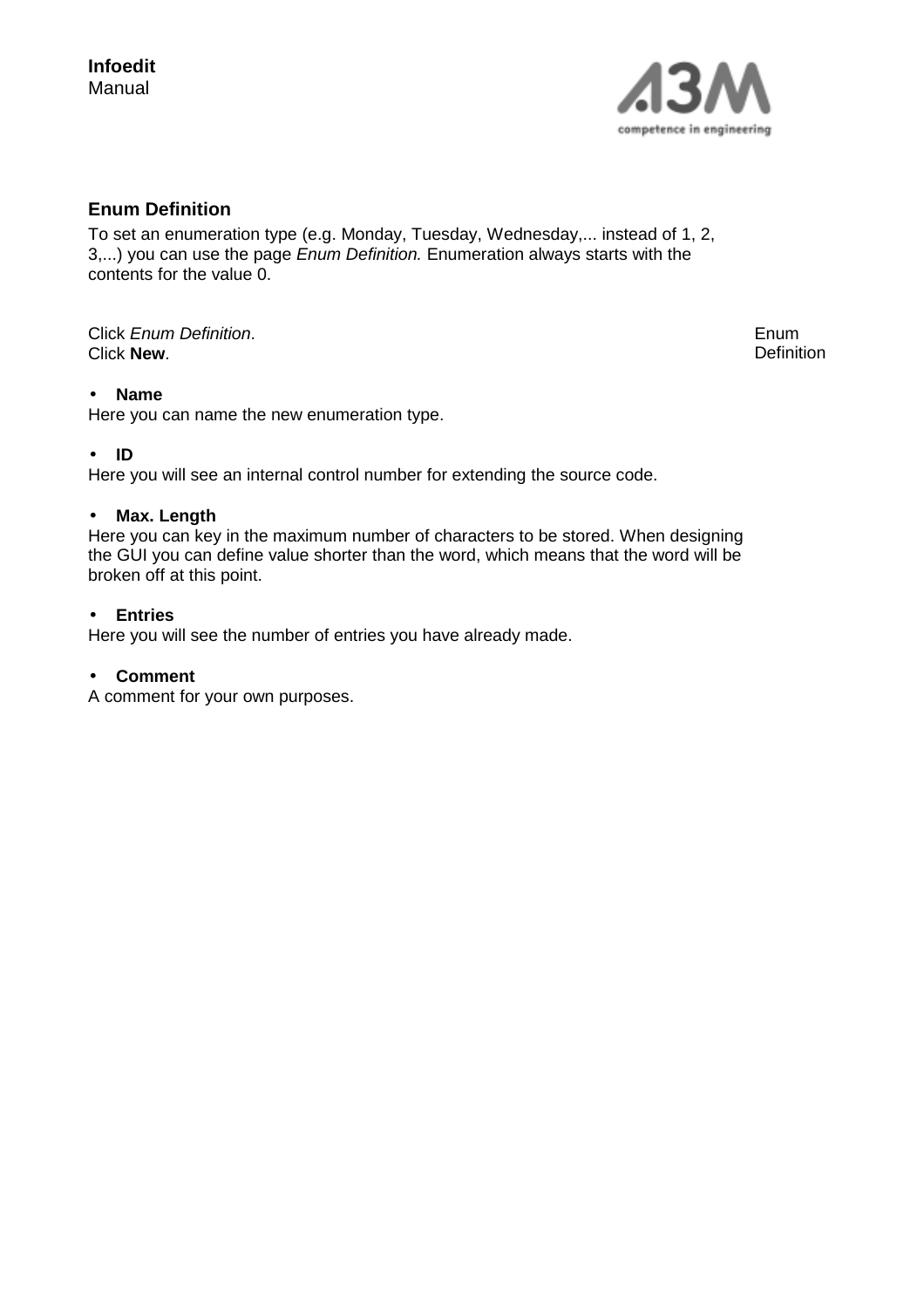

# <span id="page-16-0"></span>**Generate comparisons or calculations**

Use the page **Calculations** for comparisons or calculations. The type "unsigned short" is intended for logic and compare operations, the type "float" for calculations. All calculations will be repeated if one of the source variables changes ("Source 1..."). This is why in generating a calculation, results must not be used in a way that makes the calculation dependant on its own result.

#### Click **Calculations**

Select a variable as a result Click **New**

| Variable Definition                                                                                                                                                                                                                                                                                                                                                                                                                            |                                                                                                                                                                  |                   |                     |                                                              |
|------------------------------------------------------------------------------------------------------------------------------------------------------------------------------------------------------------------------------------------------------------------------------------------------------------------------------------------------------------------------------------------------------------------------------------------------|------------------------------------------------------------------------------------------------------------------------------------------------------------------|-------------------|---------------------|--------------------------------------------------------------|
| <b>SNVTs</b><br>Enums                                                                                                                                                                                                                                                                                                                                                                                                                          | Variables                                                                                                                                                        | <b>Schedulers</b> | <b>Calculations</b> |                                                              |
| Contrast<br>------- LedRed<br>i----- LedYellow<br>i------ LedGreen<br>¦------ Backlight<br> ------ PopUpCond<br>¦------ Beep<br>InternalWeekday<br>├──_LogStack<br> ------ __CmpStack<br>NVOutStack<br>:<br>Turn<br><br>J2P0<br>.<br><b>B</b> Olny<br><br>InitNV<br><br>----------- Error<br>├── DispVer<br>i--------- DecChar<br> ------ __NvUpdateFails<br> ----- iRaum1Licht_value<br>¦----- iRaum1Licht_state<br>i------ iRaum2Licht_value | Name:<br>Type:<br>Logic-<br>Source 1:<br>Source 2:<br>Source 3:<br>Source 4:<br>Source 5:<br>Source 6:<br>Source 7:<br>Source 8:<br>Operation:<br><b>Result:</b> | Logic             |                     | <b>New</b><br>Update<br>Cancel<br><b>Delete</b><br><br>Close |

#### • **Name**

This is where you can define a name for the new calculation.

#### • **Type**

Enter the type of calculation here:

- Logic (logic operation)
- Compare (comparison)
- Calc (calculation)

#### • **Source [1..8]**

Enter the source values.

## • **Compare Var.**

For comparisons, the variable which the source value is to be compared is entered here.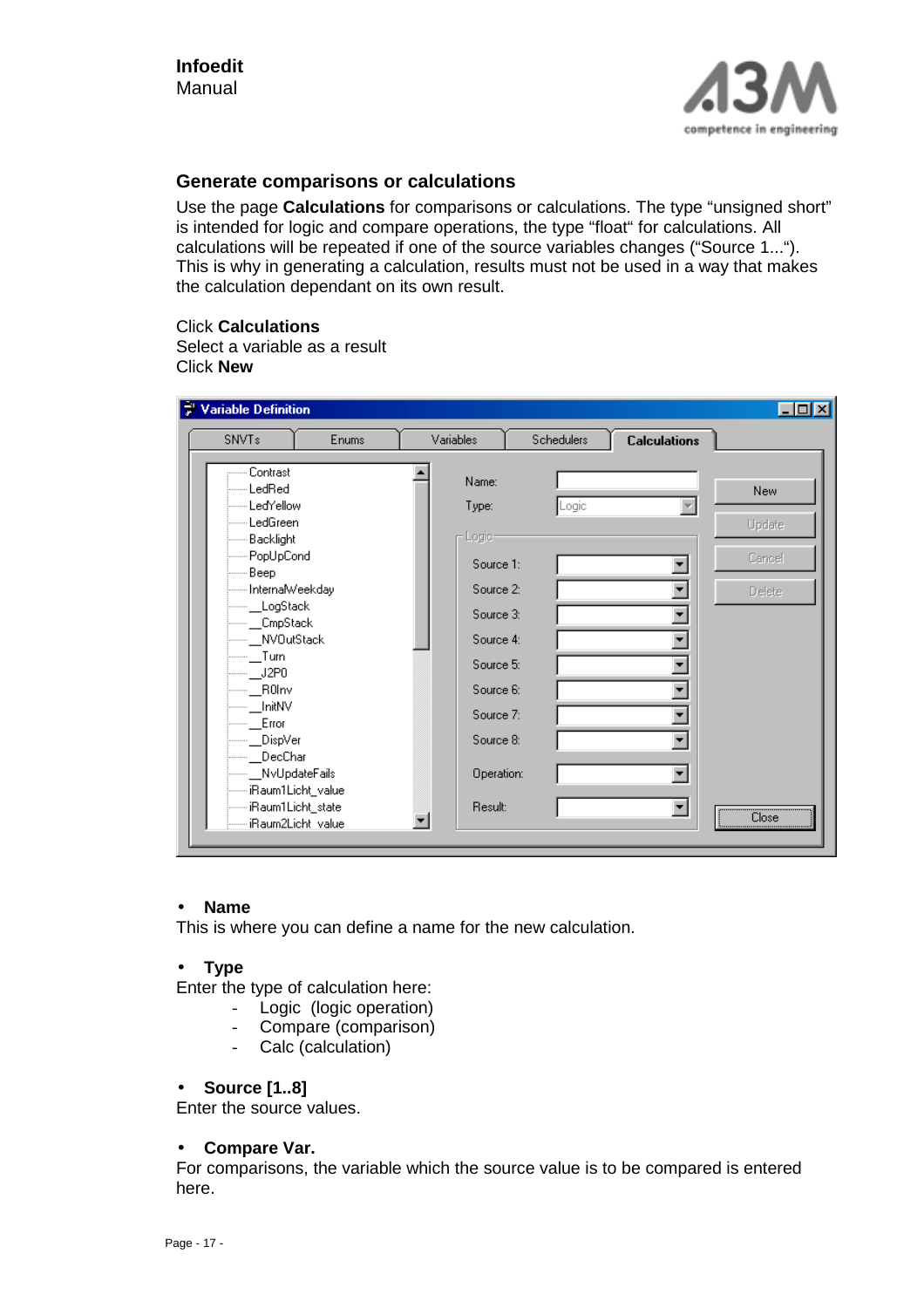

# • **Operation**

Use operation to select the operation for the intended type of calculation:

- Logic: AND, OR, XOR (exclusive-OR)
- Compare: < (smaller), > (greater), = (equal), <> (not equal)
- Calc: + (plus), (minus), \* (multiplied), / (divided)

## • **Result**

The result of the calculation is copied into this variable.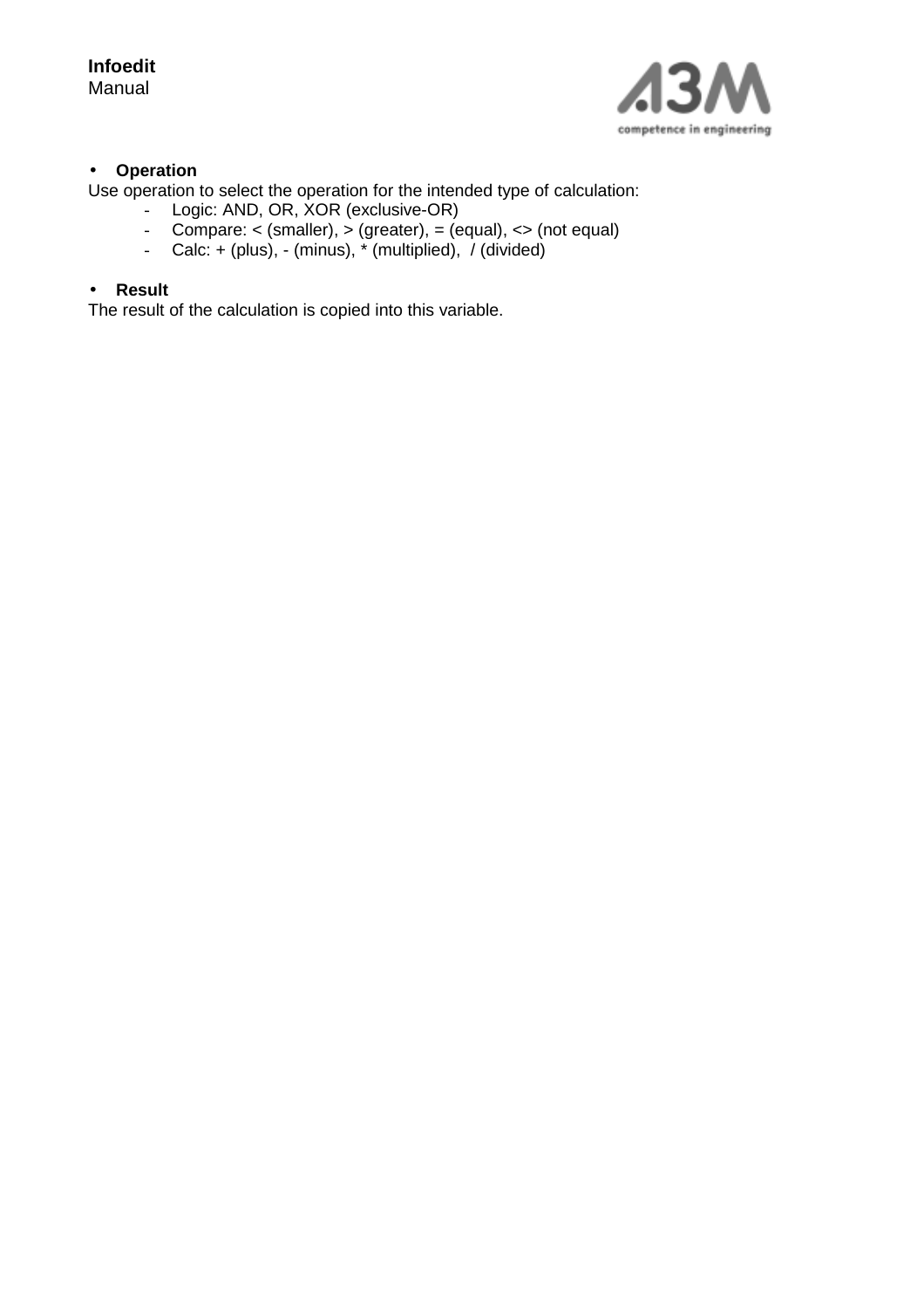

# <span id="page-18-0"></span>*Graphical layout*

First you should have an idea of what the application should look like:

1. What should be shown on the Infodisplay?

What information is supplied from the LON network? What additional information should be displayed (e.g. Time, Bus Time Table, Addresses,...)

2. Where should the information appear?

What kind of information should appear on the *start page*? What kind of links should exist and to what page? Is there enough space to show everything you want? Are the pages clearly structured?

3. What has to be controlled by the user of the Infodisplay?

Should it be possible for the user to control the blinds or the lights of the room from the Infodisplay?

4. What order should be used to take the user through the menu?

Once you have got an idea of the menu structure, you should proceed as follows:

1. Start with the *start page* At first, name the page. For your later work it is necessary to choose a name that gives you an idea of the contents of the page (e.g. "start" for the first page)

Double click page name to name the page or to change its name (before you name a page the name of the page is "no name").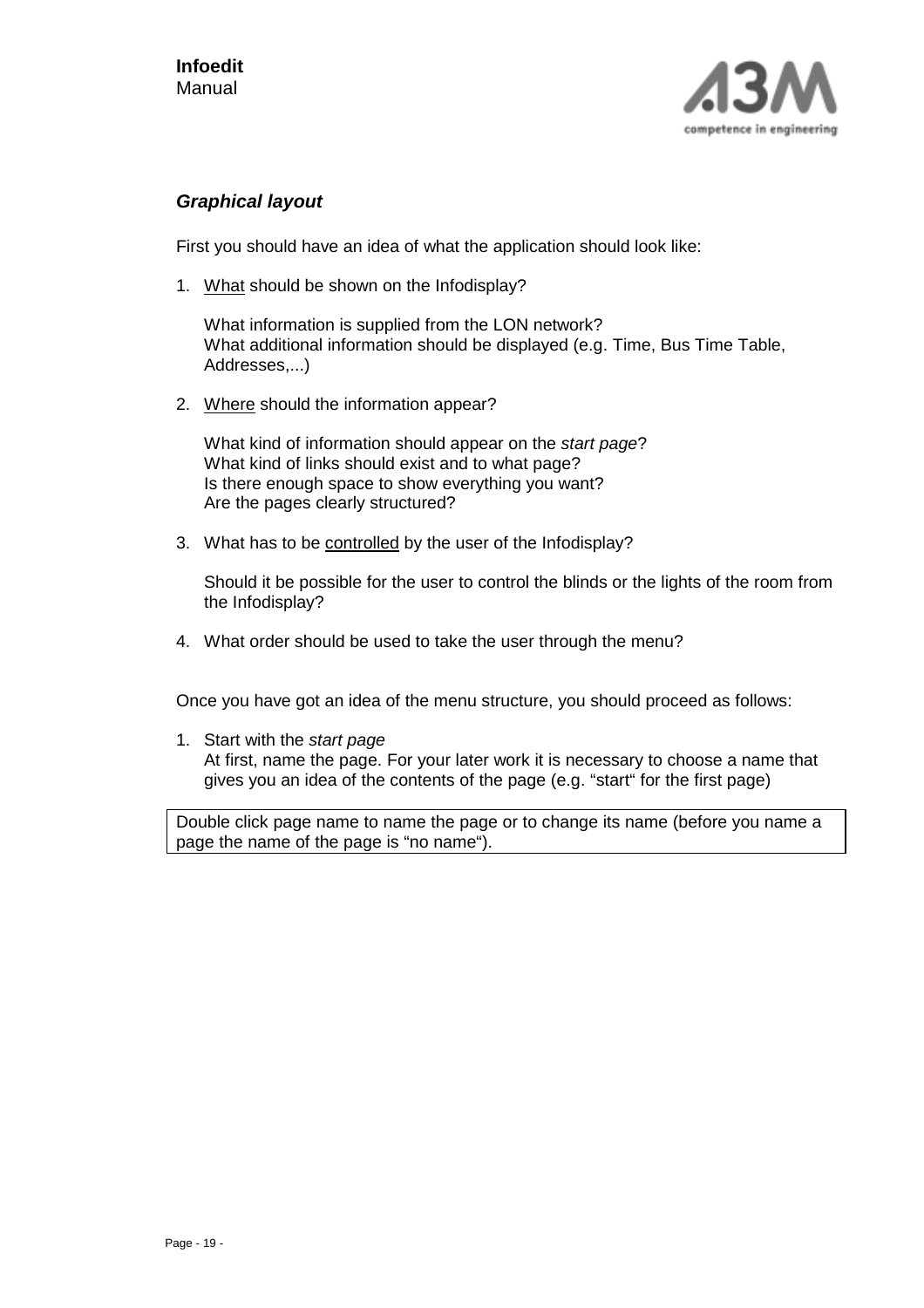

Now you can create your page (see **Tools**), insert textboxes, diagrams or bitmaps. Provide the textboxes with links or variables.

| 2. Continue with the next page in your application:                                                                                                                                                                       |               |
|---------------------------------------------------------------------------------------------------------------------------------------------------------------------------------------------------------------------------|---------------|
| . You will be asked if you want to insert a new page.<br><b>Click</b>                                                                                                                                                     |               |
| Answer "yes" and name the second page.                                                                                                                                                                                    |               |
| Now create this page, too (see Tools). Repeat these steps until all pages of your<br>application have been created.                                                                                                       |               |
| you can move through your created pages to check and<br><b>With</b><br>and<br>change them.                                                                                                                                |               |
| Pages:                                                                                                                                                                                                                    |               |
| or Page and New you can insert a new page. This new page is<br>With<br>inserted behind the one currently displayed.                                                                                                       | insert a page |
| With Page and Copy you can copy the current page. It will be inserted behind the<br>page currently displayed. This may be interesting if you want to use a number of<br>objects of your current page on other pages, too. | copy a page   |
|                                                                                                                                                                                                                           |               |
| or Page and Delete you can delete the current page.<br>With                                                                                                                                                               | delete a page |
| With Edit and Copy Image it is possible to copy the current page for use in other<br>programs to the clipboard (e.g. for documentation or presentation purposes).                                                         |               |
| Objects:                                                                                                                                                                                                                  |               |
| Objects are bitmaps, diagrams, textboxes, clocks, rectangles and lines. Marked<br>objects can be                                                                                                                          | objects       |
| cut to the clipboard with<br>or Edit and Cut or<br>òб                                                                                                                                                                     | cut           |
| copied to the clipboard with $\boxed{=}$<br>or Edit and Copy.                                                                                                                                                             | $$ copy       |
| or Edit and Paste.<br>You can paste marked objects from the clipboard with                                                                                                                                                | paste         |
| or Edit and Delete.<br>You can delete marked objects with                                                                                                                                                                 | delete        |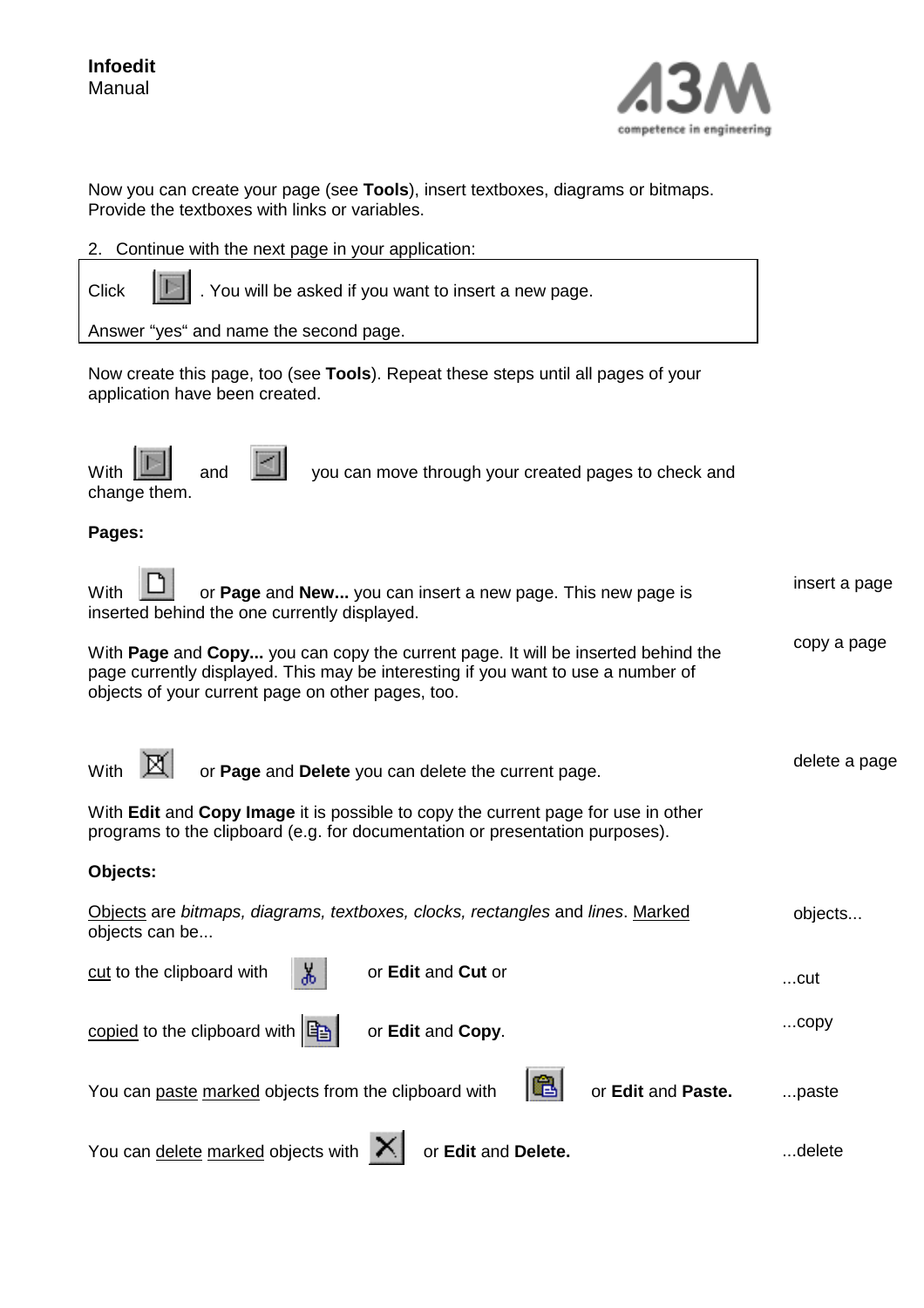

# <span id="page-20-0"></span>**Tools**

## *Arrow*

The *arrow* is used for marking and moving graphical objects.

You can also mark a *group* if you drag the cursor across all objects you want to be enclosed in the *group*.

LÐ

This marked group can be

- moved on the current page
- copied to the clipboard for use on another page
- $\bullet$  cut to the clipboard
- deleted

## *Line*

You can draw horizontal, vertical and diagonal lines. The thickness of the line is constant and cannot be changed. If you need a different thickness you have to draw parallel lines.

Double click a marked line or select **Edit** and **Properties...** to open the following window:

| <b>A Properties Line</b>                                                            |        |
|-------------------------------------------------------------------------------------|--------|
| ⊫ Position<br>X1: 70 - 즉 Y1: 19 - 즉 Width: 79<br>三日<br>×2: 149 국 Y2: 20 국 Height: 1 | Cancel |

Here you can define the position of the line as an alternative to moving it with the cursor.

For a horizontal line, the value 'height' is zero, and the values Y1 and Y2 are identical. Changing the 'width' value will change the length of the line.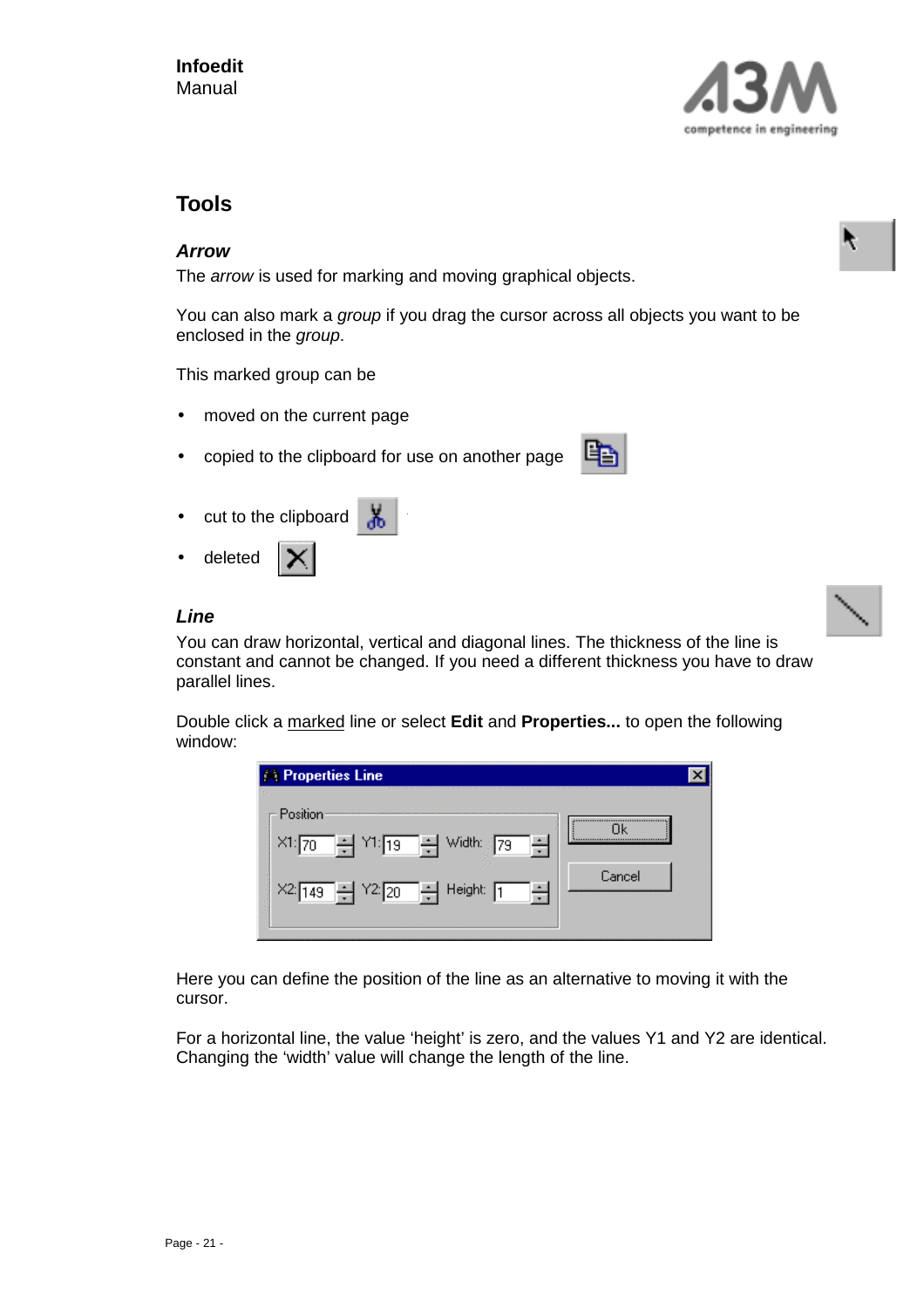

## <span id="page-21-0"></span>*Rectangle*

You can draw rectangles of any size, but they cannot be rotated or stretched, and the thickness of the lines cannot be changed. The rectangles are transparent.

To mark the rectangle, click one of its four corners.

To move it, place the cursor on one of the four sides of the marked rectangle and keep the left-hand mouse button pressed while dragging the rectangle.

| Double click the marked rectangle or select <b>Edit</b> and <b>Properties</b> to open the |  |  |
|-------------------------------------------------------------------------------------------|--|--|
| following window::                                                                        |  |  |

| <b>A Properties Rectangle</b>                                               |        |
|-----------------------------------------------------------------------------|--------|
| Position:<br>X1: 82 - Y1: 36 - Width: 54<br>X2: 136 - Y2: 66 - 픽 Height: 30 | Cancel |

Here you can define the position of the rectangle as an alternative to moving it with the cursor.

# *Clock*

Here you can insert the object *analogue clock*. The size of the clock is constant and cannot be changed.

Double click the marked clock or select **Edit** and **Properties...** to open the following window:

| <b>TA</b> Properties Analogclock                                                                                         |        |
|--------------------------------------------------------------------------------------------------------------------------|--------|
| Position<br>  X1: <mark>169 - 국</mark> Y1: <mark>56 - 국</mark> Width: <i>1</i> 70<br>÷<br>X2: 239 국 Y2: 126 국 Height: 70 | Cancel |



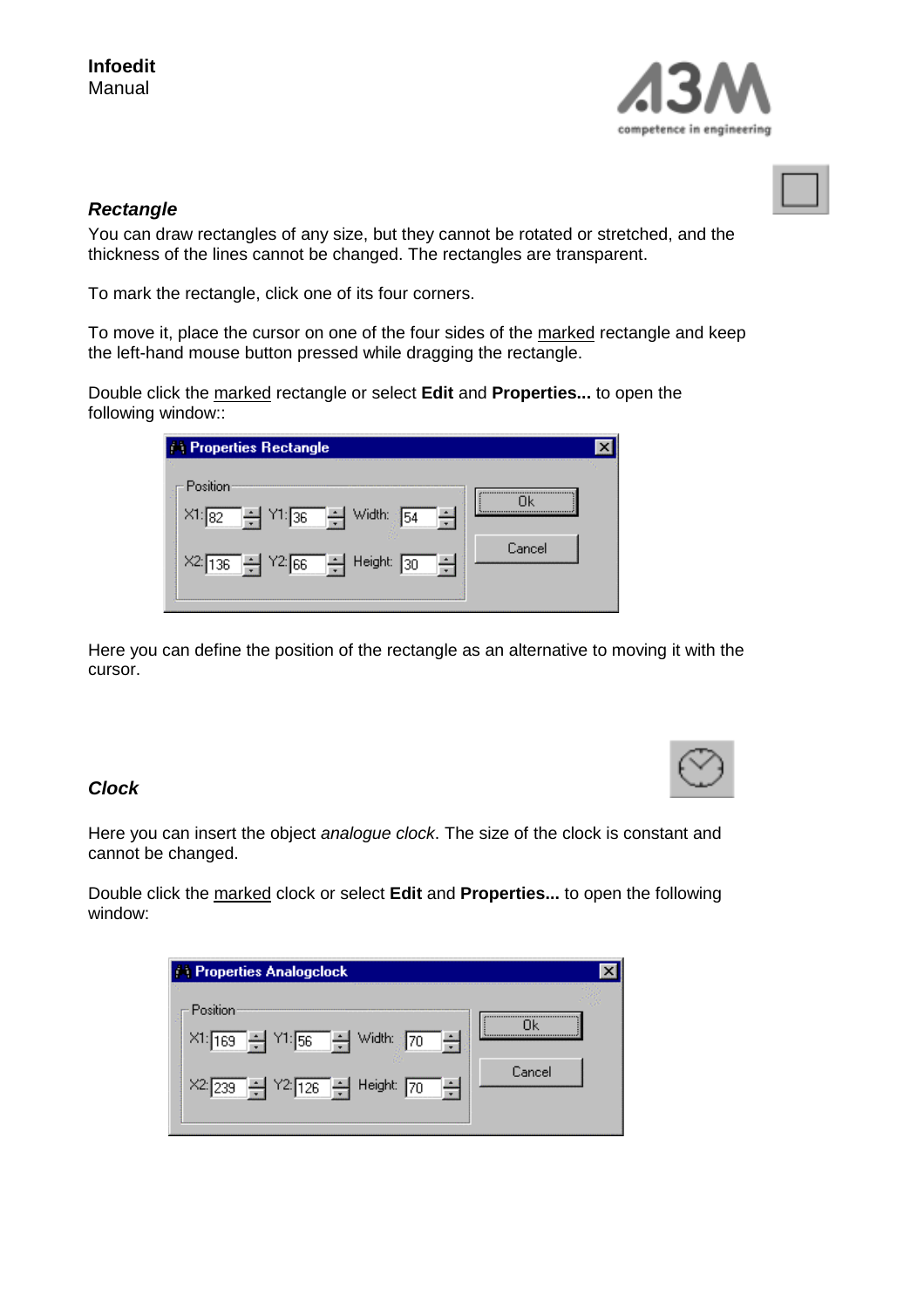

<span id="page-22-0"></span>Here you can define the position of the clock as an alternative to moving it with the cursor. The values **Height** and **Width** are always 70 and cannot be changed.

## **System clock**

If you do not make any further variable definitions, the clock is a system clock. This means that the clock has to be set when starting the Infodisplay after which it will run independently from the net.

If you want to use the LON time, you have to define a variable for it (see chapter "variable definition").

Some of the Infodisplay variables are internal variable types, e.g. the variable "internal time" for defining the time. If you use this time, you use the internal real time clock of the Infodisplay. To allow this clock to be set , it has to be editable in your menus. The variable "internal time" can also be connected with a network variable of type "time\_stamp". This will synchronize the real time clock of the Infodisplay with the time of the LON net.

With new devices, a DCF77 receiver can be connected to the serial interface, which automatically updates the contents of the variable "internal time". These receivers can be ordered from A3M.

## *Textbox*

Here you can insert a *Textbox*. The font and the size of the characters is constant and cannot be changed. The direction of the text is always horizontal.

Double click the marked *textbox* or select **Edit** and **Properties...** to open the following window:

| <b>Properties Text</b> |                  |                       |                                                                                | $\mathbf{x}$        |
|------------------------|------------------|-----------------------|--------------------------------------------------------------------------------|---------------------|
| Position               |                  |                       | X1: 144 - Y1: 112 - Width: 80<br>Ή<br>X2: 224 Y2: 120 Height 8<br>$\mathbf{H}$ | 0k<br>Cancel        |
|                        |                  | Additional Properties |                                                                                |                     |
| Text:                  |                  | œ.                    | Testballon                                                                     |                     |
| Value:                 |                  | o                     |                                                                                |                     |
|                        | Variable: C      |                       | 숙<br>Length:<br>ю                                                              | ÷<br>Decimals:<br>ю |
| Element:               |                  |                       |                                                                                | ÷                   |
|                        | Selection-Index: |                       | 극<br>I2                                                                        |                     |
| Link:                  |                  | ⊽                     | karte                                                                          |                     |

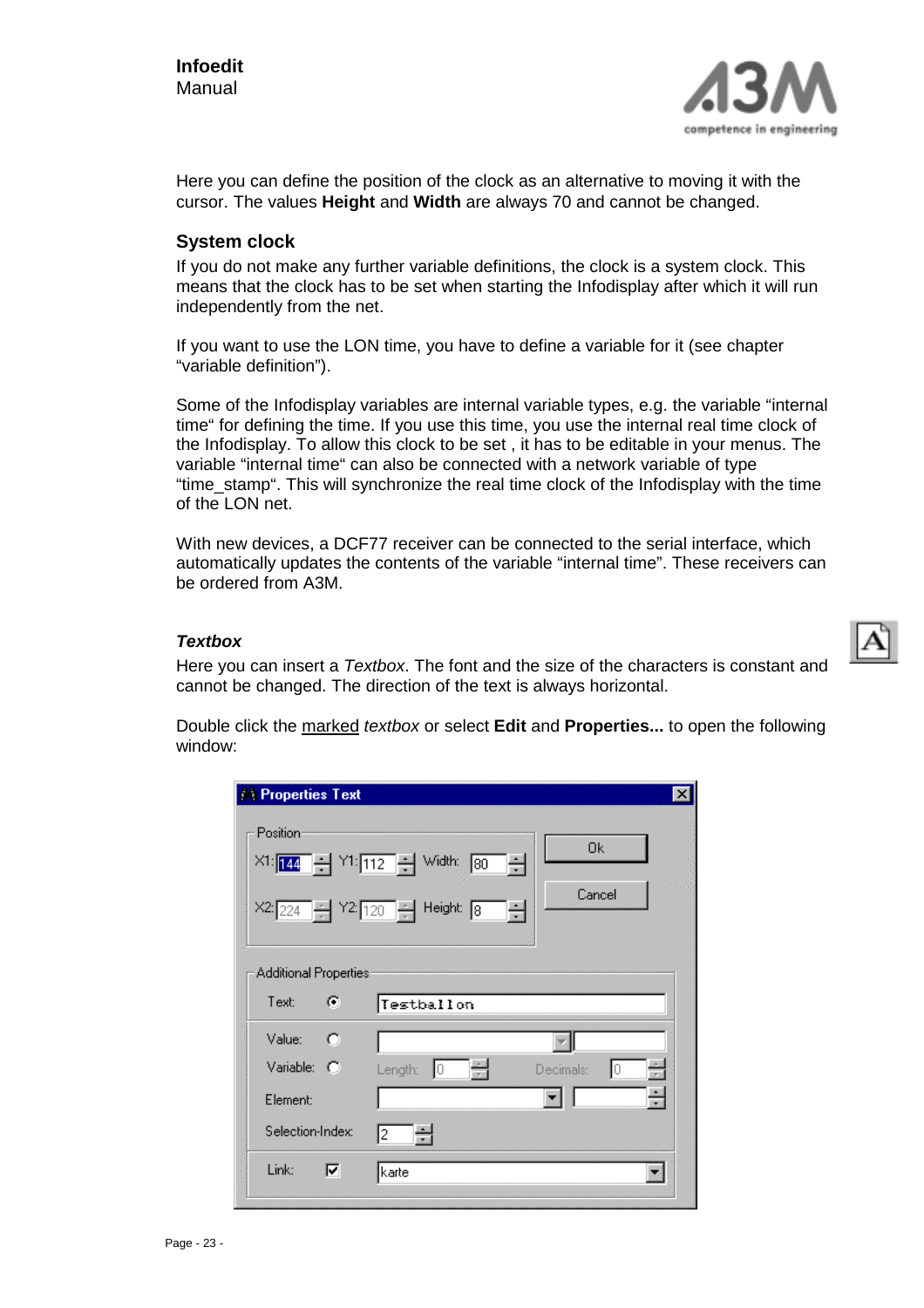

# <span id="page-23-0"></span>**Position**

Here you can set the position of the textbox by changing **X1** and **Y1**, as an alternative to moving the box with the cursor. All other **Position** values can not be changed.

## **Additional Properties**

You can set several properties of the textbox:

#### • **Text**

If you only want to write a text that will be shown on the display and which will not be changed, select **Text**. Now you can write the text in the box. A list of characters available for this purpose is included in the Appendix Pixel Font. You can set a **Link** to the textbox (see **Link**)

#### • **Value**

Here you can connect your textbox with a variable which is to be shown in the textbox. The box on the right shows the variable type. You can set a **Link** to the textbox (see **Link**).

With **Length** and **Decimal** you can define the length and the decimal places of the text in this box. Your selection will be highlighted in the box **Text** by a grey colour. In the box **Selection Index** you can set the sequence in which textboxes are selected when turning the knob. For example, if you choose "2" this box will be the second box that appears on the page when the user is on that page and turns the knob.

If the type of the internal variable is "Password", stars "\*" will automatically be shown. When the correct password is entered, the **Link** as defined (see **Link**) will be executed.

#### • **Variable**

If the user should be allowed to change the text in the box, select **Variable**. The user can select the required box by means of the knob. When pressing the knob with the textbox marked, the text can be changed by turning the knob. With **Length** and **Decimal** you can set the length and the decimal places of the text in this box. Your selection will be highlighted in the box **Text** by a grey colour. In the box **Selection Index** you can set the sequence in which textboxes are selected when turning the knob. For example, if you choose "2" this box will be the second box that appears on the page when the user is on that page and turns the knob.

If the type of the internal variable is "Password", the password may be changed at this point.

#### • **Element**

If an array is entered in the box *variable,* you can decide here what value of the array should be shown. For this function to be available, a variable must have been defined in **Variable definition**.

text properties...

...value

...variable

...element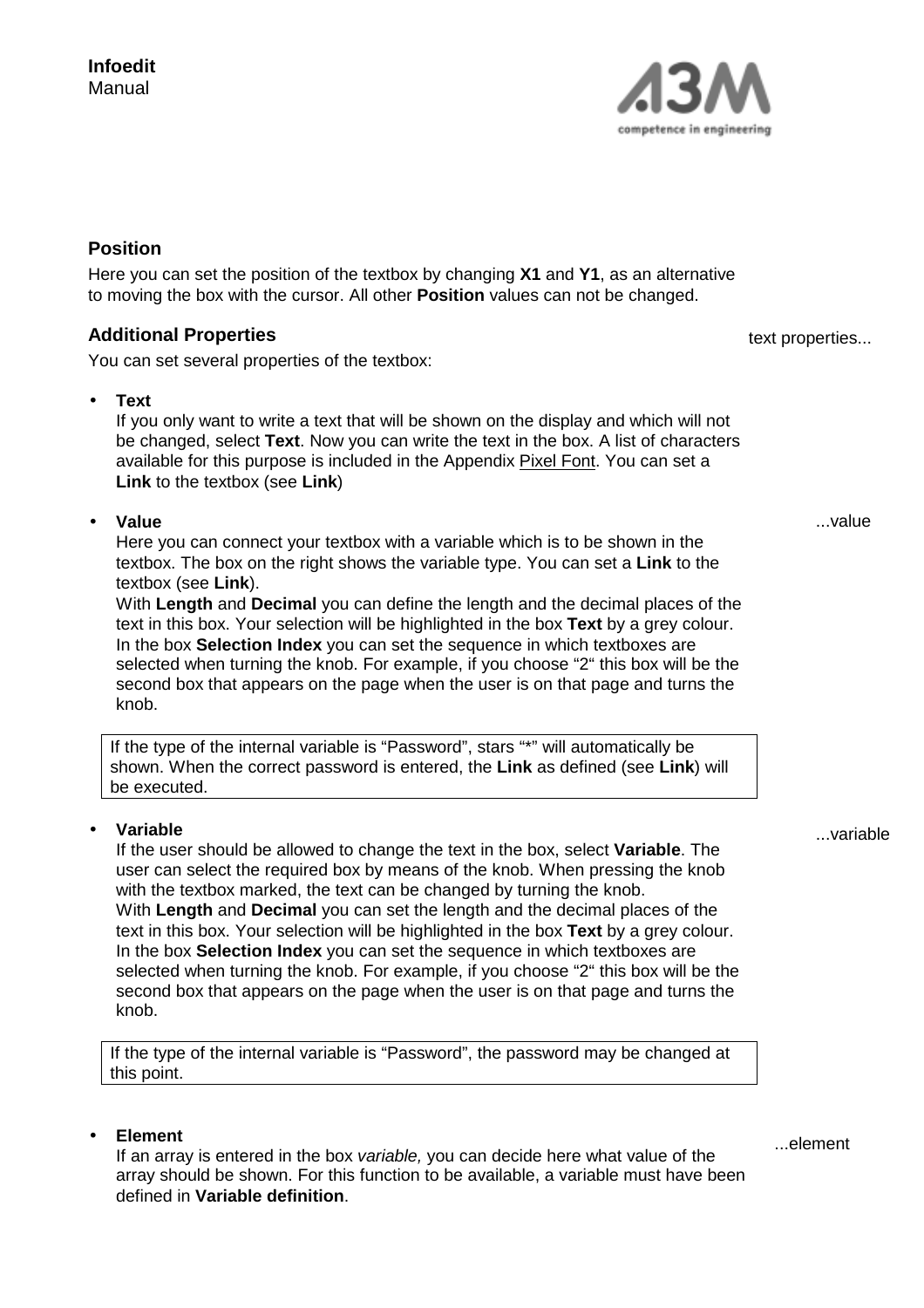

## <span id="page-24-0"></span>• **Selection Index**

Here you have to set the sequence of the textbox. For example, if you choose "2" this box is the second box on the page that will be chosen by the user when turning the knob.

#### • **Link**

...link

Here you can set a link to the textbox. If you want to set a link, you have to enter the name of the page to which the user will get when choosing this textbox and then pressing the knob.

## *Diagram*

Here you can insert diagrams. If you mark the diagram, you can change the size of it by dragging the diagram.

The *diagram coordinates* can be provided with a text by inserting textboxes after diagram configuration has been completed.

Double click the marked diagram or select **Edit** and **Properties...** to open the following window for marked diagrams:

| <b>Properties Diagramm</b>                                                |          |   |              | $\vert x \vert$ |
|---------------------------------------------------------------------------|----------|---|--------------|-----------------|
| Position:<br>X1: 142 - Y1: 32 - Width: 81<br>X2 223 - Y2 85 - Height 53 - |          | H | 0k<br>Cancel |                 |
| View<br>$\nabla$ X-Axis $\bullet$ Bar                                     |          |   | <b>Ticks</b> |                 |
| $\nabla$ Y-Axis                                                           | — ⊙ Line |   |              |                 |
| Variable association                                                      |          |   |              |                 |
| variable:                                                                 |          |   |              |                 |
| maximum:                                                                  |          |   |              |                 |
| minimum:                                                                  |          |   |              |                 |
| values:                                                                   |          |   |              |                 |
| period:                                                                   |          |   |              |                 |
|                                                                           |          |   |              |                 |

# **Position**

Here you can define and change the position and the size of the diagram as an alternative to moving or dragging it with the cursor. The size (**Width** and **Height**) can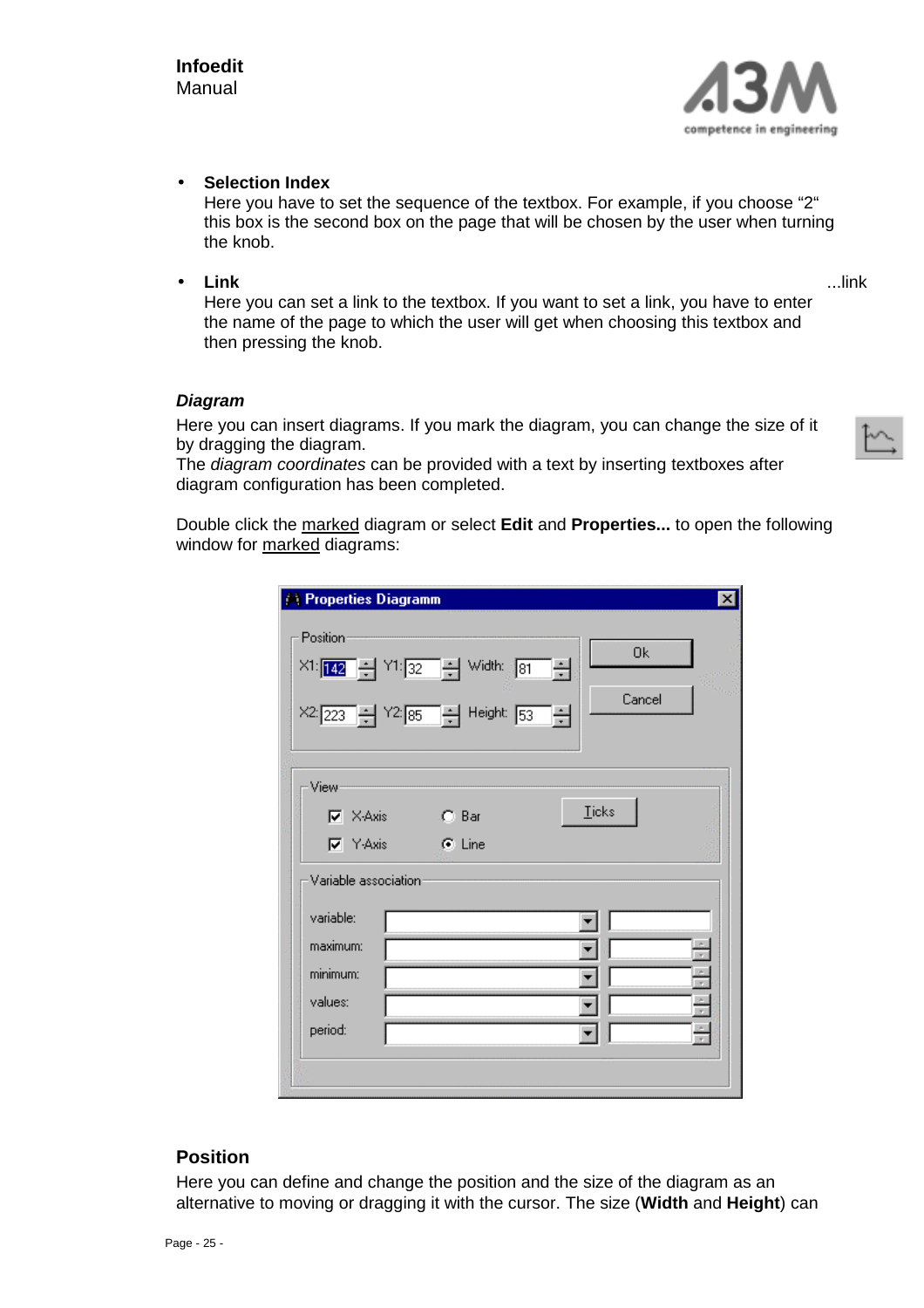<span id="page-25-0"></span>**Infoedit** Manual



only be changed here and not by using the mouse.

## **View**

You can decide whether the figures are to be represented in the form of *bar chart* or a *line diagram* with or without x/y axis.

| 250 <sub>0</sub> |                      |
|------------------|----------------------|
|                  |                      |
|                  |                      |
|                  | Mo Di Mi Do Fr Sa So |

bar chart line diagram

If you click **Ticks**, you will get the following window:

Here you can set secondary graduation lines for the axis.

With **Ticks at origin** you can decide whether there should be any secondary graduation line in the origin and on which axis.



# **Variable Association**

Here it is possible to configure the diagram:

#### • **variable**

You have to choose the *array* from the defined variables which should be shown in the diagram. In the box on the right, the *type* of the variable is shown.

## • **maximum**

In the box on the right, the maximum value that should be shown in the diagram can be set. It is normally constant and is set as a value in the right-hand box. It is also possible to connect this value to a variable. In the box on the left you assign the variable.

## • **minimum**

In the box on the right, the minimal value that should be shown in the diagram can be set. It is normally constant and is set as a value in the right-hand box. It is also possible to connect this value to a variable. In the box on the left you assign the variable.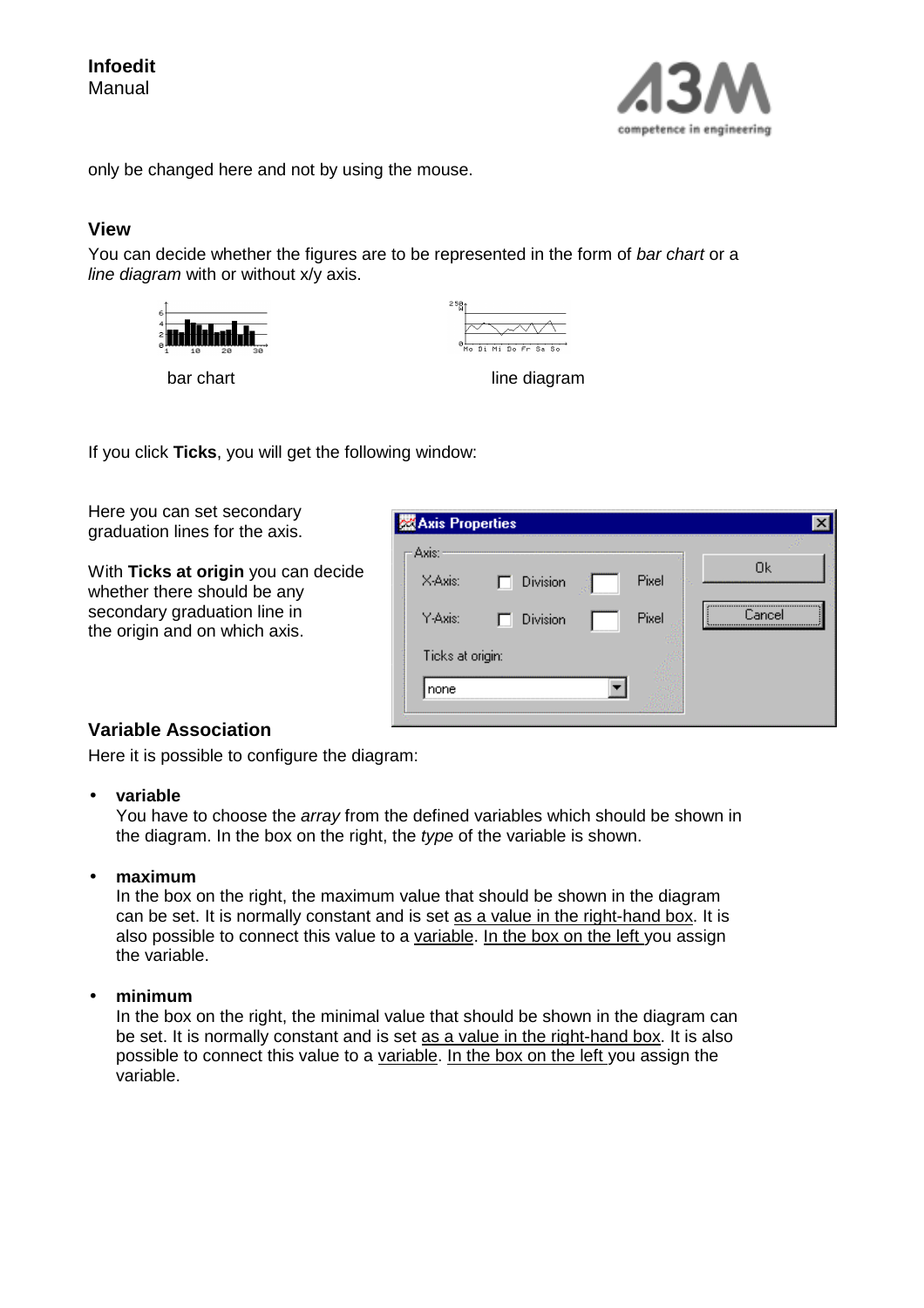

## • **values**

In the box on the left you choose the variables that should be shown in the diagram as measured data. In the box on the right you set the number of data that should be shown in the diagram

## • **period**

The section of the *array* that should be shown can be chosen here.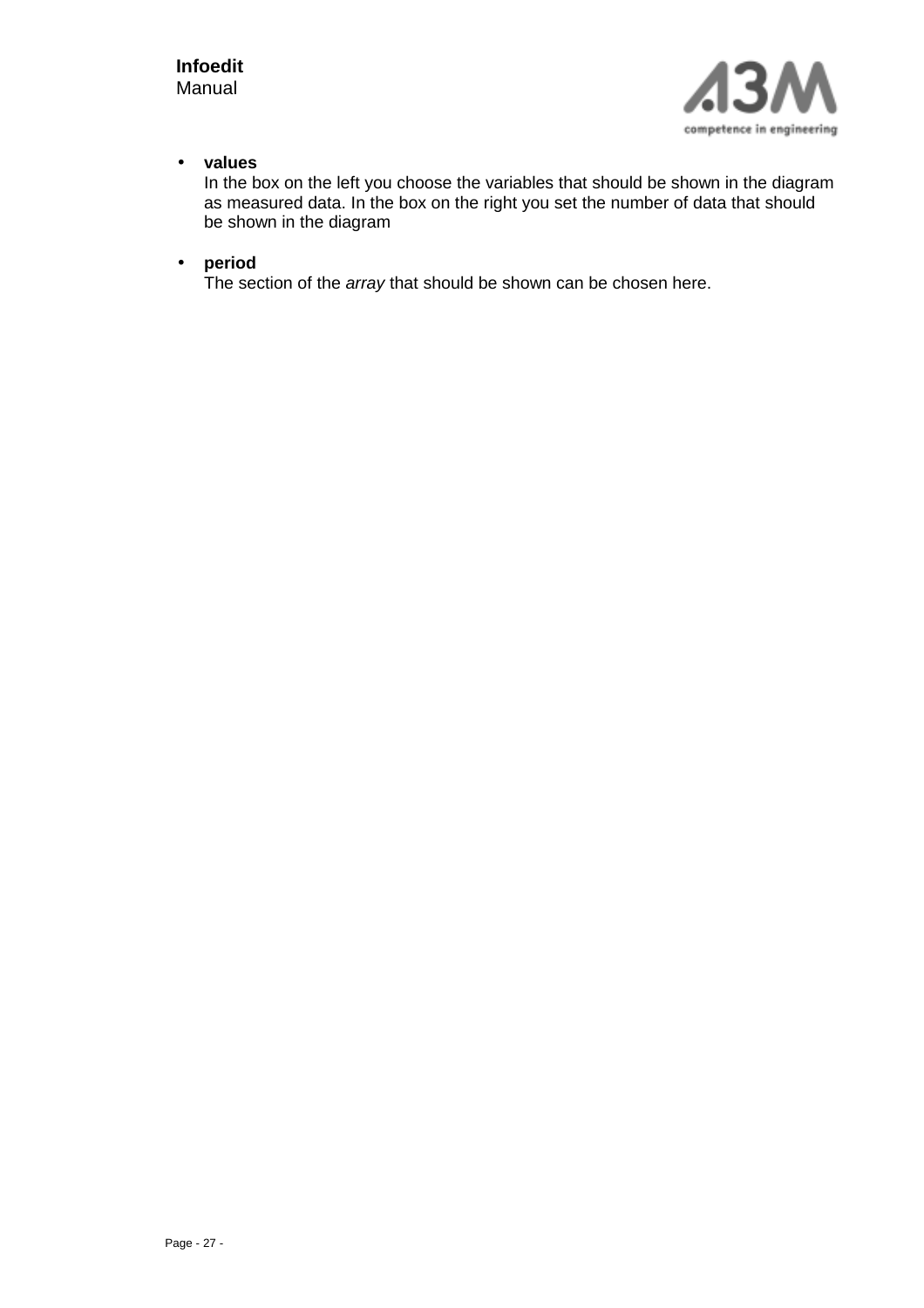

#### <span id="page-27-0"></span>*Bars*

Here you can insert *bars.* If you mark the *bar,* you can change its size by dragging it. Text for the different bars can be added by inserting textboxes after bar configuration has been completed.

Double click the marked *bar* or select **Edit** and **Properties...** to open the following window:

| <sup>1</sup> Properties Bargraph                                                                              | $\mathbf{x}$                             |
|---------------------------------------------------------------------------------------------------------------|------------------------------------------|
| Position<br>X1: 51 - 귀 Y1: 58 - 귀 Width: 22 - 구<br>×2 73 - Y2 100 - Height 42 -                               | 0k<br>Cancel                             |
| View<br>Bargraph-Type<br>C horizontal<br>$\bullet$ single<br>$C$ double<br>C vertical<br>Variable association | Border-<br>$\degree$ no<br>$\bullet$ yes |
| variable:<br>maximum:<br>minimum:                                                                             |                                          |

# **Position**

The position and the size of the bar can be set and changed here as an alternative to moving it with the mouse. The size of the *bar* (**Width** and **Height**) can only be changed here, not by means of the cursor.

## **View**

Here you have to decide if you want to have **vertical Figure 1** or **horizontal** bars.





# **Bargraph Type**

single **double** 



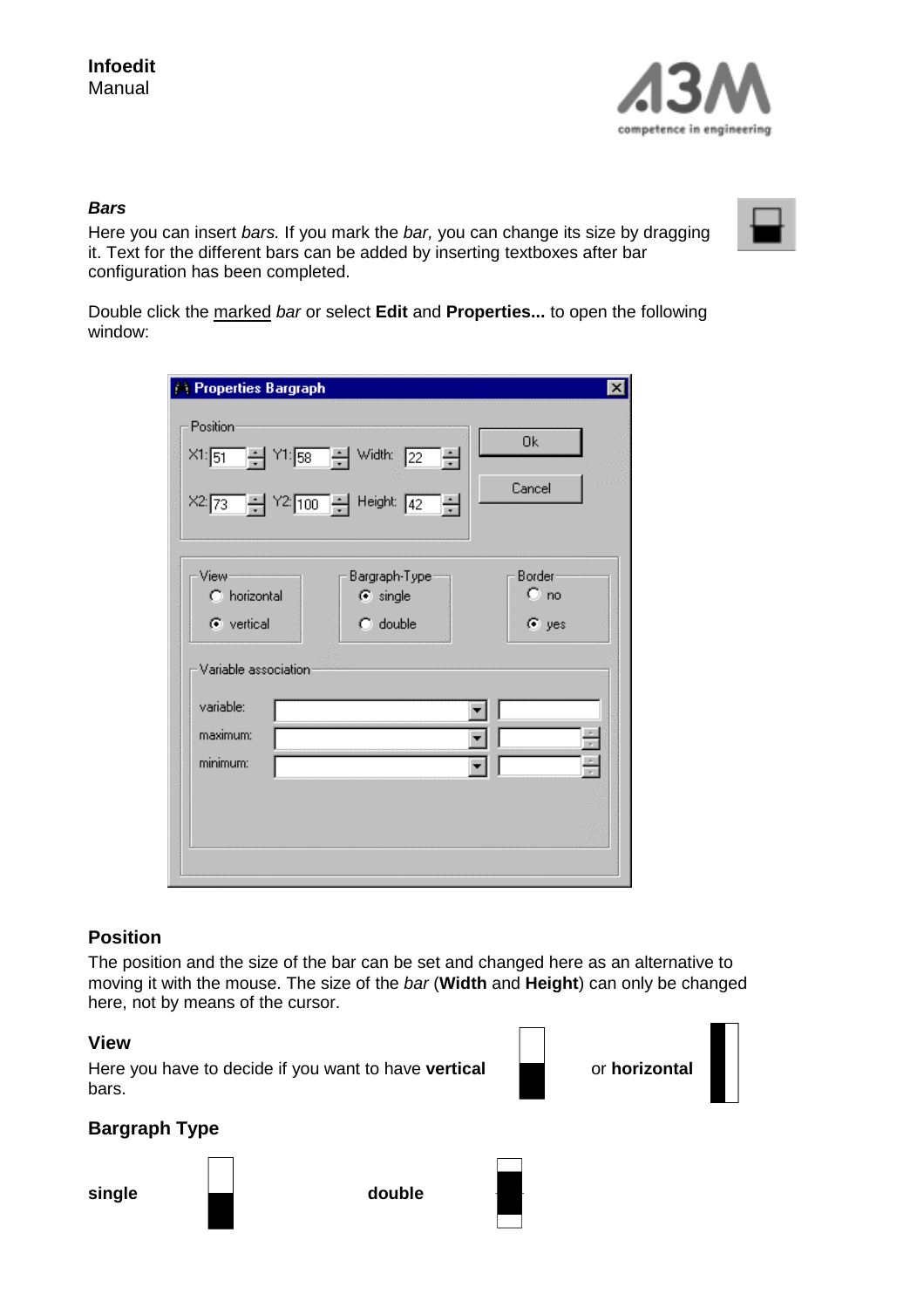## <span id="page-28-0"></span>**Infoedit** Manual



| <b>Border</b> |     |  |
|---------------|-----|--|
| yes:          | no: |  |

# **Variable association**

Here you can configure the bars:

values in the bar chart

#### **variable**

You have to choose the *array* from the defined variables which should be shown in the bar. In the box on the right the variable type is shown.

#### • **maximum**

In the box on the right, the maximum value that should be shown in the diagram can be set. It is normally constant and is set as a value in the right-hand box. It is also possible to connect this value to a variable. In the box on the left you assign the variable.

#### • **minimum**

In the box on the right, the minimal value that should be shown in the diagram can be set. It is normally constant and is set as a value in the right-hand box. It is also possible to connect this value to a variable. In the box on the left you assign the variable.

#### *Bitmaps*

#### **Insert Bitmaps**

Here you can insert bitmaps (16x16) by means of the cursor. Start by inserting an arbitrary bitmap from the library.

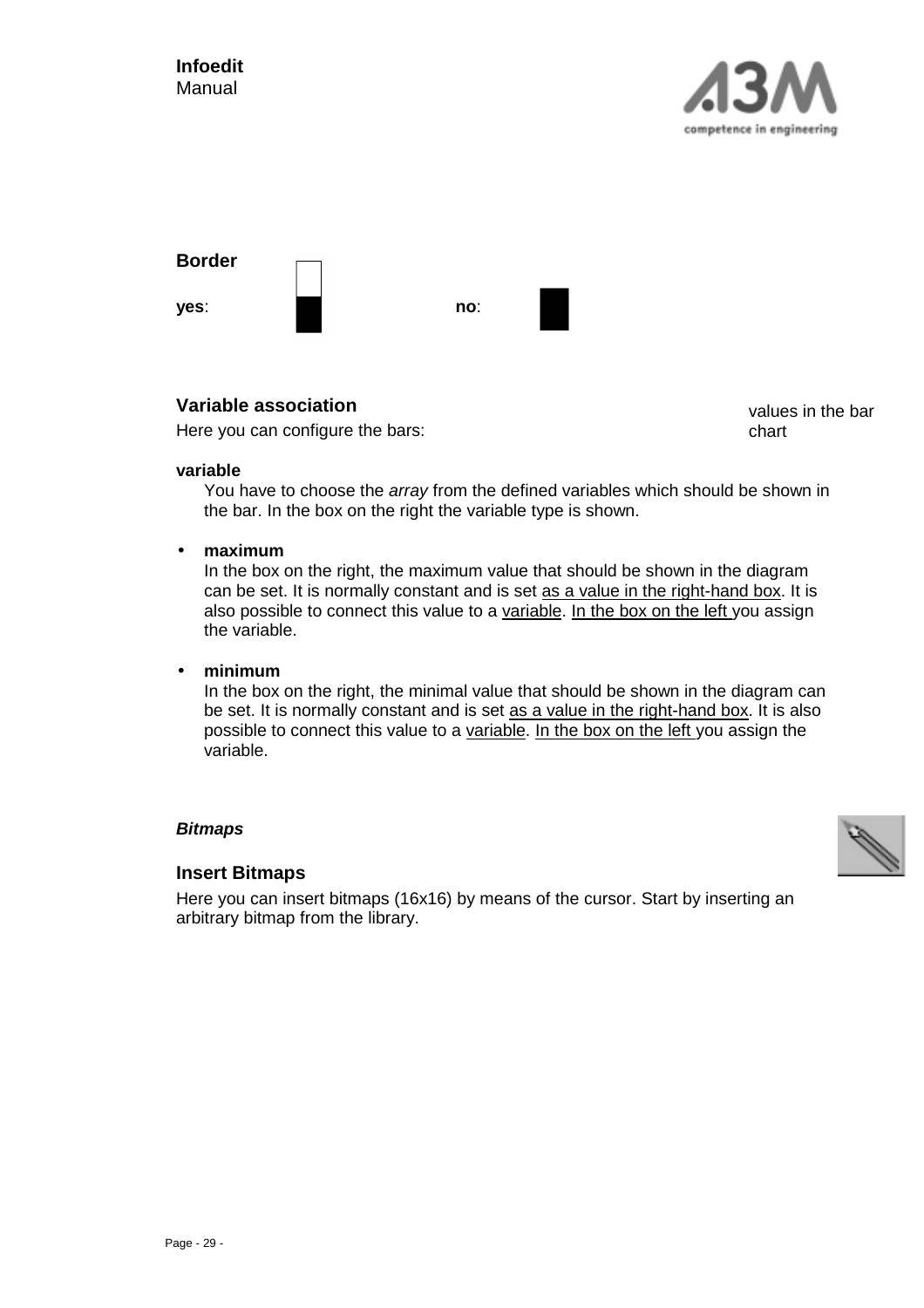

| <b>Properties Bitmap</b>                 | $\mathbf{x}$                       |
|------------------------------------------|------------------------------------|
| Properties 16x16 Bitmap-<br>Bitmap name: | $\underline{\mathsf{O}}\mathsf{k}$ |
| smile<br>208 1 급 M:<br>X1:               | <b>Update</b><br>101 립             |
|                                          | Delete                             |
|                                          | New                                |
|                                          | Import Clipboard                   |
|                                          | Import File                        |
|                                          | Cancel                             |
|                                          | $\lfloor + \rfloor$                |
|                                          |                                    |
|                                          |                                    |
|                                          | ©                                  |

Double click this marked bitmap or select **Edit** and **Properties...** to open the following window:

In the field **Bitmap name**, you can select the bitmap that you want to insert here.

The position can be changed with **X1** and **Y1** if you do not want to move it by means of the mouse.

With  $\begin{vmatrix} - & \cdot & \cdot \\ - & \cdot & \cdot \\ \cdot & \cdot & \cdot \end{vmatrix}$  you can zoom in and out.

With **Cancel** your selection is discarded and you will get back to the menu. With **Ok** you paste the selected bitmap.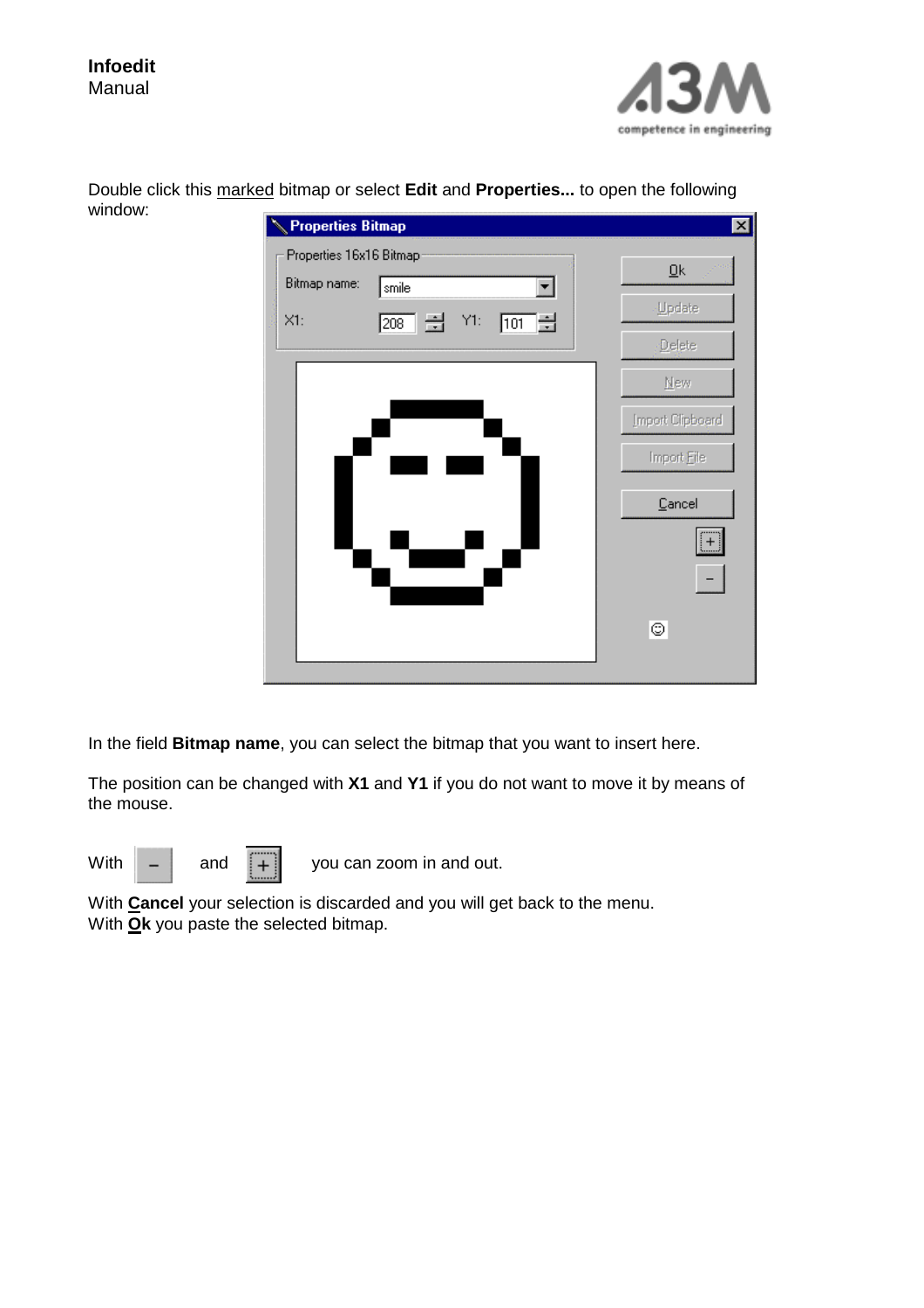

## <span id="page-30-0"></span>**Create bitmaps**

You can create a new bitmap with **Edit** and **Edit Bitmaps...** The following window will open:

| <b>Properties Bitmap</b> | $\vert x \vert$                                                 |
|--------------------------|-----------------------------------------------------------------|
| Properties 16x16 Bitmap- | ₫k                                                              |
| Bitmap name:<br>smile    | Update                                                          |
|                          | $D$ elete                                                       |
|                          | New                                                             |
|                          | Import Clipboard                                                |
|                          | Import File                                                     |
|                          | $\ensuremath{\underline{\mathbb{C}}}$ ancel<br>$\boldsymbol{+}$ |
|                          | ☺                                                               |

At first a bitmap from the library will appear. Select **New** to start creating a new bitmap.

Zunächst erscheint eine *Bitmap* aus der vorhandenen *Bitmap Library.* **New** wählen, um eine neue *Bitmap* zu erstellen.

| <b>R. New Bitmap</b> |                                |        |  |
|----------------------|--------------------------------|--------|--|
| Name:                |                                |        |  |
|                      | Please select the Bitmap-Size: |        |  |
|                      | C 32 x 32 Bitmap               |        |  |
|                      | $6.16 \times 16$ Bitmap        |        |  |
|                      |                                | Cancel |  |

Name and size of a new *bitmap* have to be defined. The graphic display will for the time being remain unchanged.

Choose the field  $\Box$  with the cursor. Now you can paint over the bitmap pixel by pixel by means of the cursor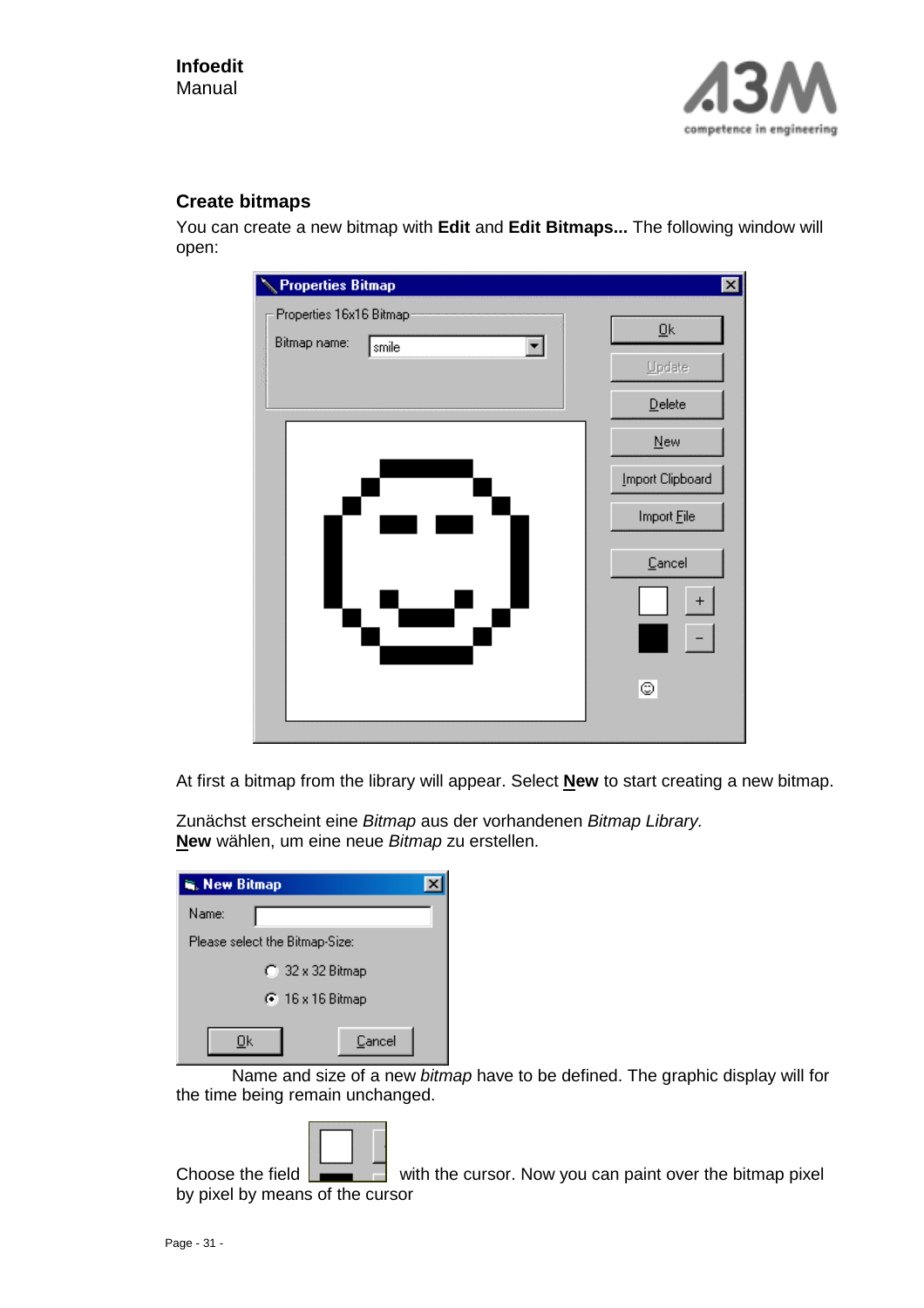

<span id="page-31-0"></span>

Click **Update** when you have finished the new bitmap. The bitmap will then be saved in the bitmap library.

Click **Ok** to close the window **Properties Bitmap***.*

## **Edit bitmap**

You can edit a bitmap with **Edit** and **Edit Bitmap...** and you will open the following window:

| <b>Properties Bitmap</b> | $\vert x \vert$                             |
|--------------------------|---------------------------------------------|
| Properties 16x16 Bitmap  | $\underline{\mathsf{O}}\mathsf{k}$          |
| Bitmap name:<br>smile    |                                             |
|                          | Update                                      |
|                          | $Delete$                                    |
|                          | New                                         |
|                          | Import Clipboard                            |
|                          | Import File                                 |
|                          | $\ensuremath{\underline{\mathbb{C}}}$ ancel |
|                          | $+$                                         |
|                          |                                             |
|                          |                                             |
|                          | ☺                                           |
|                          |                                             |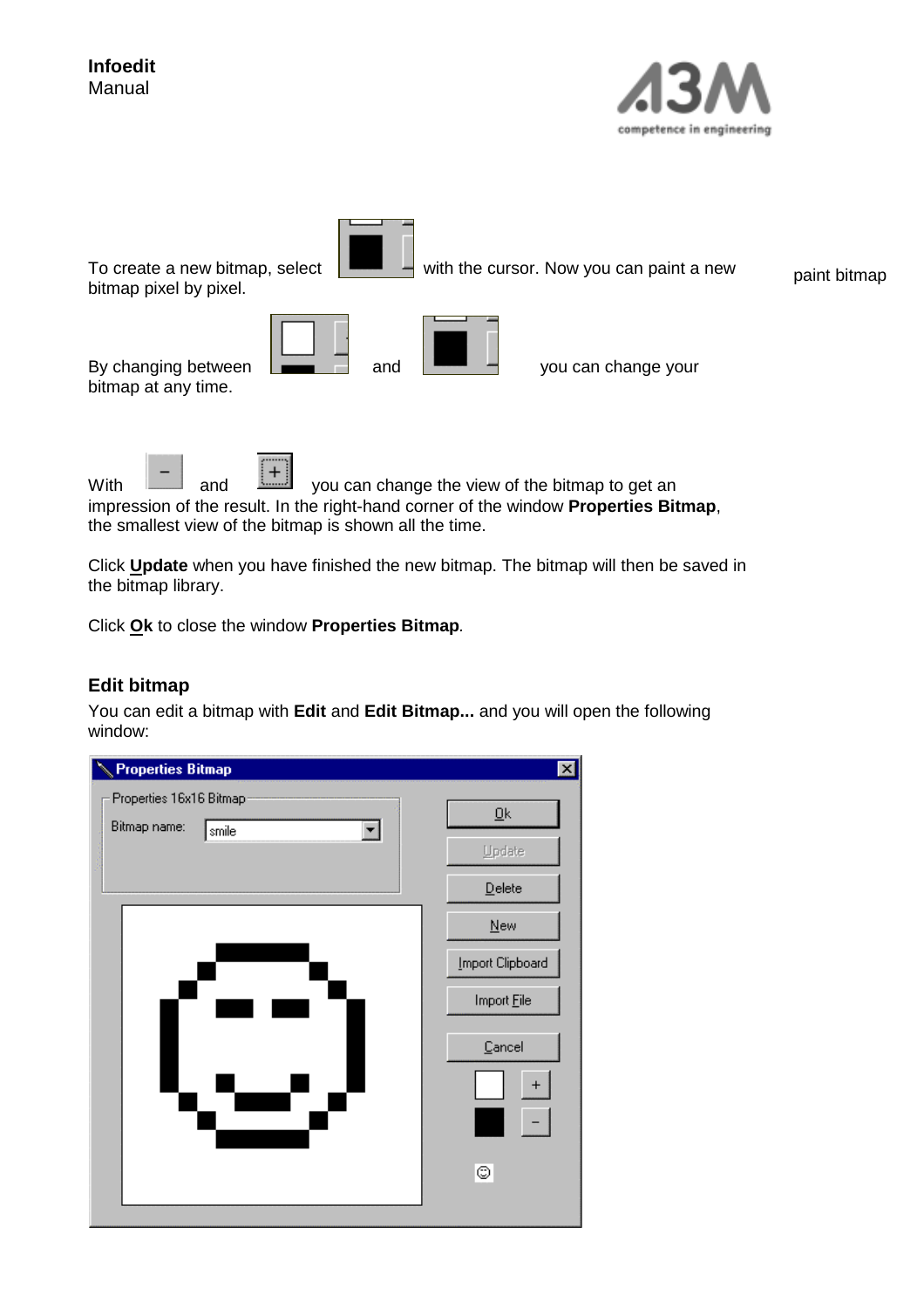

At first a bitmap from the existing library will appear. With **Bitmap name**, you can choose the bitmap you want to edit.



With  $\boxed{\phantom{a}}$  and  $\boxed{\phantom{a}}$  you can change the view of the bitmap to get an impression of the result. In the right-hand corner of the window **Properties Bitmap**, the smallest view of the bitmap is shown all the time.

To finish your changes, click **Update**. The changes of your bitmap will then be saved in your library.

Click **Ok** to close the window **Properties Bitmap**.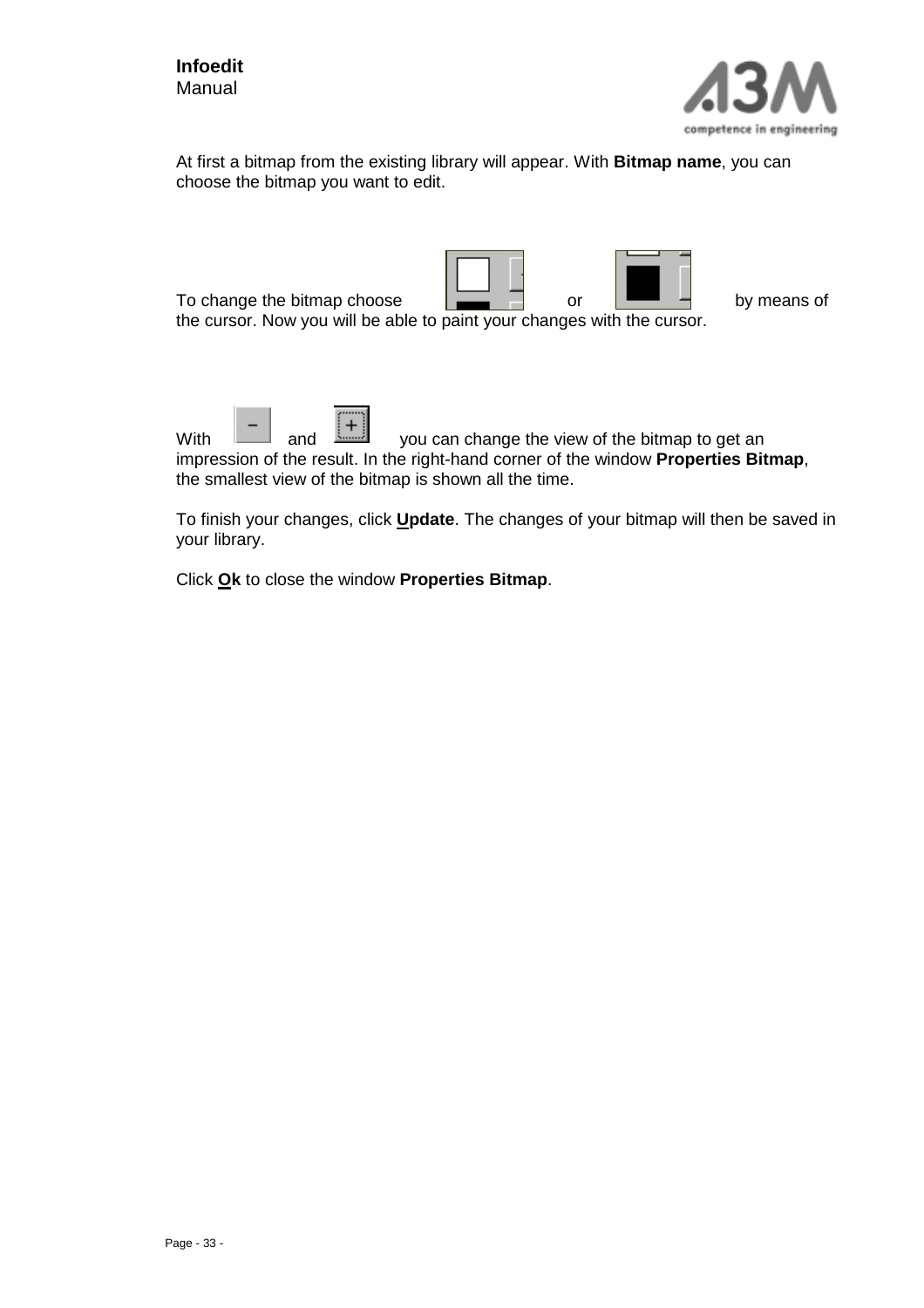<span id="page-33-0"></span>**Infoedit** Manual



## **Delete bitmap**

• Delete *bitmap* on the current page:

Mark the bitmap. You can now delete the bitmap by pressing the delete key or by

clicking



• Delete *bitmap* from the *bitmap library:*

With **Edit** and **Edit Bitmaps...** you will open the following window:

| <b>Properties Bitmap</b> | $\boldsymbol{\mathsf{x}}$               |
|--------------------------|-----------------------------------------|
| Properties 16x16 Bitmap- |                                         |
| Bitmap name:<br>smile    | ₫k                                      |
|                          | Update                                  |
|                          | $Delete$                                |
|                          | New                                     |
|                          | Import Clipboard                        |
|                          | Import File                             |
|                          | $\mathsf{\underline{\mathsf{C}}}$ ancel |
|                          | $\boldsymbol{+}$                        |
|                          |                                         |
|                          | $\circledcirc$                          |
|                          |                                         |

An arbitrary bitmap from the bitmap library will appear. In **Bitmap name** select the bitmap you want to delete. Afterwards click **Delete**. Now the bitmap is deleted from the library.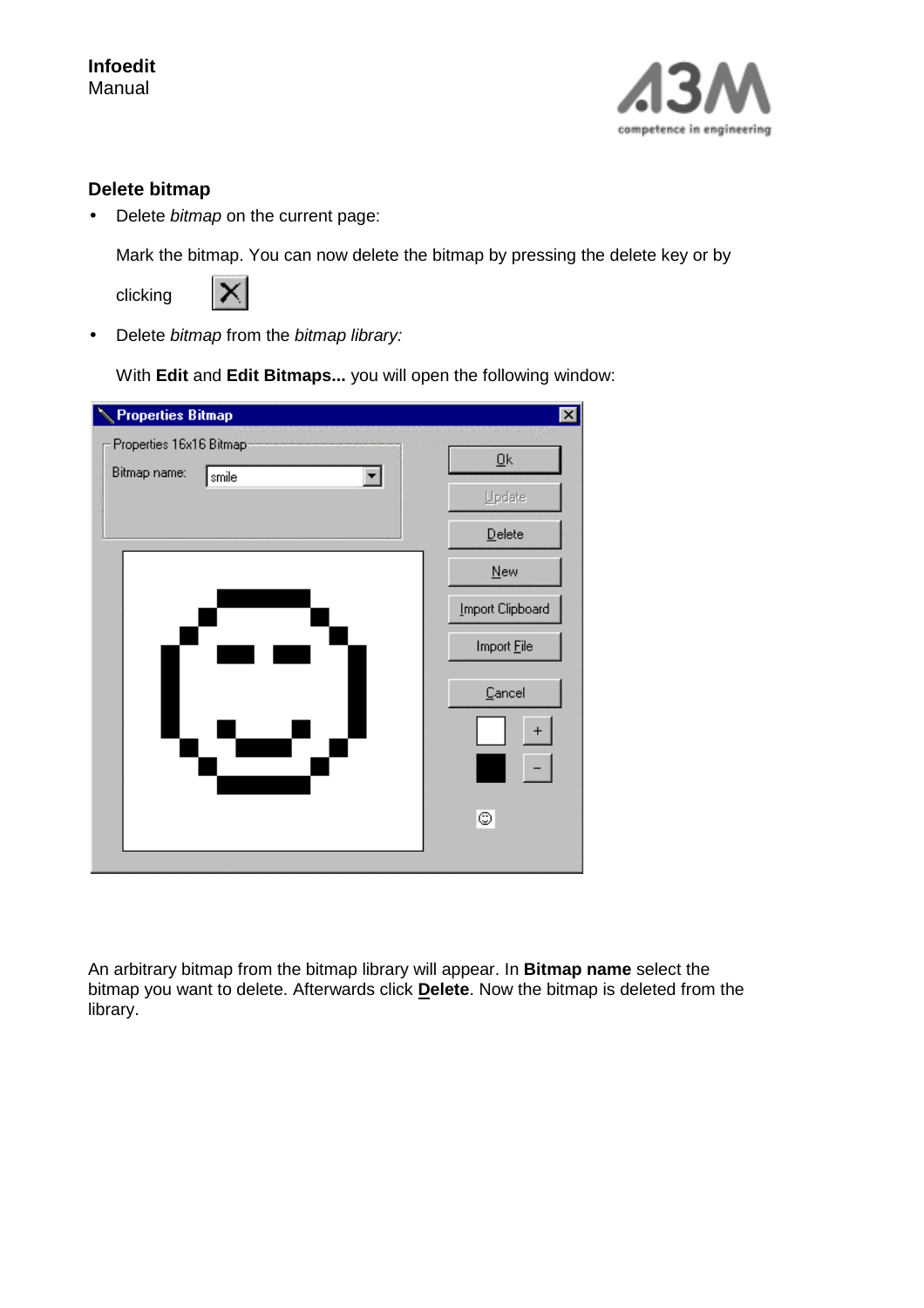

## <span id="page-34-0"></span>*Simulation*

With **Simulation** and **activated** you can simulate the application. This allows you to check the links that you have defined.

The **Ok** Button (press) and the two arrows (turn) are used to simulate the knob of the Infodisplay.

| <b>File</b> | Infoedit - C:\Programme\infoedit\jenstest2.ife<br>Edit Page Simulation Info<br>$ X $ to $ B X $<br><b>m</b> ol<br>l া<br>ln≫ |                          |           |
|-------------|------------------------------------------------------------------------------------------------------------------------------|--------------------------|-----------|
|             | karte                                                                                                                        |                          |           |
| へん          | Dies ist ein Testballon                                                                                                      |                          |           |
|             | 00000                                                                                                                        | $In fo$                  |           |
|             | Bitte Gebiet wählen:                                                                                                         |                          |           |
|             | Nonduest Ave                                                                                                                 | Nordost                  | <b>Ok</b> |
|             | Südues⁄t                                                                                                                     | Südost                   |           |
| Page: 1     | x 82<br>v: 4                                                                                                                 | Refreshing time [sec]: 0 |           |

marked object button to simulatearrows to simulate pressing of the turning the knob knob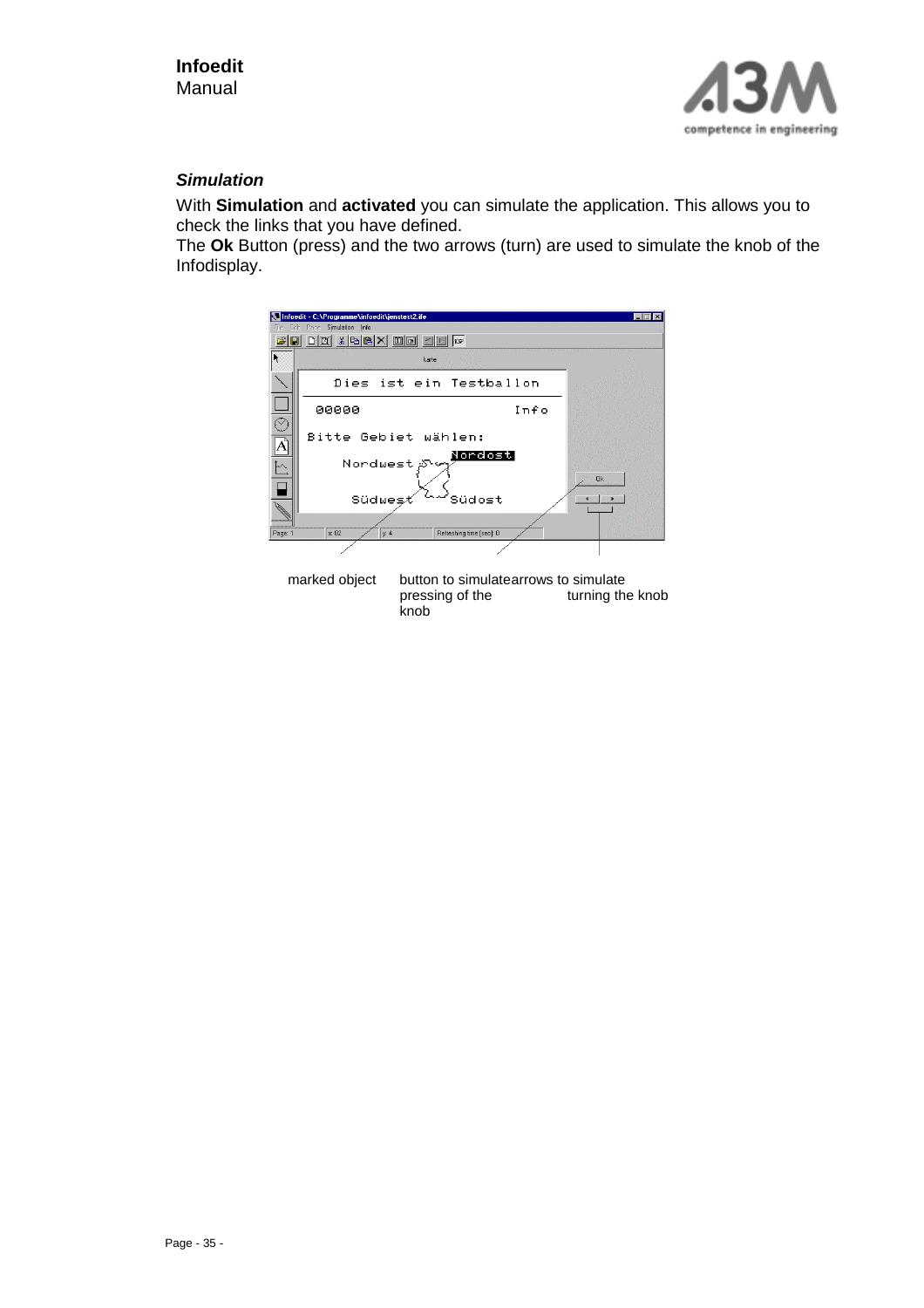

## <span id="page-35-0"></span>*Checking the contents of the variables*

## Use **Extras** and **Connected Infodisplay** for checking some of the data.

Depending on the version installed, the following window will open:

| Connected Infodisplay                |                                   |      |                                     |
|--------------------------------------|-----------------------------------|------|-------------------------------------|
| Node Info<br>Neuron ID: 010051C84700 | Boot ID:<br>Graphiccontroller: 01 | 211D | Reset<br>Init                       |
| Variable Infor<br>Variable:          | Value(HEX):                       |      | Read Value<br>Write Value           |
| Memory Info<br>Start Adress (HEX):   | Bytes (HEX max 80):               |      | Read Data<br>Write Data<br>Read All |
|                                      |                                   |      | Close                               |

If "00" is shown for the graphics controller, the bottom end of this window will not be displayed.

**Reset** is used to reset the Infodisplay.

**Init** restores the initialization values in the Infodisplay that were set when configuring the variables.

Select **Variable** and **Read Value** to read out values from the Infodisplay; use **Write Value** to transfer data from **Value** (hexadecimal notation) into the Infodisplay.

Enter an address (**Start Address**) and a number of data bytes (**Bytes**) to read out and describe memory areas of the display. **Read All** reads all the storage areas (RAM, flash, data flash) in one go.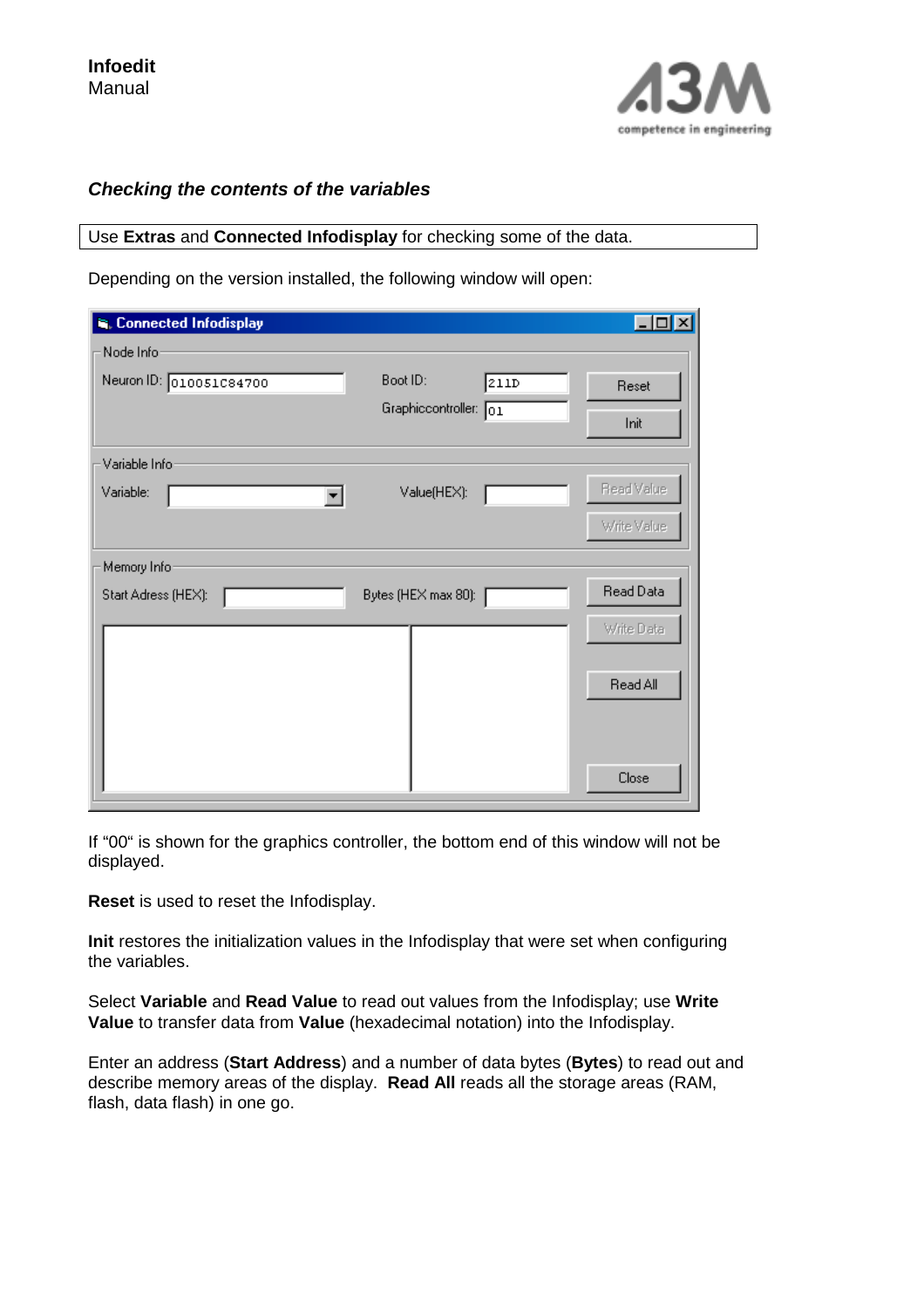

# <span id="page-36-0"></span>*Other menu options*

# **File, Export**

**Export** in the menu bar and **File-Transfer-File** is used to generate a file, which can be exported by LonMark – File transfer in the form of "MENUE Data" into the Infodisplay.

**Export** in the menu bar **File** and **NeuronC** generates a NeuronC application file.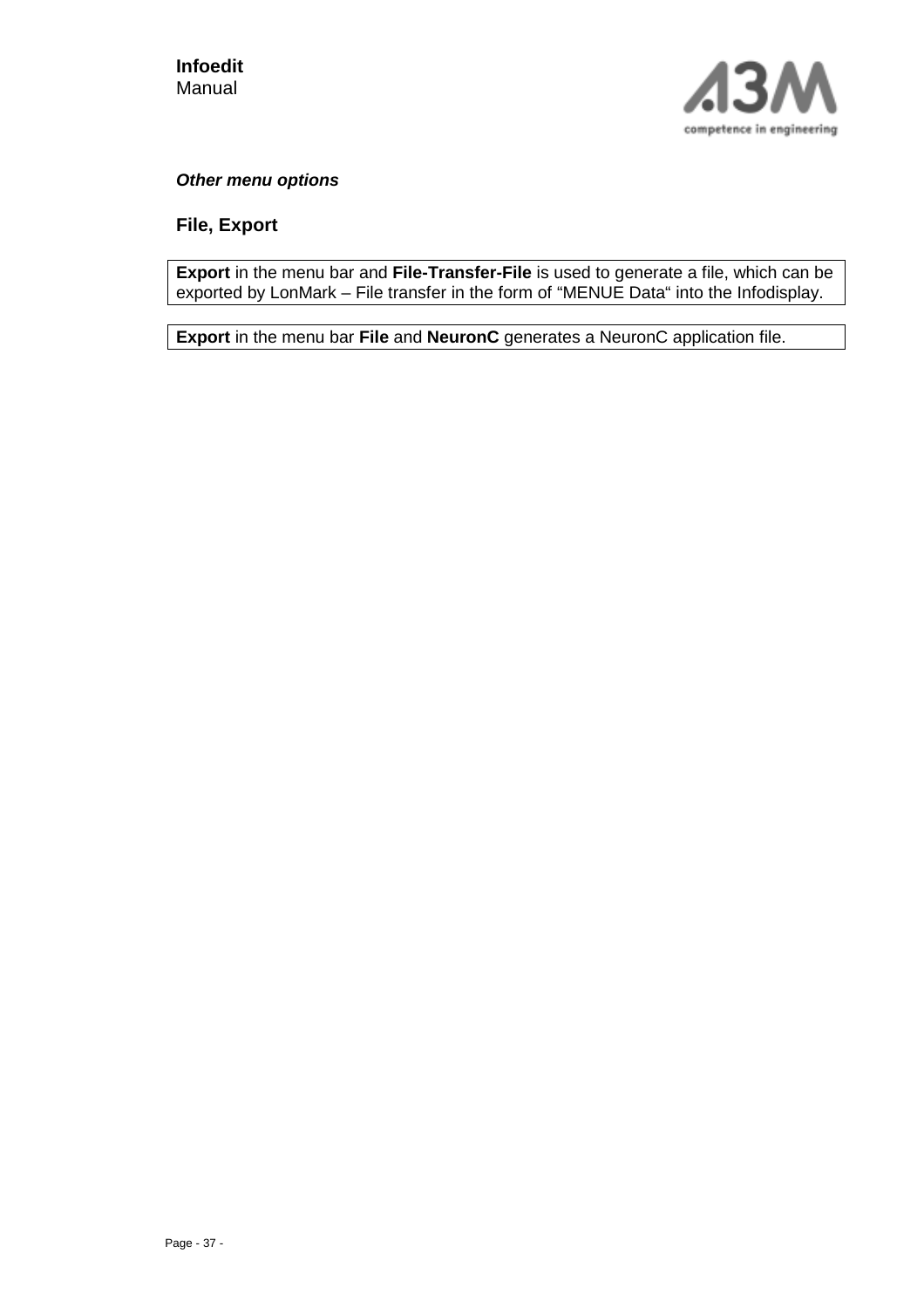

## <span id="page-37-0"></span>*Creating the application for the Infodisplay*

Normally the application file (.apb) is created by A3M. Once you have created the GUI, it is, therefore, necessary that you send the three project-specific files ("project name" .lst, "project name" .bib. and project name" .ife) by e-mail to the A3M address [infoedit@a3m.com](mailto:infoedit@a3m.com) .

After a few hours you will receive the files "project name" .apb, "project name" .nxe, "project name" .xfb. and project name" .xif. If you need a different file format, please let us know by e-mail.

## *Loading the application into the Infodisplay*

You can upload this file into the Infodisplay by means of any network management tool.

The menu data can

- be loaded into the Infodisplay via the serial interface (RS232) or
- be transmitted via file transfer through the bus line using a network management tool.

To send the menu data via the serial interface, you have to connect the Infodisplay to a serial port of your PC. Use **File**, **Options** and **Comm-Port...** for configuration of this port. Having done this, select **File** and **Send** to send the data.

A small window will be shown which allows you to watch the data transfer.

# **Additional notes**

Should the message "incompatible menu" appear after automatic reset, this means that the application file (*project name*.apb) does not match the menu data in the Infodisplay.

Other status messages are:

- N-ID means Neuron-ID
- B-ID means Boot-ID
- P-ID means Program-ID (in ASCII)

Configured/Online Unconfigured

The yellow LED is the service LED when no application is activated. The service pin can be accessed through a small hole between the connecting terminals at the rear of the unit. For each reset or application restart, the Infodisplay will send a service pin message.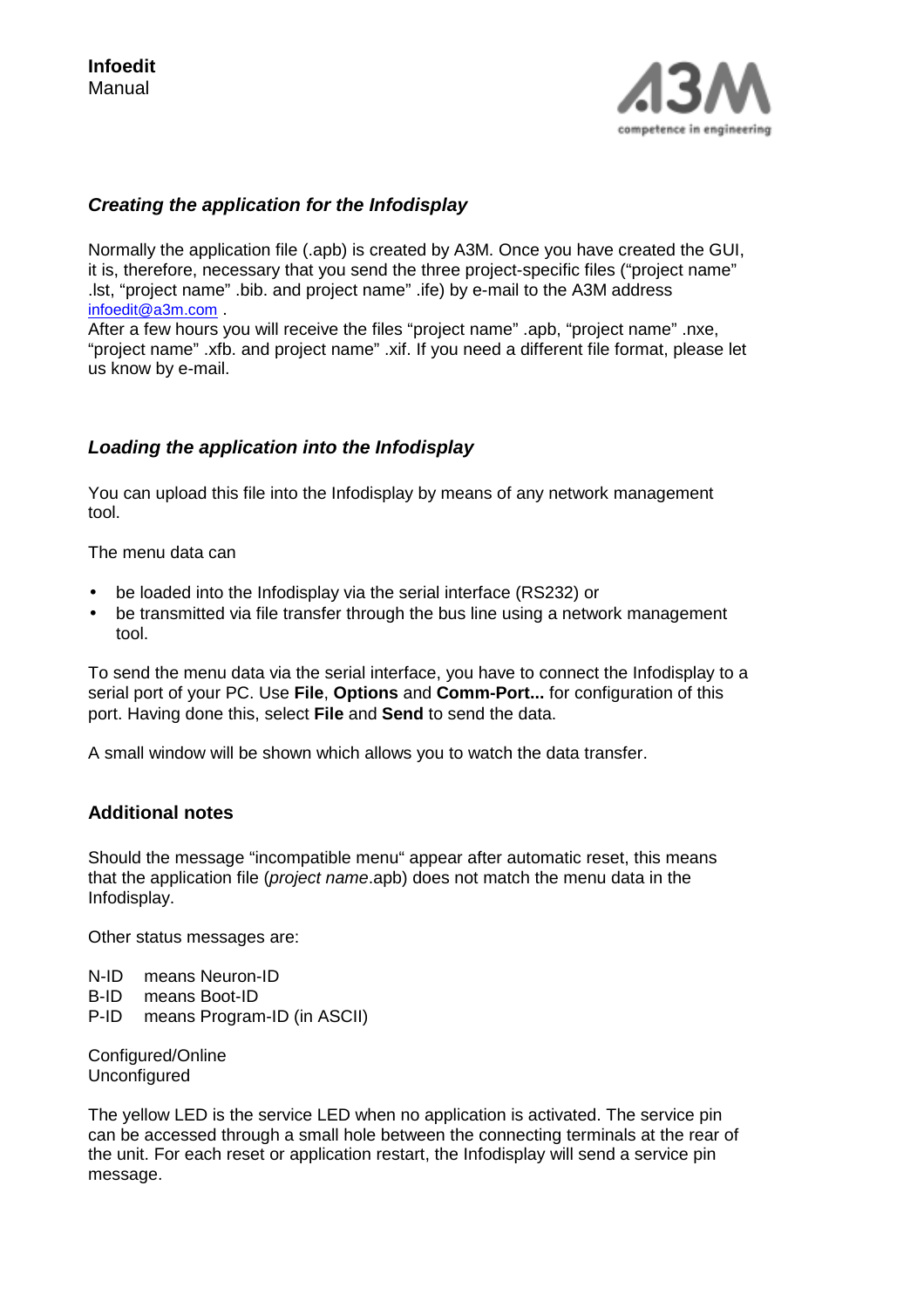

Pressing the input knob briefly means that an entry is made. Pressing the knob a little longer (max. 3 sec) will take you to the first page of the menu. Keeping the knob pressed even longer means that the application is restarted,

Turning the knob while keeping it pressed means that the contrast setting is changed; this setting will be adopted immediately and stored in the internal variable "Contrast".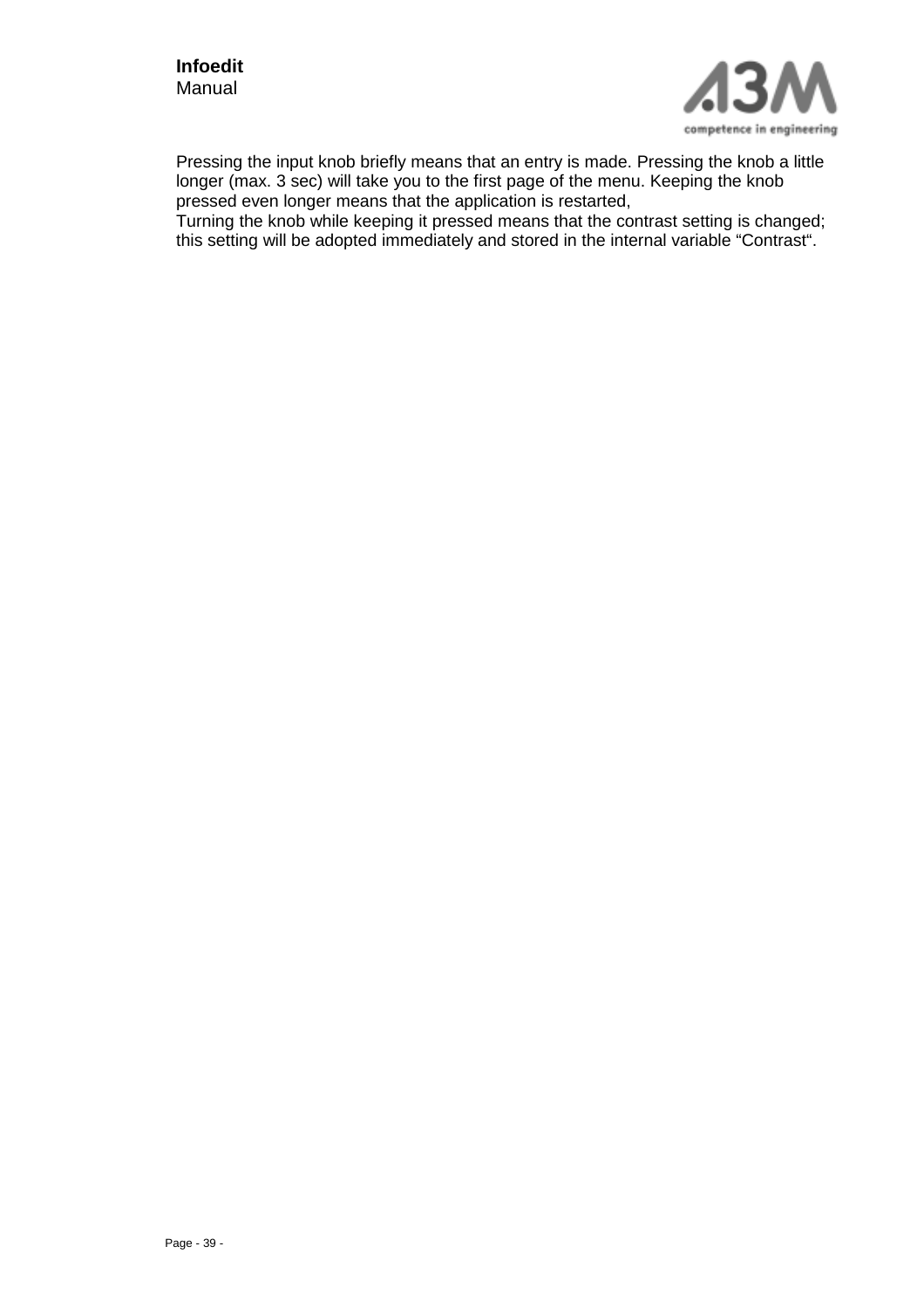<span id="page-39-0"></span>**Infoedit** Manual



# *Appendix 1: Bitmaps*

| EO®I                    | Infodisplay                   |    | Meter                          | <u> 222</u> | Heat                          |
|-------------------------|-------------------------------|----|--------------------------------|-------------|-------------------------------|
|                         | <b>Clock</b>                  |    | <b>Blind</b>                   |             | Water                         |
|                         | Alarm Clock                   | 연  | Room                           |             | Work                          |
| $\overline{\mathbb{O}}$ | Smile                         | ᄌ  | Window                         | ᄎ           | Power                         |
| ☺                       | No Smile                      |    | Rain                           |             | Consumption<br>Water          |
| ⊜                       | <b>Neutral Smile</b>          |    | Wind                           | Īш.         | Diagram                       |
| erd<br>O                | <b>News</b>                   |    | Moon                           | তি          | Phone                         |
|                         | Question<br>Mark              |    | Sun                            |             | Temperature                   |
|                         | Contrast                      |    | <b>Star</b>                    |             | Plug                          |
| ≪া                      | Overview                      |    | Pollen                         | $\bullet$   | <b>Traffic Light</b><br>Green |
| $\mathbf{C}$            | <b>Back</b>                   | О3 | Ozone                          |             |                               |
|                         | Go on                         |    | Info                           |             |                               |
| ĭ                       | Configuration                 |    | Calendar                       |             |                               |
| 嘂                       | Adjustment                    |    | Average                        |             |                               |
| C                       | Copyright                     | U  | Voltage                        |             |                               |
| 昷                       | Computer                      | Ī  | Current                        |             |                               |
| Θ                       | <b>Building</b>               | ⊛  | Costs                          |             |                               |
|                         | Pyramid                       | I  | <b>Address</b>                 |             |                               |
| Ē                       | <b>Boiler</b>                 | İŤ | People                         |             |                               |
| E                       | Tank                          | Θ  | <b>Bus</b>                     |             |                               |
|                         | Power Plant<br><b>Station</b> |    | Car                            |             |                               |
|                         | Solar Plant                   |    | <b>Traffic Light</b><br>Red    |             |                               |
|                         | Heating<br><b>System</b>      |    | <b>Traffic Light</b><br>Top    |             |                               |
|                         | Water                         |    | <b>Traffic Light</b><br>Middle |             |                               |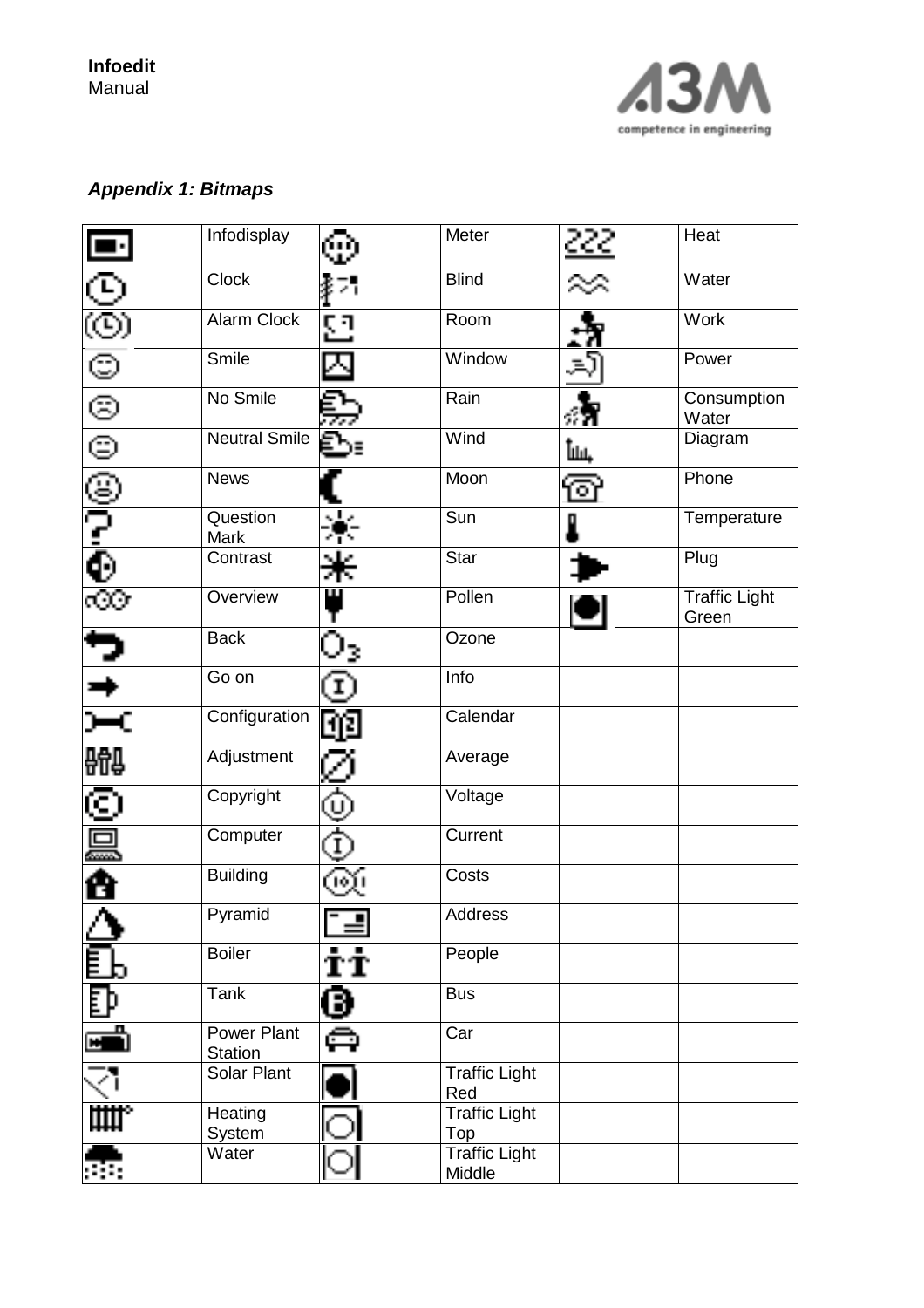

<span id="page-40-0"></span>

| ∼י  | .   |
|-----|-----|
| . . | . . |

# *Appendix 2: Icons*

| Draw a line              |    | Delete the current page |
|--------------------------|----|-------------------------|
| Draw a rectangle         | óб | Cut marked objects      |
| Insert the clock         |    | Copy marked objects     |
| Insert a textbox         |    | Paste copied objects    |
| Insert a diagram         |    | Delete marked objects   |
| Insert a bar chart       |    | Edit the variable list  |
| Insert a bitmap          |    | Edit the bitmap list    |
| Open a new project       |    | Previous page           |
| Save the current project |    | Next page               |
| Insert new page          | DЗ | Simulation              |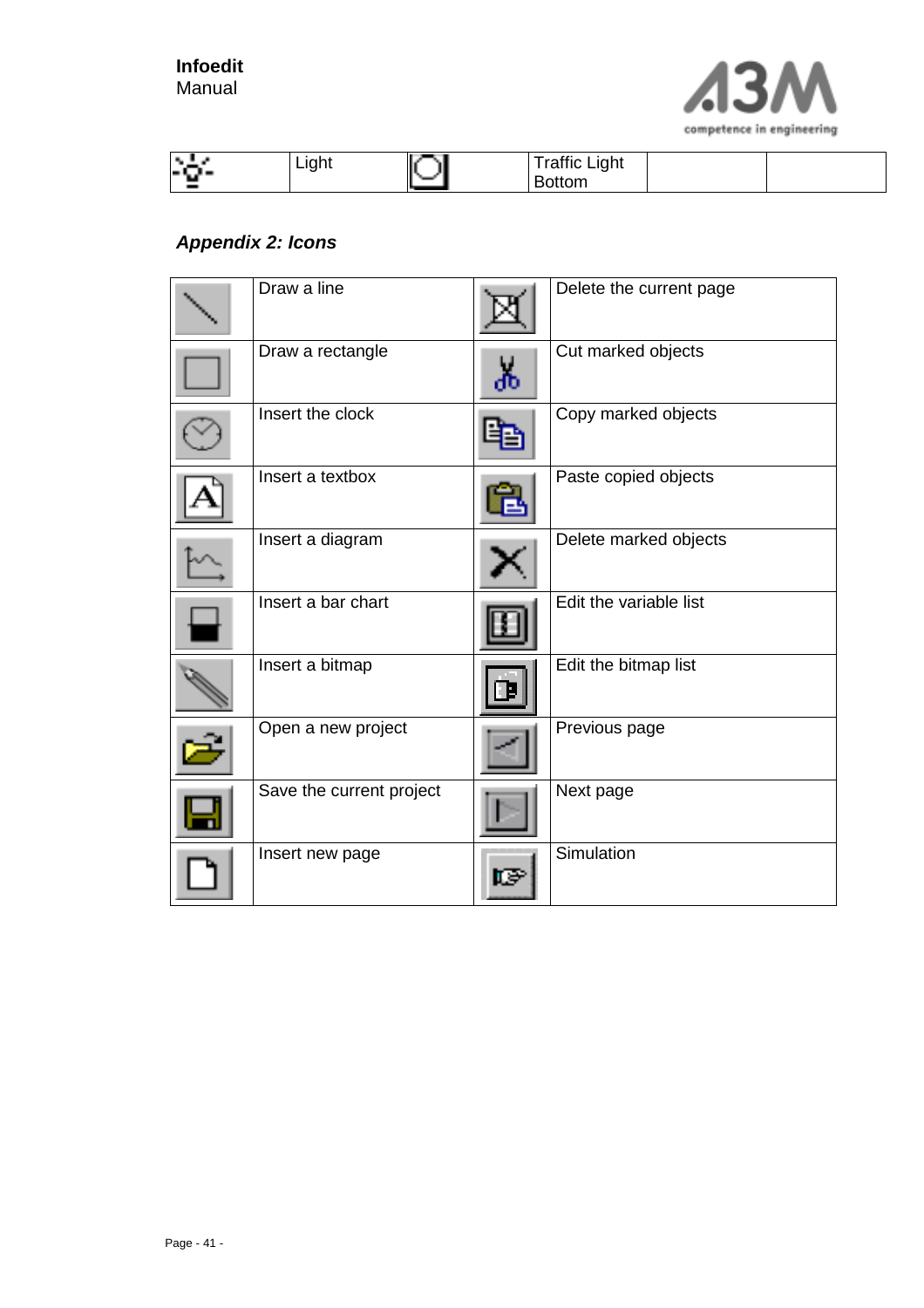

# <span id="page-41-0"></span> *Appendix 3, Pixel-Font*

| <b>TYPETOOL FONT PRINTOUT</b>                      |                                |                                       |                                  |                                 |                                                                                           |                                        |                          |                            |                           |                            |                            |
|----------------------------------------------------|--------------------------------|---------------------------------------|----------------------------------|---------------------------------|-------------------------------------------------------------------------------------------|----------------------------------------|--------------------------|----------------------------|---------------------------|----------------------------|----------------------------|
| 06/02/00 02:40:39 PM<br>PixelPoint<br>Page 1/2     |                                |                                       |                                  |                                 |                                                                                           |                                        |                          |                            |                           |                            |                            |
| 24                                                 | 25                             | 26                                    | 27                               | 28                              | 29                                                                                        | 30                                     | 31                       | 32<br>space                | 33<br>exclam<br>ļ         | 34<br>quotedbl<br>Ħ        | 35<br>numbersign<br>井      |
| 36<br>dollar<br>İ                                  | 37<br>percent<br>$\frac{a}{a}$ | 38<br>ampersand<br>Ċ.                 | 39<br>quoteright<br>ı            | 40<br>parenleft<br>$\mathbf{r}$ | 41<br>parenright<br>֧֦֧֢֧֦֧֦֧֦֧֦֧֧֦֧֦֧֧֦֧֧֧֦֧֧֧֧֧֧֧֧֧֧֧֧֧֧֧֧֡֡֡֟֟֟֝֓֓֝֬֟֓֓֓֓֓֓֓֓֓<br>֧֢֧֞ | 42<br>asterisk<br>涞                    | 43<br>plus               | 44<br>comma<br>j           | 45<br>hyphen              | 46<br>period<br>u          | 47<br>slash<br>            |
| 48<br>zero<br>ŀ1                                   | 49<br>one<br>1                 | 50<br>two<br>i.                       | 51<br>three                      | 52<br>four                      | 53<br>five<br>$\dddot{\mathbf{u}}$                                                        | 54<br>six<br>t.                        | 55<br>seven<br>بسبر<br>ŕ | 56<br>eight<br>m,          | 57<br>nine                | 58<br>colon<br>×<br>22     | 59<br>semicolon<br>×<br>ŗ, |
| 60<br>less<br>্                                    | 61<br>equal                    | 62<br>greater<br>$\ddot{\phantom{a}}$ | 63<br>question<br>۳              | 64<br>at<br>i Li                | 65<br>А<br>M                                                                              | 66<br>B<br>E                           | $_{\rm c}^{67}$<br>C     | 68<br>D<br>$\prod_{i=1}^n$ | 69<br>Е<br>j<br>I         | $\frac{70}{F}$<br>ŗ.       | 71<br>G<br>١ÿ              |
| $^{72}_{\nH}$<br>4                                 | 73<br>Ι                        | 74<br>$\cdot \cdot$                   | 75<br>$\vdash$                   | 76                              | 77<br>M<br> ¤]                                                                            | 78<br>N<br>N                           | $\frac{79}{9}$<br>Π      | 80<br>P<br>₩               | 81<br>$\circ$<br>$\Box$   | 82<br>$\mathsf{R}$<br>F    | 83<br>s                    |
| $\frac{84}{T}$<br>Ţ                                | 85<br>Ü<br>▐                   | 86<br>$\vee$<br>i <sub>r</sub> i      | 87<br>W<br>ļ¤ļ                   | 88<br>X                         | 89<br>Ÿ<br>ł                                                                              | 90<br>Z<br>فيبي                        | 91<br>bracketleft        | 92<br>backslash            | 93<br>bracketright        | 94<br>asciicircum<br>يتعمى | 95<br>underscore           |
| 96<br>quoteleft<br>۰,                              | 97<br>a<br>a                   | 98<br>$\mathbf{h}$<br>b               | 99<br>c<br>Ĉ                     | 100 <sub>d</sub><br>d           | 101<br>e<br>€                                                                             | $102 \text{ f}$<br>$\ddot{\textbf{r}}$ | 103<br>g<br>q            | 104<br>հ<br>ì              | 105<br>1                  | 106<br>1                   | 107<br>k<br>Ŀ              |
| 108<br>1                                           | 109<br>m<br>Tij                | 110<br>Tı                             | 111<br>O                         | 112<br>p<br>p                   | 113<br>q                                                                                  | 114                                    | 115<br>s<br>÷            | 116<br>t<br>Ť.             | 117<br>$\mathbf{u}$<br>į, | 118<br>L,                  | 119<br>w<br>W              |
| 120                                                | 121<br>У                       | 122<br>$\overline{z}$                 | 123<br>braceleft<br>$\mathbf{f}$ | 124<br>bar                      | 125<br>braceright                                                                         | 126<br>asciitilde<br>÷÷                | 127                      | 128<br>.0128<br>Þ.         | 129<br>.0129<br>┡┉        | 130<br>quotesinglba<br>مر  | 131                        |
| 132<br>quotedblbase<br>$\mathcal{L}^{\mathcal{L}}$ | 133<br>ellipsis                | 134<br>dagger                         | 135                              | 136<br>.0136<br>è.              | 137<br>perthousand<br>. a<br>, tm                                                         | 138<br>Scaron                          | 139                      | $140$<br>OE<br>Œ           | 141<br>.0141<br>m         | 142<br>.0142               | 143<br>.0143               |
| 144<br>.0144                                       | 145<br>.0145                   | 146<br>.0146<br>$\cdot$               | 147<br>quotedblleft<br>٠.        | 148<br>quotedblright<br>من ا    | 149<br>bullet<br>啩                                                                        | 150<br>endash                          | 151<br>emdash            | 152<br>.0152<br>∴.         | 153<br>trademark<br>TM    | 154<br>scaron<br>₩,        | 155                        |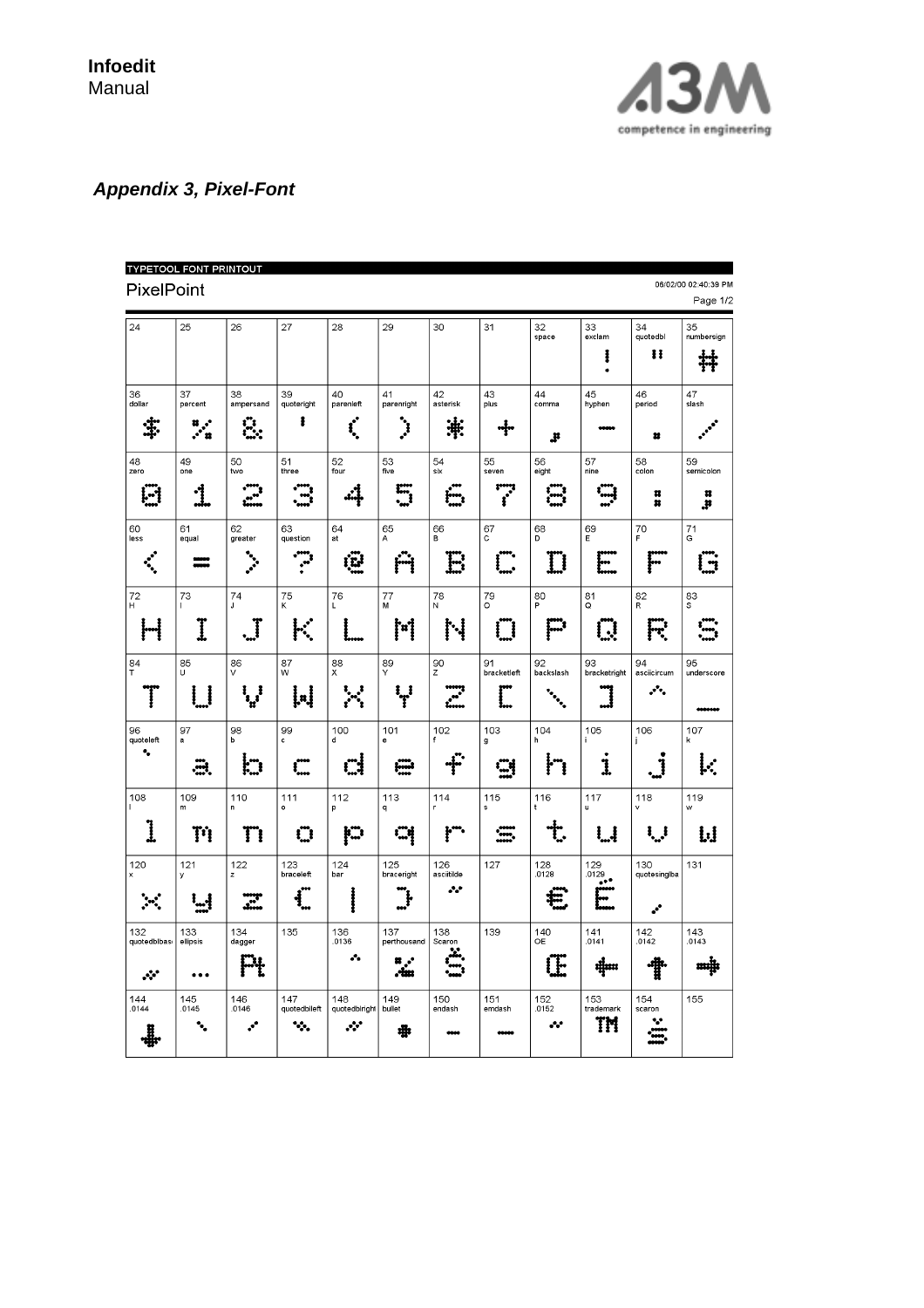

| PixelPoint                       |                       |                               |                                                 |                                     |                                 |                           |                             |                          |                    |                               | 06/02/00 02:40:41 PM<br>Page 2/2 |
|----------------------------------|-----------------------|-------------------------------|-------------------------------------------------|-------------------------------------|---------------------------------|---------------------------|-----------------------------|--------------------------|--------------------|-------------------------------|----------------------------------|
| 156<br>oe<br>œ                   | 157<br>.0157          | 158<br>.0158                  | 159<br>Ydieresis                                | 160<br>.0160                        | 161                             | 162<br>cent<br>Œ          | 163<br>sterlina             | 164                      | 165<br>yen         | 166                           | 167                              |
| 168<br>.0168<br>$\bullet\bullet$ | 169<br>copyright<br>C | 170<br>ordfeminine<br>$\Box$  | 171<br>guillemotleft<br>$\overline{\mathbf{a}}$ | 172<br>logicalnot<br>Ž              | 173<br>.0173                    | 174<br>registered<br>B    | 175                         | 176<br>degree<br>×       | 177<br>plusminus   | 178<br>twosuperior<br>2       | 179<br>three superio             |
| 180<br>.0180                     | 181<br>mu             | 182<br>paragraph<br><u>Ус</u> | 183<br>periodcenter                             | 184<br>.0184<br>掛                   | 185<br>onesuperior<br>□         | 186<br>ordmasculine<br>М  | 187<br>guillemotrigh<br>[∆] | 188<br>onequarter        | 189<br>onehalf     | 190<br>threequarter           | 191<br>questiondow               |
| 192<br>Agrave                    | 193<br>Aacute         | 194<br>Acircumflex            | 195<br>Atilde                                   | 196<br>Adieresis                    | 197<br>Aring                    | 198<br>AE<br>Œ            | 199                         | 200                      | 201<br>Eacute      | 202                           | 203<br>Edieresis                 |
| 204<br>Igrave<br>Ì               | 205<br>lacute<br>İ    | 206<br>Icircumflex<br>İ       | 207<br>Idieresis                                | 208<br>Eth<br>Fl                    | 209<br>Ntilde                   | 210<br>Ograve             | 211<br>Oacute               | 212<br>Ocircumflex       | 213<br>Otilde      | 214<br>Odieresis              | 215<br>multiply                  |
| 216<br>Oslash                    | 217<br>Ugrave         | 218<br>Uacute                 | 219<br>Ucircumflex                              | 220<br>Udieresis                    | 221<br>Yacute<br>Ŧ              | 222<br>Thorn              | 223<br>germandbls           | 224<br>agrave<br>d       | 225<br>aacute<br>₫ | 226<br>acircumflex<br>s.      | 227<br>atilde                    |
| 228<br>adieresis<br>d            | 229<br>aring          | 230<br>ae<br>œ                | 231<br>ccedilla<br>'                            | 232<br>egrave<br>issa               | 233<br>eacute<br>98 O           | 234<br>ecircumflex<br>mai | 235<br>edieresis<br>m       | 236<br>igrave<br>٠.<br>1 | 237<br>iacute<br>1 | 238<br>icircumflex<br>÷.<br>1 | 239<br>idieresis                 |
| 240<br>eth<br>OK.                | 241<br>ntilde<br>∙∙   | 242<br>ograve                 | 243<br>oacute                                   | 244<br>ocircumflex<br>$\frac{1}{2}$ | 245<br>otilde<br>$\ddotsc$<br>Ö | 246<br>odieresis<br>O     | 247<br>divide               | 248<br>oslash<br>Ø       | 249<br>ugrave      | 250<br>uacute<br>W            | 251<br>ucircumflex<br>∴.         |
| 252<br>udieresis                 | 253                   | 254<br>thorn                  | 255<br>ydieresis                                | 256<br>.notdef                      | 257<br>.null                    | 258<br>CR                 |                             |                          |                    |                               |                                  |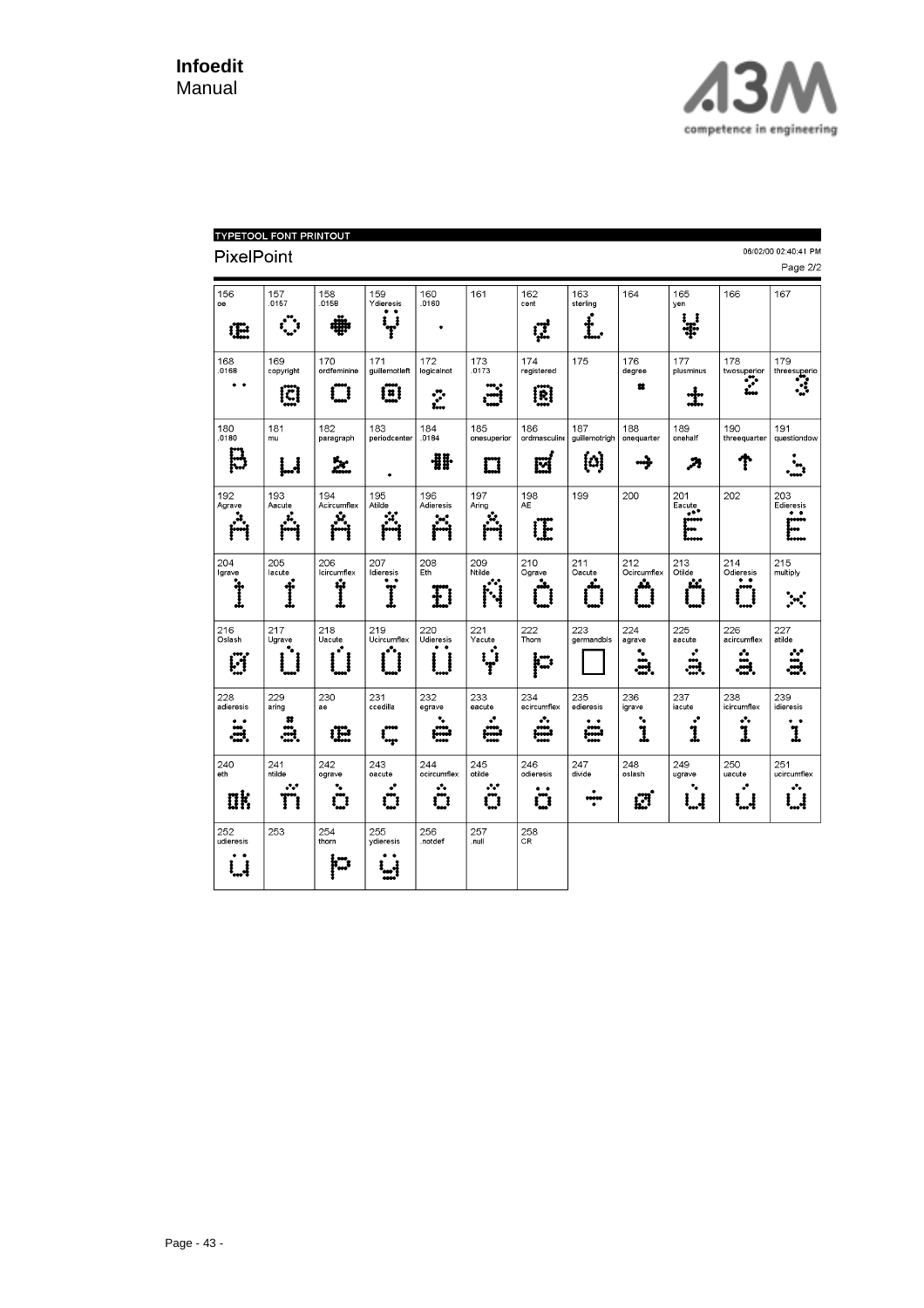

# <span id="page-43-0"></span>*Appendix 4: Definitions*

# **Array**

Allows you to define arrays of identical network variables. These variables are provided with an index to be able to access them.

# **Bitmap Library**

A file which is needed for a project (\*.bib). It contains all bitmaps created in, or imported into, your project. Together with the Infoedit you will get a bitmap library containing 60 bitmaps for your own use. These bitmaps are listed in the appendix.

# **Destination Variable**

Variable into which the data will be written. This may be a network variable or a local variable.

# **Differential Type**

If, instead of the original value, you want to save the difference between two values measured one after another, for example in a diagram, you have to select "Yes".

# **Enum Definition**

To create an enumeration type (e.g. Monday, Tuesday, Wednesday,....; instead of 1, 2, 3,...) you can use the page *Enum Definition*.

# **Initialize**

Here you can define a standard value for the variable. This value will be shown when starting the Infodisplay for the first time or a after prolonged power failure. Initializing starts with a checksum error in the battery-buffered RAM.

# **Internal Variable**

To be able to use an SNVT in your menus, you have to connect it to an *internal variable.* Some *internal variables,* such as LED, Real Time Clock, Contrast, are already defined to support the Hardware..

# **Offset**

In this box you have to enter a constant value, which is to be added to, or subtracted from, the *source variable*.

# **Polling Cycle**

This is the time-controlled-repeated-read-out-cycle from input variables

# **Project**

A project is a specific application for the Infodisplay. It consists of three different types of files:

- Files containing the GUI of the Infodisplay, ending with .ife This GUI is created by means of Infoedit. It contains a minimum of one page.
- Files containing the bitmap library, ending with .bib Infoedit will come complete with a basic number of bitmaps for your first applications. They are contained in the file **bitmap.bib**: Appendix A provides a list